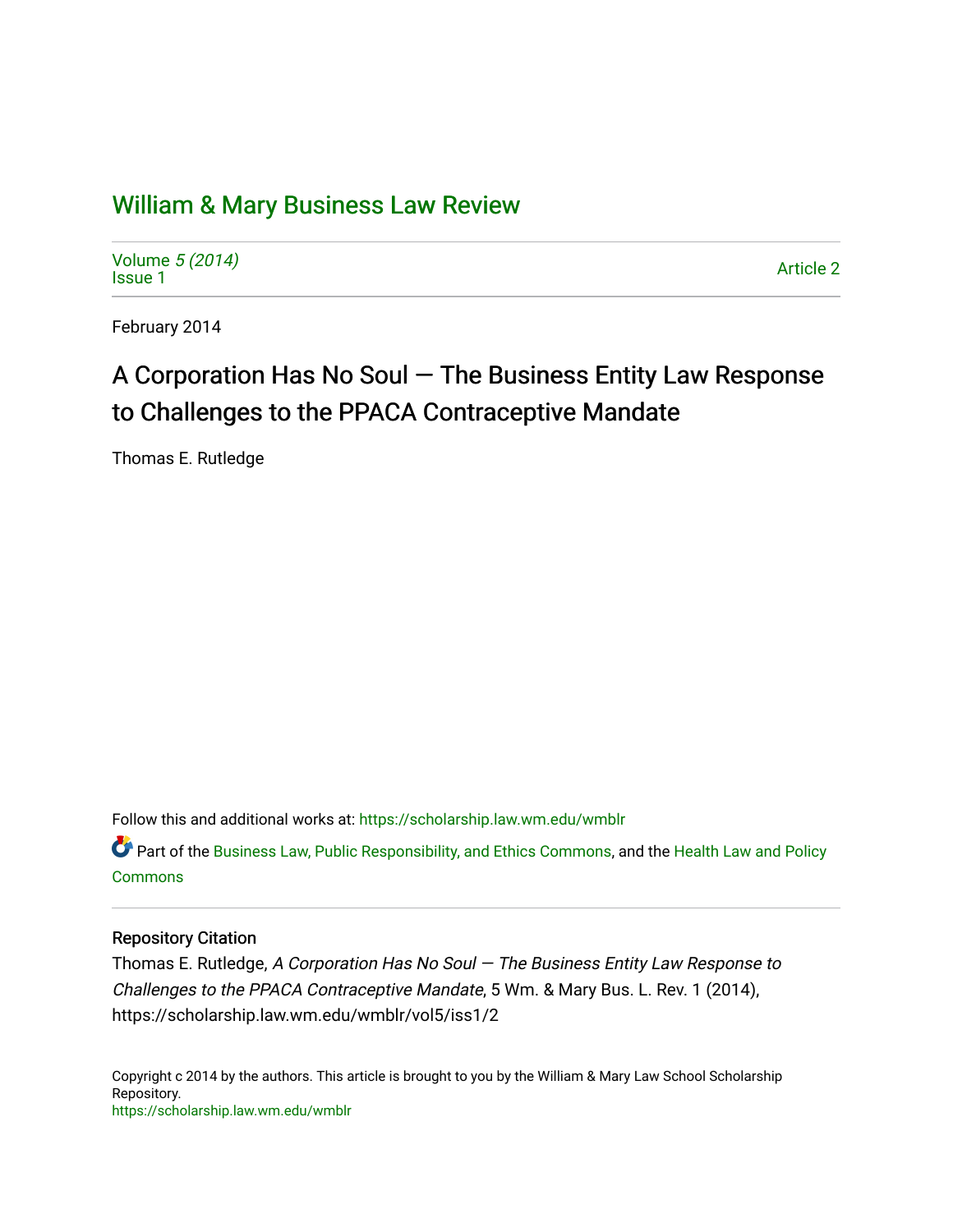# A CORPORATION HAS NO SOUL—THE BUSINESS ENTITY LAW RESPONSE TO CHALLENGES TO THE PPACA CONTRACEPTIVE MANDATE

# THOMAS E. RUTLEDGE\*

#### **ABSTRACT**

*The most contentious matter in the implementation of the Patient Protection and Affordable Care Act is not one of health care, but rather one of the law of business organizations. Numerous for-profit business organizations have challenged the portion of the PPACA and its related regulations requiring that group health insurance plans provide, on a no-cost sharing basis, coverage for a variety of procedures and prescription medicines involving contraception and what some describe as "abortificants." In these suits, the various business ventures and their owners assert that they should be exempt from the requirement of the mandate on the basis that, inter alia, compliance therewith would violate the religious beliefs of the organizations' ownership and management. The problem with this position is that it treats the business entity as the nominee of either its ownership or management, asserting that what is done by the organization is in effect done on their behalf. This paradigm is not, however, consistent with the law of business organizations where the business entity is a legal person distinct from its shareholders or investors. Alternatively, it is claimed that the religious beliefs of the organization itself are violated by the mandate. Again, this argument fails on the basis that a business organization does not have religious beliefs. Rather, as has been famously put, "a corporation has no soul."* 

*Ultimately, these lawsuits fail as a matter of standing; the owners are not subject to the mandate, and the corporation or other business entity has no religious views violated thereby.* 

 <sup>\*</sup> Stoll Keenon Ogden PLLC, Louisville, Kentucky. © 2014 by the Author. The Author is also a member of the American Law Institute.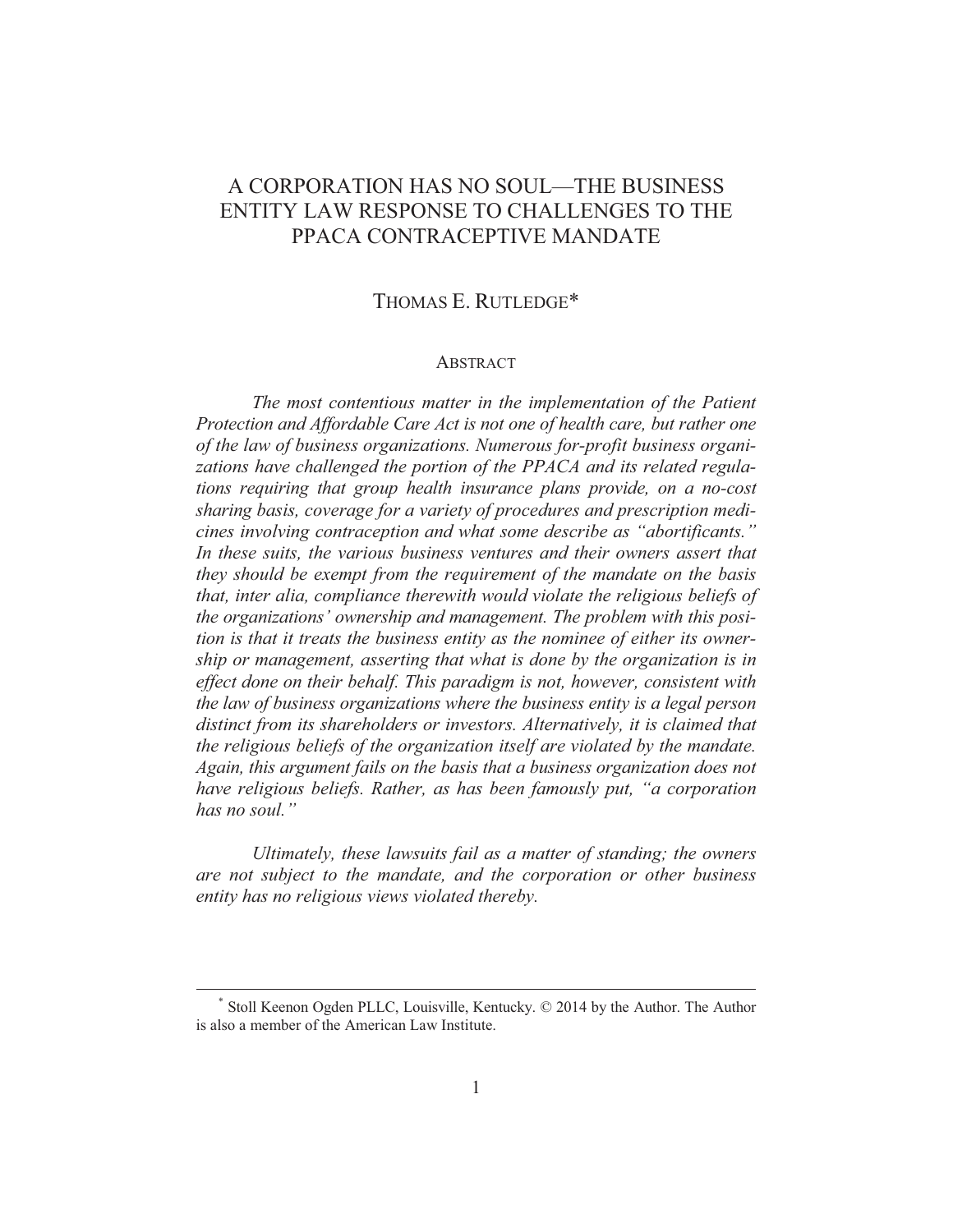# TABLE OF CONTENTS

| A. Pre-PPACA Efforts to Require Coverage of Contraception 6                                                                              |          |
|------------------------------------------------------------------------------------------------------------------------------------------|----------|
|                                                                                                                                          |          |
|                                                                                                                                          |          |
| II. CHALLENGES TO THE MANDATE FROM FOR-PROFIT VENTURES 15                                                                                |          |
| III. BUSINESS ENTITY LAW AND SEPARATE LEGAL PERSONHOOD 17                                                                                |          |
| IV. A BUSINESS ENTITY HAS NO FREE EXERCISE RIGHTS AND<br>SHAREHOLDERS DO NOT DO BUSINESS THROUGH A CORPORATION 24                        |          |
| A. A Corporation Has Neither a Religion Nor Free Exercise Rights 24<br>B. The Religions at Issue in the Challenges to the Mandate Do Not |          |
| C. Ab Initio Lacking Free Exercise Rights, A Corporation Has No                                                                          | 29<br>32 |
| D. The Corporation is Not a Nominee Through Which the                                                                                    | 35       |
| E. The Shareholders May Not Waive the Legal Separateness of the                                                                          | 40       |
| F. The Burdens Imposed Upon a Corporation by the Mandate Are                                                                             |          |
|                                                                                                                                          | 51       |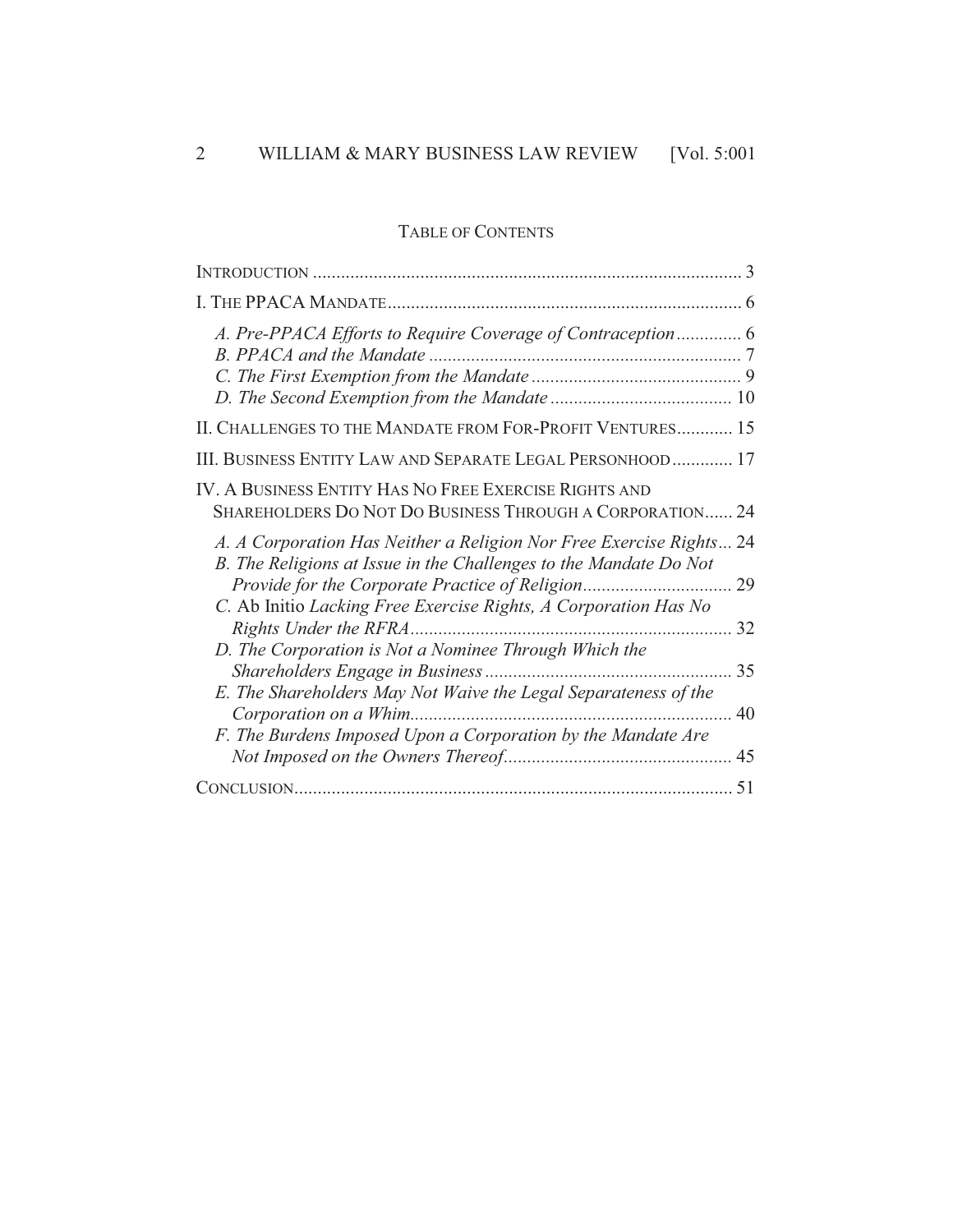#### **INTRODUCTION**

The most contentious matter in the implementation of the Patient Protection and Affordable Care Act (PPACA) is not a question of health care, but rather one of the law of business organizations. The dispute has been over the requirement that group health insurance plans provide, on a no-cost sharing basis, coverage for FDA-approved contraceptive procedures and prescription medicines; for purposes of this Article, this requirement is labeled the "Mandate."<sup>1</sup> Essentially, in one class of suits, various employers—each an expressly religious organization such as the University of Notre Dame<sup>2</sup> or a Catholic dioceses or archdioceses<sup>3</sup>—have challenged the application of the Mandate to them on the basis that the drugs and procedures required by the Mandate conflict with their religious beliefs, and therefore they must be exempt therefrom on constitutional grounds. Consequent to an expansion of the regulatory exemption from the Mandate occasioned in February 2013, these expressly religious organizations are now exempt from the Mandate.<sup>4</sup>

The regulatory exemption from the Mandate for expressly religious organizations, which itself is not constitutionally required,<sup>5</sup> will significantly

 <sup>1</sup> <sup>1</sup> Patient Protection and Affordable Care Act, Pub. L. No. 111-148, 124 Stat. 119 (2010) (codified at 42 U.S.C. §§ 18001–18121 (2012)), as amended by the Health Care and Education Reconciliation Act, Pub. L. No. 111-152 (March 30, 2010). To a limited degree the challenges have also involved objections to a requirement to cover "lifestyle" drugs such as Viagra and Cialis. *See*, *e.g.*, Complaint ¶ 20, M.K. Chambers Co. v. Sebelius, 2013 WL 1340719 (E.D. Mich. Apr. 3, 2013) (No. 2:13-cv-11379-DPH-MJH). This "Mandate" is separate and distinct from the "Individual Mandate" of § 1501 of the PPACA. The Individual Mandate requires, subject to certain exceptions, that beginning in 2014 all persons either be covered by a federally-approved insurance policy, either purchased directly or acquired through employment, or pay certain penalties. The Supreme Court upheld the Individual Mandate on the basis of Congress's powers under the taxing clause. Nat'l Fed'n of Indep. Bus. v. Sebelius, 132 S. Ct. 2566 (2012). 2

 $^{2}$  Univ. of Notre Dame v. Sebelius, No. 3:12CV253RLM, 2012 WL 6756332 (N.D. Ind. May 21, 2012).

See, e.g., Roman Catholic Archbishop of Washington v. Sebelius, 920 F. Supp. 2d 8 (D.D.C. 2013); Roman Catholic Archdiocese of N.Y. v. Sebelius, 907 F. Supp. 2d 310

<sup>(</sup>E.D.N.Y. 2012).<br><sup>4</sup> *See infra* notes 47–71 and accompanying text.<br><sup>5</sup> There is no constitutional requirement to create a regulatory exemption from the application of the Mandate. Although exemptions may, on appropriate facts, be necessary to accommodate constitutional protections, it does not follow that those exemptions must be statutory or regulatory. *See*, *e.g.*, Reynolds v. United States, 98 U.S. 145, 167 (1879). *See also* Michael W. McConnell, *Free Exercise Revisionism and the Smith Decision*, 57 U. CHI. L. REV. 1109, 1120–21 (1990). The exemption serves as a political accommodation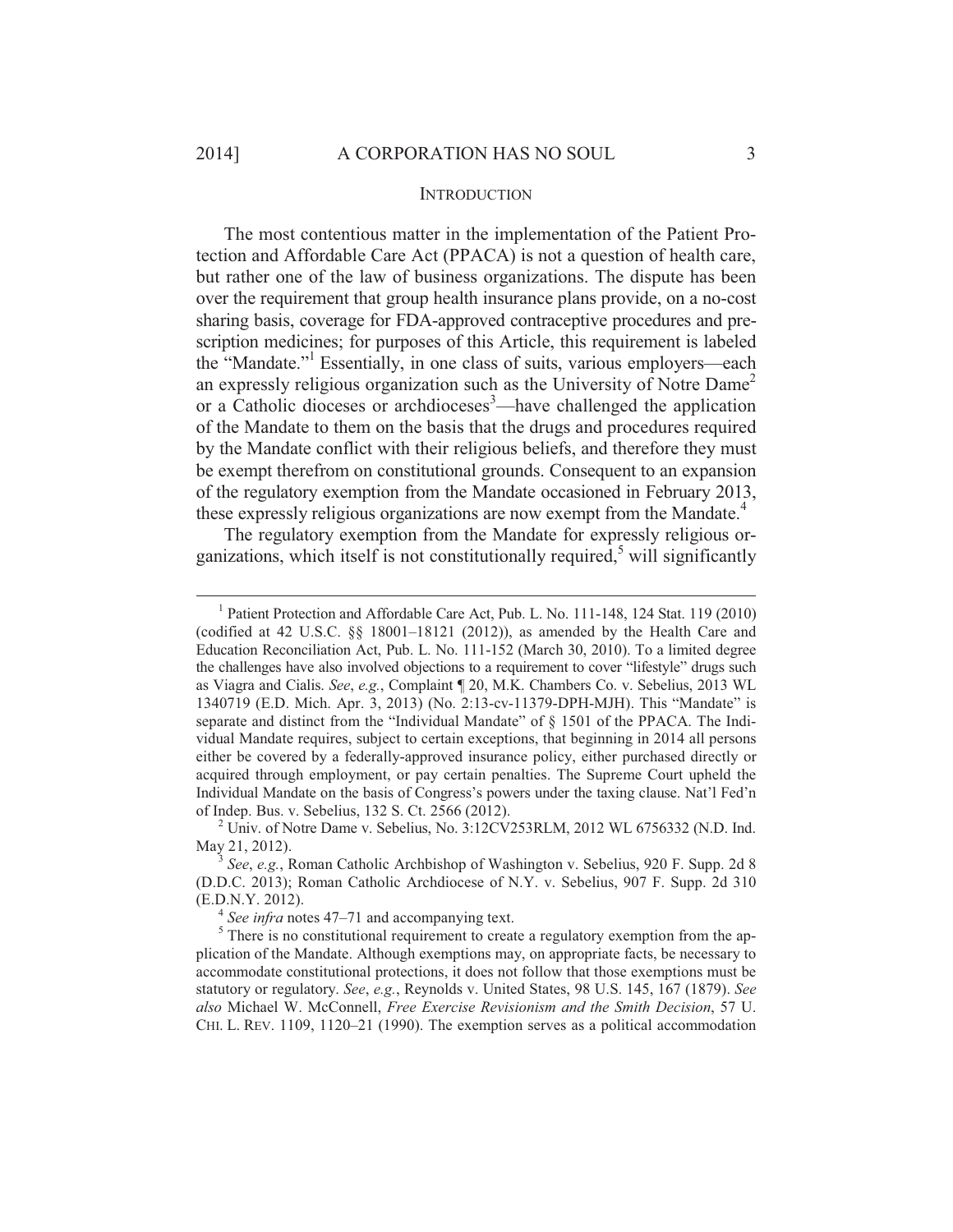reduce the need for judicial determinations of exemption based upon Free Exercise rights.<sup>6</sup> Undoubtedly, there will continue to be fact specific disputes regarding the application of the exemption to particular organizations asserting that they are "religious employers."7 The primary continuing dispute is upon the demands for exception from the Mandate made on behalf of nonreligious, typically for-profit, organizations.<sup>8</sup>

Excessively broad regulatory exemptions from the application of the Mandate themselves give rise to constitutional challenges. A determination to extend an exemption from the Mandate to "any for-profit corporation that self-certifies that it violates the religious beliefs of the majority of the shareholders" or "any for-profit corporation that meets criteria X, Y and Z" would raise a host of problems. First, excessive deference to religious views may create Establishment Clause problems. *See*, *e.g.*, Larkin v. Grendel's Den, Inc., 459 U.S. 116 (1982); *see also* Corp. of the Presiding Bishops of Church of Jesus Christ of Latter-day Saints v. Amos, 483 U.S. 327, 349 (1987) (O'Connor, J., concurring) (questioning whether exemption of religious corporation's for-profit activities constitutes a violation of the Establishment Clause); Larson v. Valente, 456 U.S. 228, 244 (1982) ("The clearest command of the Establishment Clause is that one religious denomination cannot be officially preferred over another."). Second, setting and weighting criteria as to what does or does not constitute a sufficiently religious corporation in itself creates Establishment problems in defining what is and then, by implication, what is not a religion. *See infra* note 134. These concerns will not be further addressed in this Article. 6

 U.S. CONST. amend. I [hereinafter Free Exercise Clause] ("Congress shall make no law respecting an establishment of religion, or prohibiting the free exercise thereof....").<br><sup>7</sup> *See infra* notes 40–71 and accompanying text.

<sup>8</sup> As detailed below, for-profit ventures have no basis for claiming an exemption from the Mandate based upon religious beliefs. It does not follow, and the author expressly rejects the notion, that the for-profit/non-profit divide is the appropriate starting point for determining that ventures may ab initio seek exemption from the Mandate. The taxonomy of non-profit ventures is a more involved process than is that for for-profit ventures. For example, many dioceses and archdioceses are organized as "corporation's sole," an organizational form that is a corporation in name only. Being the bishop or archbishop, it would be difficult to contemplate a situation in which it could not properly be said that a "corporation" has a religious belief protected by the Free Exercise Clause. A  $\S$  501(c)(3) or (4) sponsored and operated by a religious body is the next step in the progression, and then there is the  $\S$  501(c)(3) or (4) that has a relationship to a religious body but which is not directly operated by it. These questions, all terribly complicated, will need to be addressed elsewhere.

 $\overline{a}$ 

in response to expected constitutional challenges, in effect conceding that entities falling within its scope likely would prevail in a dispute to the merits on whether the Mandate, as applied, violates the Free Exercise rights of those within its scope. To provide but one additional example of a legislative exemption, during the pendency of the 18th Amendment enacting prohibition, wine remained available for sacramental purposes. *See* National Prohibition (Volstead) Act, 27 U.S.C. § 16 (1919) (repealed 1935). *See also* Perry Dane, *Exemptions for Religion Contained in Regulatory Statues*, *in* 1 ENCYCLOPEDIA OF AMERICAN CIVIL LIBERTIES 559 (Paul Finkelman ed., 2006).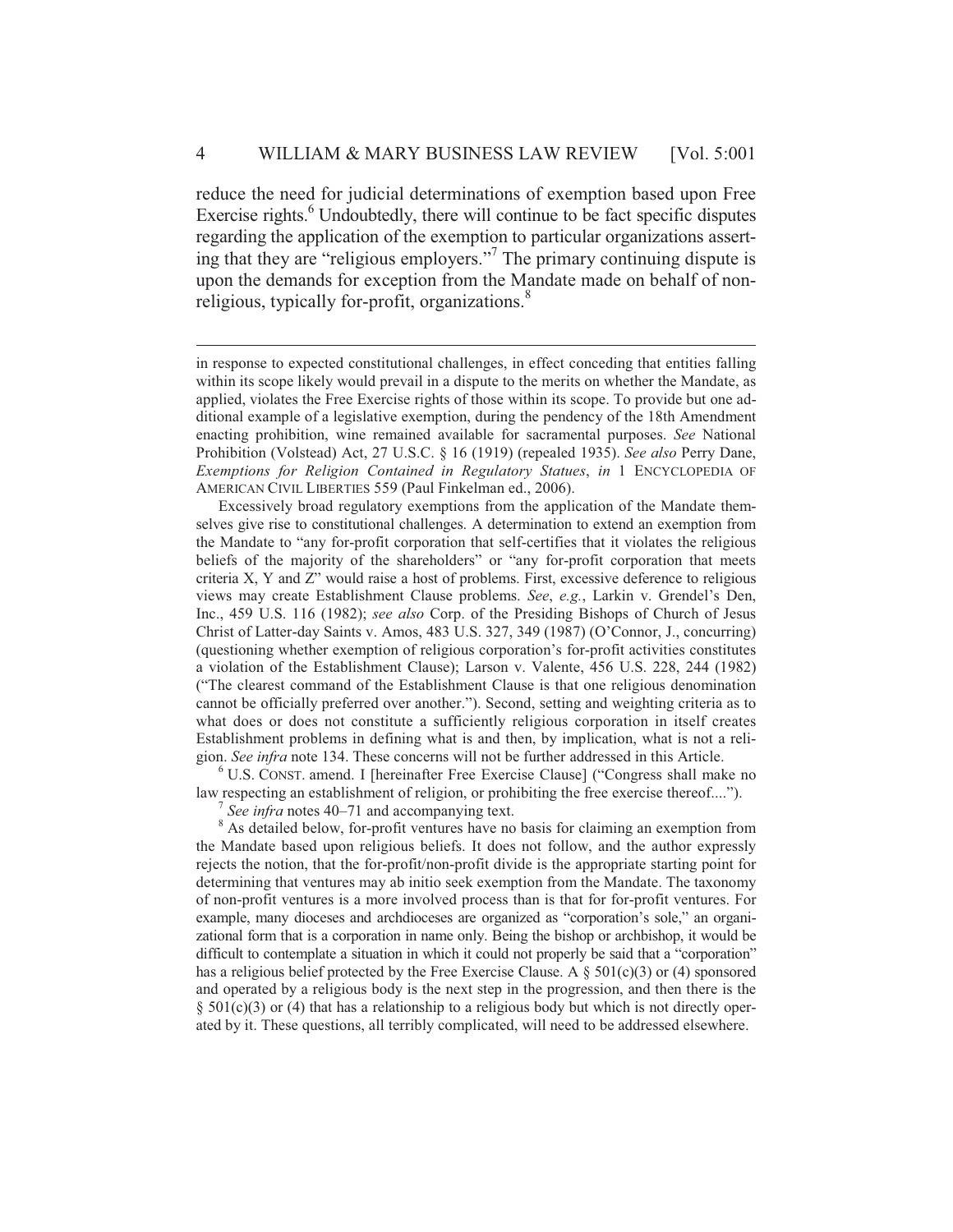This second class of suits, and those subject to this discussion, were not filed by religious organizations but rather by for-profit business ventures,<sup>9</sup> asserting that they should be exempt from the requirements of the Mandate on the basis that, inter alia, compliance therewith would violate the religious beliefs of the organization's ownership and management.<sup>10</sup> The problem with this argument is it treats the business organization as the nominee of its ownership or management, asserting that what is done by the organization is in effect done on their behalf. That paradigm is not, however, the law of business organizations.11 Alternatively, it is claimed that the religious beliefs of the organization itself are violated by the Mandate. This argument fails because a business organization does not have religious beliefs. Rather, as it has been famously put, "a corporation has no soul."<sup>12</sup>

Ultimately, this is a question of standing. Not addressed herein is whether the Mandate is a burden on Free Exercise, whether that burden is substantial, and whether the burden—even if substantial—is narrowly crafted to satisfy a compelling interest, all of which would be necessary to prevail on a Religious Freedom Restoration Act challenge.<sup>13</sup> Ultimately, those questions do not need to be resolved. Rather, by applying settled principles of business organization law, it is clear there is no natural or juridical person whose Free Exercise rights are burdened by the Mandate.

This Article will first review the development of the Mandate and the steps involved in arriving at the final regulatory exemption therefrom for "religious employers." Part II will review the various challenges brought by for-profit ventures to the Mandate, address the Free Exercise Clause rights of business entities and the limited case law on the business entity being treated as the mere nominee of the owners in the discharging of its legal obligations. Part III will review the positive law of business organizations, which is premised upon the distinctions between the owners and the entity, they being recognized at law as distinct jural persons. Part IV will address the application

 <sup>9</sup> *See*, *e.g.*, Annex Med., Inc. v. Sebelius, No. 13-1118, 2013 WL 1276025 (8th Cir. Feb. 1, 2013) (medical devices); Eden Foods, Inc. v. Sebelius, 733 F.3d 626 (E.D. Mich. 2013) (natural foods company); Newland v. Sebelius, 881 F. Supp. 2d 1287 (D. Colo. 2012) (HVAC equipment); Hobby Lobby Stores, Inc. v. Sebelius, 870 F. Supp. 2d 1278, 1284 (W.D. Okla. 2012) (arts and crafts stores); Sharpe Holdings, Inc. v. U.S. Dep't of Health & Human Servs., No. 2:12-CV-92-DDN, 2012 WL 6738489 (S.D. Mo. Dec. 31, 2012) (farming, dairy, creamery, and cheese-making); Complaint at 2, Armstrong v. Sebelius, No. 1:13 cv-00563 (D. Colo. filed Mar. 5, 2013) (residential mortgage banking company).<br>
<sup>10</sup> See infra notes 72–76 and accompanying text.<br>
<sup>11</sup> See infra notes 77–104 and accompanying text.<br>
<sup>12</sup> See infra note 133 and accompanyi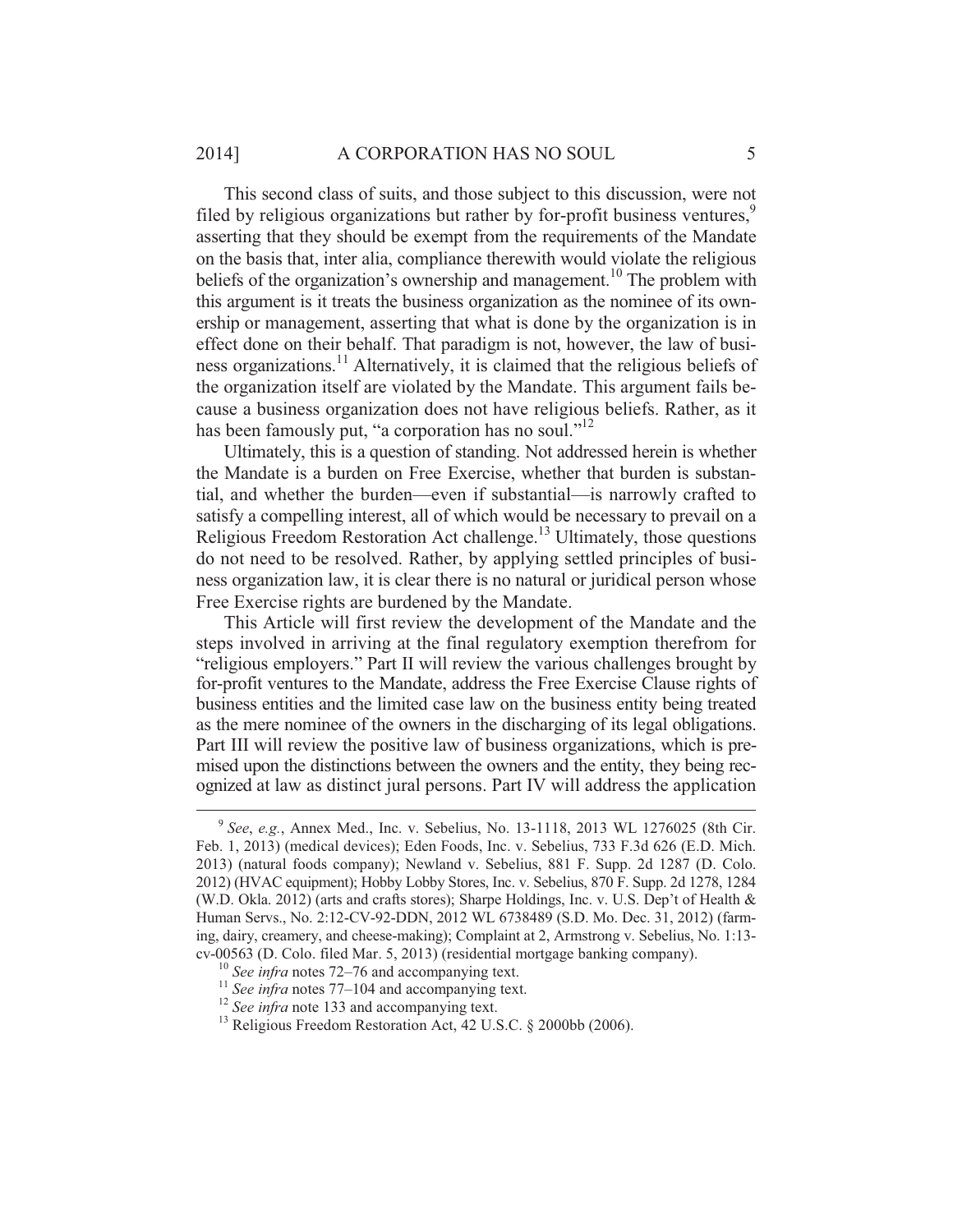of settled principles of business entity law to the arguments of those who contend the Mandate violates the rights of either the entity or its owners, demonstrating each argument is facially and fatally flawed. The Conclusion is based on the venerable rule *damnum absque injuria*.

## I. THE PPACA MANDATE

#### *A. Pre-PPACA Efforts to Require Coverage of Contraception*

In *General Electric Co. v. Gilbert*, the Supreme Court held that an employer's disability benefits plan did not violate Title VII of the Civil Rights Act of  $1964<sup>14</sup>$  by not providing disability benefits for the period employees were absent from work due to pregnancy.<sup>15</sup> Congress responded by passing the Pregnancy Discrimination Act of 1978, amending Title VII "to prohibit sex discrimination on the basis of pregnancy."<sup>16</sup> This legislation did not, however, require coverage for contraception, whether by means of prescription drugs or surgically.

In 2000, the Equal Employment Opportunity Commission (EEOC) pronounced that employers must cover the expenses of prescription contraceptives to the same extent they cover the expenses of other types of drugs and preventive care.<sup>17</sup> Although influential (it being the enforcer of Title VII), an EEOC decision is nonetheless without the force of law. The Eighth Circuit effectively disregarded it in *In re Union Pacific Railroad Employment Practices Litigation*, ruling that exclusion of all prescription contraception from coverage under an employee health insurance plan does not constitute gender discrimination against female employees, and thus does not violate Title VII as amended by the PDA,<sup>18</sup> thereby providing justification for health care plans that exclude contraception coverage.<sup>19</sup>

Supp. 2d 1266, 1272 (W.D. Wash. 2001) ("In light of the fact that prescription contraceptives

<sup>&</sup>lt;sup>14</sup> Pub. L. No. 88-352, 78 Stat. 241 (1964) (codified at 42 U.S.C. § 2000e (2006)).

<sup>15</sup> Gen. Elec. Co. v. Gilbert, 429 U.S. 125, 128–29 (1976).

<sup>&</sup>lt;sup>16</sup> Pregnancy Discrimination Act, Pub. L. No. 95-555, 92 Stat. 2076 (1978) (codified at 42 U.S.C. § 2000e(k) (2006)) [hereinafter the PDA]. 17 EEOC Decision on Coverage of Contraception (Dec. 14, 2000), *available at* http://

www.eeoc.gov/policy/docs/decision-contraception.html. 18 *See In re* Union Pac. R.R. Emp't Practices Litig., 479 F.3d 936, 944 (8th Cir. 2007).

Subsequent legislative efforts to mandate coverage for contraception prescriptions and procedures failed. *See*, *e.g.*, Equity in Prescription Insurance and Contraceptive Coverage Act of 2007, H.R. 2413, 110th Cong. (1st Sess. 2007); Putting Prevention First Act of 2004, H.R. 4192, 108th Cong. (2d Sess. 2004); Putting Prevention First Act of 2004, S. 2336, 108th Cong. (2d Sess. 2004). 19 This decision is in contrast to that rendered in *Erickson v. Bartell Drug Co*., 141 F.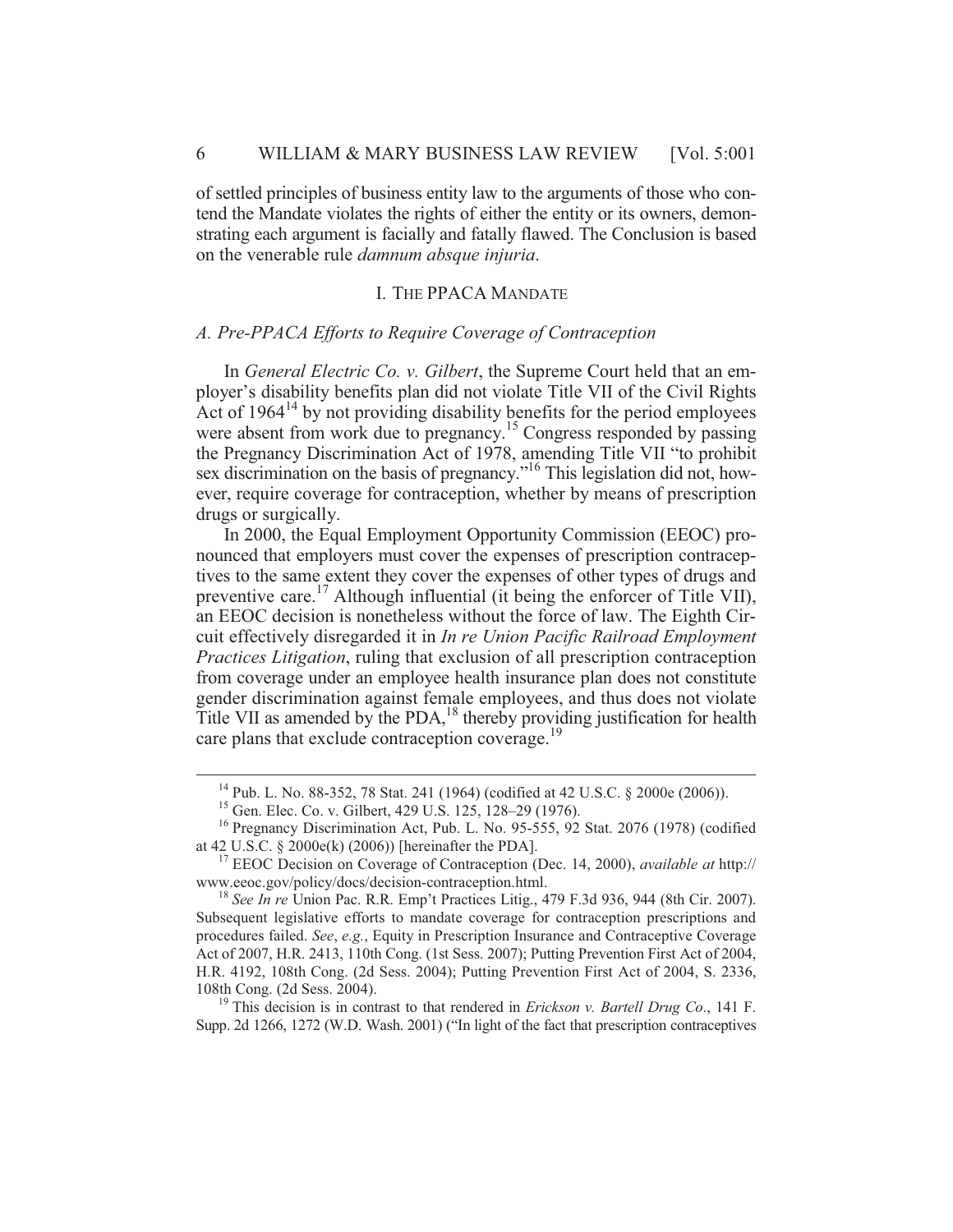#### *B. PPACA and the Mandate*

Signed into law on March 23, 2010, the Patient Protection and Affordable Care Act (PPACA) was the signature legislation of the first term of the Obama Administration.<sup>20</sup> Of central importance to this discussion are those provisions of the PPACA that require, subject to certain exceptions, $^{21}$  insurance plans that provide prescription drug coverage to include contraception coverage on a no cost-sharing basis, in other words, no deductible or co-pay.22 Encompassed therein are daily birth control pills, hormonal patches, and hormonal injections.23 In addition, the coverage must extend to Plan B, ella, and similar drugs that fall within the category of "morning after pills."24 Last, the plans must provide equal coverage for surgical contraception, such as intra-uterine devices and tubal ligations.<sup>25</sup> Collectively, these requirements constitute the "Mandate." Ergo, while there is no requirement that a health care insurance policy provide a prescription drug benefit, subject to the grandfathering of certain existing plans, $2<sup>6</sup>$  if one is provided then contraception prescriptions must be covered on a no-cost sharing basis.

are used only by women, Bartell's choice to exclude that particular benefit from its generally applicable benefit plan is discriminatory.").<br><sup>20</sup> Patient Protection and Affordable Care Act, Pub. L. No. 111-148, 124 Stat. 119

(2010) (codified at 42 U.S.C. §§ 18001–18121 (2012)), as amended by the Health Care and Education Reconciliation Act, Pub. L. No. 111-152 (March 30, 2010).<br><sup>21</sup> Even as the PPACA contains the Mandate, its application must be considered in light

of the grandfathering of most insurance policies. Plans existing on March 23, 2010, and from that day maintained in force, including by renewal, are exempt from the requirement to satisfy the Mandate. *See* Interim Final Rules for Group Health Plans and Health Insurance Coverage Relating to Status as a Grandfathered Health Plan Under the Patient Protection and Affordable Care Act, 75 Fed. Reg. 34,538, 34,540 (June 17, 2010) [hereinafter Interim Final Rules]. *See also* 26 C.F.R. § 54.9815-2714T(g) (2012) (listing requirements for maintaining grandfathered status). The number of plans that have grandfathered status and the number of beneficiaries thereof who lack the coverage required by the Mandate is open to question. It is entirely possible that some grandfathered plans provided the coverage required by

the Mandate.<br><sup>22</sup> *See* 42 U.S.C. § 300gg-13(a)(4) (2010). HRSA guidelines, in turn, require coverage, without cost sharing, for, among other things, "[a]ll Food and Drug Administration [(FDA)] approved contraceptive methods ... for all women with reproductive capacity." 77 Fed. Reg. 8725 (Feb. 15, 2012). 23 *See Birth Control: Medicines to Help You*, U.S. FOOD & DRUG ADMIN., http://

www.fda.gov/ForConsumers/ByAudience/ForWomen/FreePublications/ucm313215.htm

 $\overline{a}$ 

(last visited Jan. 12, 2014).<br><sup>24</sup> *Id.* <sup>25</sup> *Id.* <sup>26</sup> See Interim Final Rules, at 34,545 (stating that plans in which individuals were en-<br><sup>26</sup> See Interim Final Rules, at 34,545 (stating that plans in which individual rolled on March 23, 2010, are not subject to the preventive services provision).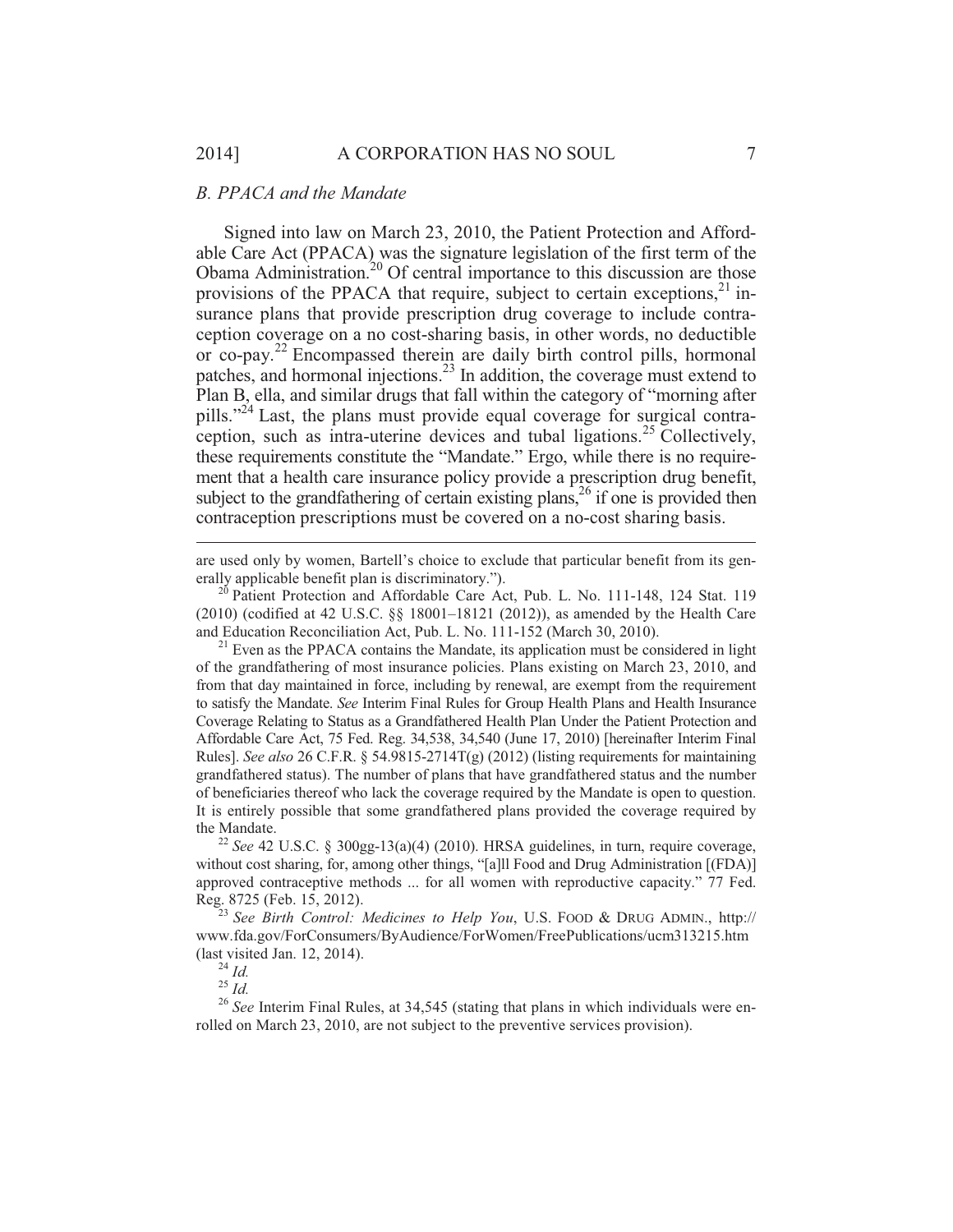The PPACA requires that the women's preventive health guidelines proposed by the HHS be evidence-based and comprehensive.<sup>27</sup> In order to promulgate such guidelines, a panel of experts convened by the Institute of Medicine (IOM Committee) was charged to "review the science and make recommendations for what women's preventive health services should be covered."28 The IOM Committee, acting as the scientific resource for HHS's final coverage rule, focused on diseases and conditions more common in women than in men.<sup>29</sup> Between November 2010 and May 2011, the IOM Committee held various informative meetings and public forums on preventive services for women and gathered extensive information on numerous topics related to health and health care services for women.<sup>30</sup>

The IOM Committee found that contraception and contraceptive counseling were not currently included in the range of preventive services available to women under the PPACA, $31$  and recommended that preventive services for women, among other things, "the full range of Food and Drug Administration-approved contraceptive methods, sterilization procedures, and patient education and counseling for women with reproductive capacity<sup>32</sup> be covered. However, the PPACA required the IOM's recommendations be "supported by the Health Resources and Services Administration" (HRSA) before they could be implemented.<sup>33</sup> After presentation, the HRSA adopted them in large part on August 1, 2011.<sup>34</sup> Consequently, new health plans had

<sup>&</sup>lt;sup>27</sup> Patient Protection and Affordable Care Act, Pub. L. No. 111-148, sec. 1001, § 2713, 124 Stat. 119, 131 (2010).

<sup>&</sup>lt;sup>28</sup> Press Release, Barbara A. Mikulski U.S. Senator for Md. Media Ctr., Mikulski Applauds Adoption of IOM Guidelines For Women's Preventive Health (Aug. 1, 2011), *available at* http://www.mikulski.senate.gov/media/pressrelease/8-1-2011-1.cfm.<br><sup>29</sup> *Id.* 30 INST. OF MED., CLINICAL PREVENTIVE SERVICES FOR WOMEN: CLOSING THE GAPS

<sup>16,</sup> 22–23 (2011) [hereinafter IOM REPORT]. 31 *Id.* at 109–10. As support for its recommendation (Recommendation 5.5), the IOM

Report found "evidence that contraception and contraceptive counseling are effective at reducing unintended pregnancies.... Numerous health professional associations recommend family planning services as part of preventive care for women. Furthermore, a reduction in unintended pregnancies has been identified as a specific goal in *Healthy People 2010*  and *Healthy People 2020." Id.* at 109.<br><sup>32</sup> *Id.* This is "Recommendation 5.5" in the IOM Report.<br><sup>33</sup> Patient Protection and Affordable Care Act, Pub. L. No. 111-148, sec. 1001, § 2713(a)(4),

<sup>124</sup> Stat. 119, 131 (2010). 34 Press Release, U.S. Dep't of Health & Human Servs., Affordable Care Act Ensures

Women Receive Preventive Services at No Additional Cost (Aug. 1, 2011), *available at*  http://www.hhs.gov/news/press/2011pres/08/20110801b.html.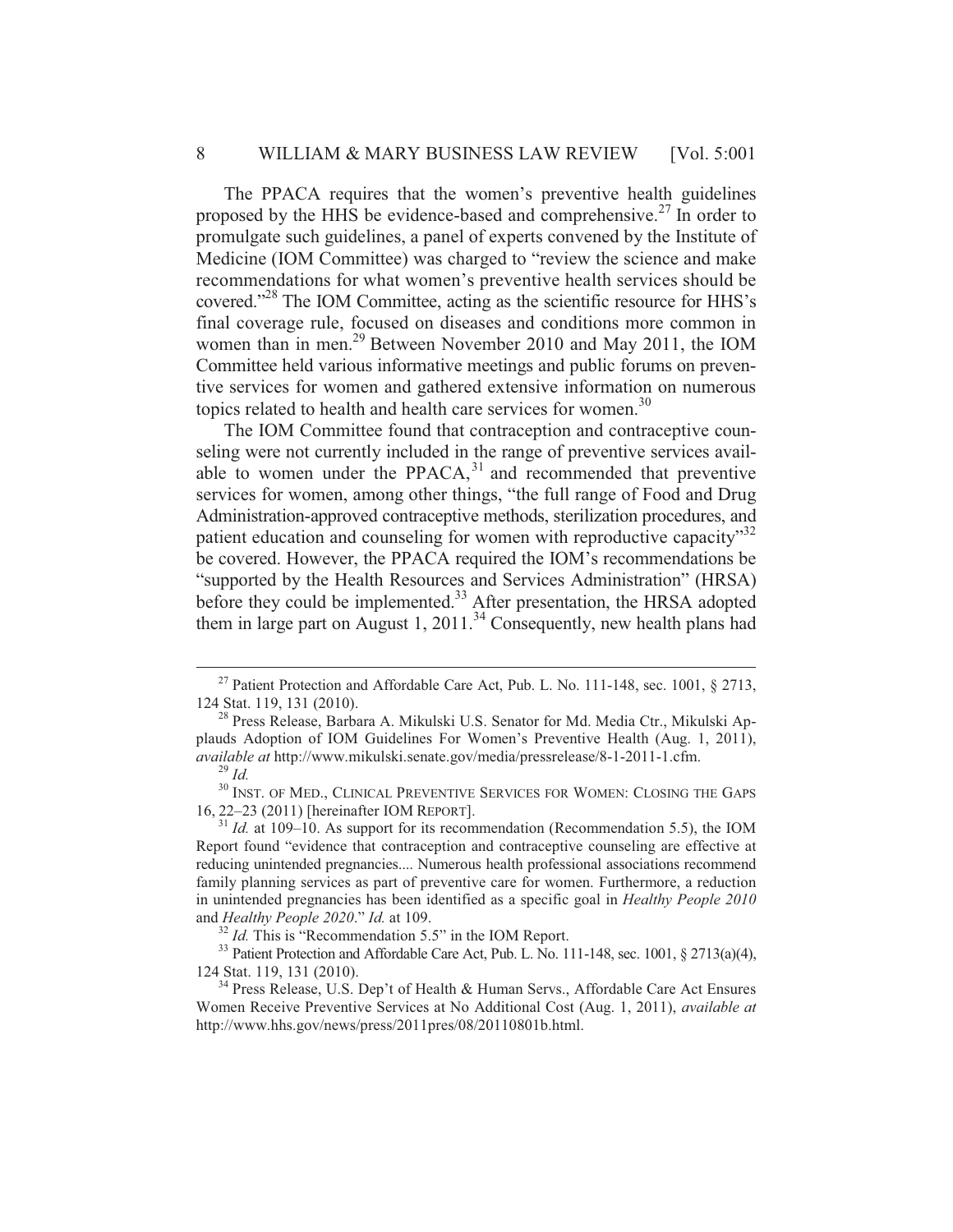to include, inter alia, "FDA-approved contraception methods and contraceptive counseling" without cost sharing for "insurance policies with plan years beginning on or after August 1, 2012."<sup>35</sup>

The Mandate is enforced by financial penalties:<sup>36</sup> employers who do not comply face enforcement actions,  $3^7$  a penalty of \$100 per day per employee,  $3^8$ and an annual tax surcharge of  $$2,000$  per employee.<sup>39</sup>

#### *C. The First Exemption from the Mandate*

HHS requested public comments after the publication of the interim final regulations, which included the IOM's recommendations.<sup>40</sup> While many commenters supported the inclusion of contraceptive services for all women with no exemptions, others took the position that requiring group health plans sponsored by religious employers to cover such services "that their faith deems contrary to its religious tenets" would encroach upon religious freedom. $41$  In response to those comments, the interim final rules were amended to provide HRSA increased discretion to exempt "religious employers" from the Mandate, $42$  and provided a definition thereof:

> [F]or purposes of this policy, a religious employer is one that: (1) Has the inculcation of religious values as its purpose; (2) primarily employs persons who share its religious tenets; (3) primarily serves persons who share its religious tenets; and (4) is a non-profit organization under  $\S$  6033(a)(1) and §  $6033(a)(3)(A)(i)$  or (iii) of the Code.<sup>43</sup>

HHS again accepted comments and considered alternative definitions through January  $20$ ,  $2012<sup>44</sup>$  On that date, HHS announced the adoption of

<sup>&</sup>lt;sup>35</sup> *Id. See also* IOM REPORT, *supra* note 30.<br><sup>36</sup> These provisions are distinct from the tax penalty (the annual "shared responsibility payment") through which the Individual Mandate is enforced. *See* 26 U.S.C. § 5000

<sup>&</sup>lt;sup>37</sup> See 29 U.S.C. § 1132(a) (2009).<br><sup>38</sup> See 26 U.S.C. § 4980D(a), (b) (2005).<br><sup>39</sup> See 26 U.S.C. § 4980H(a) (2010).<br><sup>40</sup> Group Health Plans and Health Insurance Issuers Relating to Coverage of Preventive Services under the Patient Protection and Affordable Care Act, 76 Fed. Reg. 46621, 46623 (Aug. 3, 2011) [hereinafter Amendment to Interim Final Rules].

<sup>&</sup>lt;sup>41</sup> *Id.*<br><sup>42</sup> *Id.*<br><sup>43</sup> *Id.*; 45 C.F.R. § 147.130(a)(1)(iv)(B) (2011).<br><sup>44</sup> Press Release, U.S. Dep't of Health and Human Servs., A Statement by U.S. Department of Health and Human Services Secretary Kathleen Sebelius (Jan. 20, 2012), *available at* http://www.hhs.gov/news/press/2012pres/01/20120120a.html.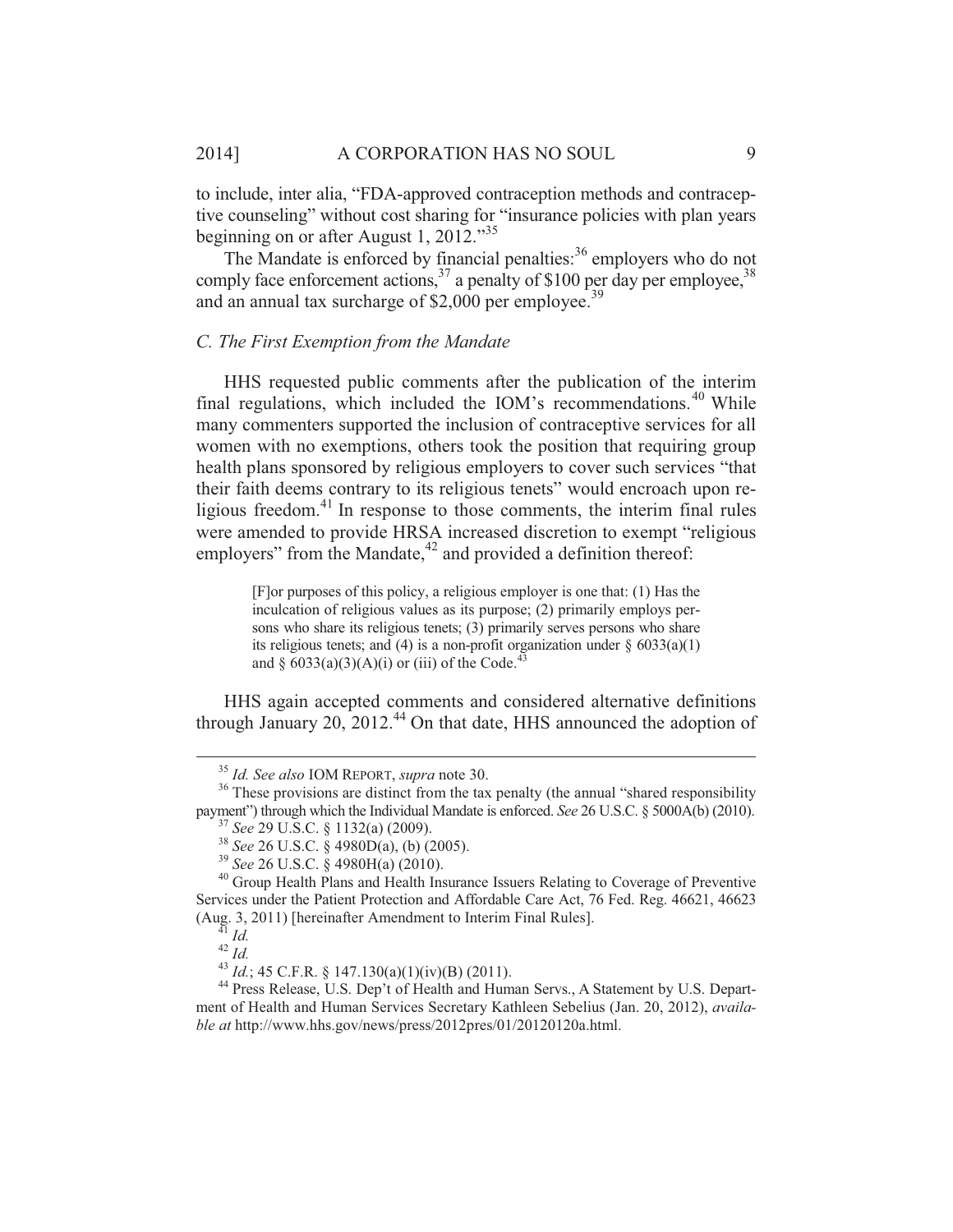the religious employer exemption as it was defined in the Amendment to the Interim Final Rules.<sup>45</sup> In effect, this definition of a "religious employer" exempts only churches and other "houses of worship" from the Mandate.<sup>46</sup> Affiliated religious organizations such as hospitals, schools, universities and social welfare organizations were not thereby exempted by the regulations from the Mandate.

#### *D. The Second Exemption from the Mandate*

Contemporaneous with the issuance of the final rules, HHS issued guidelines establishing a temporary enforcement safe harbor under which "non-exempted, non-grandfathered group health plans established or maintained by non-profit organizations" that traditionally did not cover prescription contraceptives for religious reasons were granted an additional year to comply with the rules, meaning until the first plan year beginning on or after August 1, 2013. $47$  HHS pronounced its willingness to compromise by maintaining the adopted definition of "religious employer" as required under the exemption, but seeking "to develop alternative ways of providing contraceptive coverage without cost sharing with respect to *non-exempted, nonprofit religious* organizations with religious objections to such coverage."<sup>48</sup>

In March 2012, HHS issued an Advance Notice of Proposed Rulemaking (ANPRM) expressing its intention to promulgate the above amendments to the final regulations and invited public comment.<sup>49</sup> Subsequent to the release

Services Under the Patient Protection and Affordable Care Act, 77 Fed. Reg. 8725, 8728

<sup>49</sup> Certain Preventive Services Under the Affordable Care Act, 77 Fed. Reg. 16,501, 16,503 (Mar. 21, 2012); Press Release, U.S. Dep't of Health & Human Servs., Administration Releases Advance Notice of Proposed Rulemaking on Preventive Services Policy (Mar. 16, 2012), *available at* www.hhs.gov/news/press/2012pres/03/20120316g.html.

<sup>&</sup>lt;sup>45</sup> *Id. At At At At At At At Coverage in the Health Care Law: What's New as of August 1,*  $\frac{1}{2}$ *2012?*, NAT'L WOMEN'S HEALTH CTR. (Feb. 25, 2013), *available at* http://www.nwlc.org /resource/contraceptive-coverage-health-care-law-what%E2%80%99s-new-august-1-2012;

<sup>&</sup>lt;sup>47</sup> Center for Consumer Information and Insurance Oversight (CCIIO) & Centers for Medicare & Medicaid Services (CMS), *Guidance on the Temporary Enforcement Safe Harbor for Certain Employers, Group Health Plans and Group Health Insurance Issuers with Respect to the Requirement to Cover Contraceptive Services Without Cost Sharing Under Section 2713 of the Public Health Service Act, Section 715(a)(1) of the Employee Retirement Income Security Act, and Section 9815(a)(1) of the Internal Revenue Code*, U.S. DEP'T OF HEALTH & HUM. SERVS. (June 28, 2013), www.cms.gov/CCIIO/Resources /Regulations-and-Guidance/Downloads/preventive-services-guidance-6-28-20 13.pdf. 48 Group Health Plans and Health Insurance Issuers Relating to Coverage of Preventive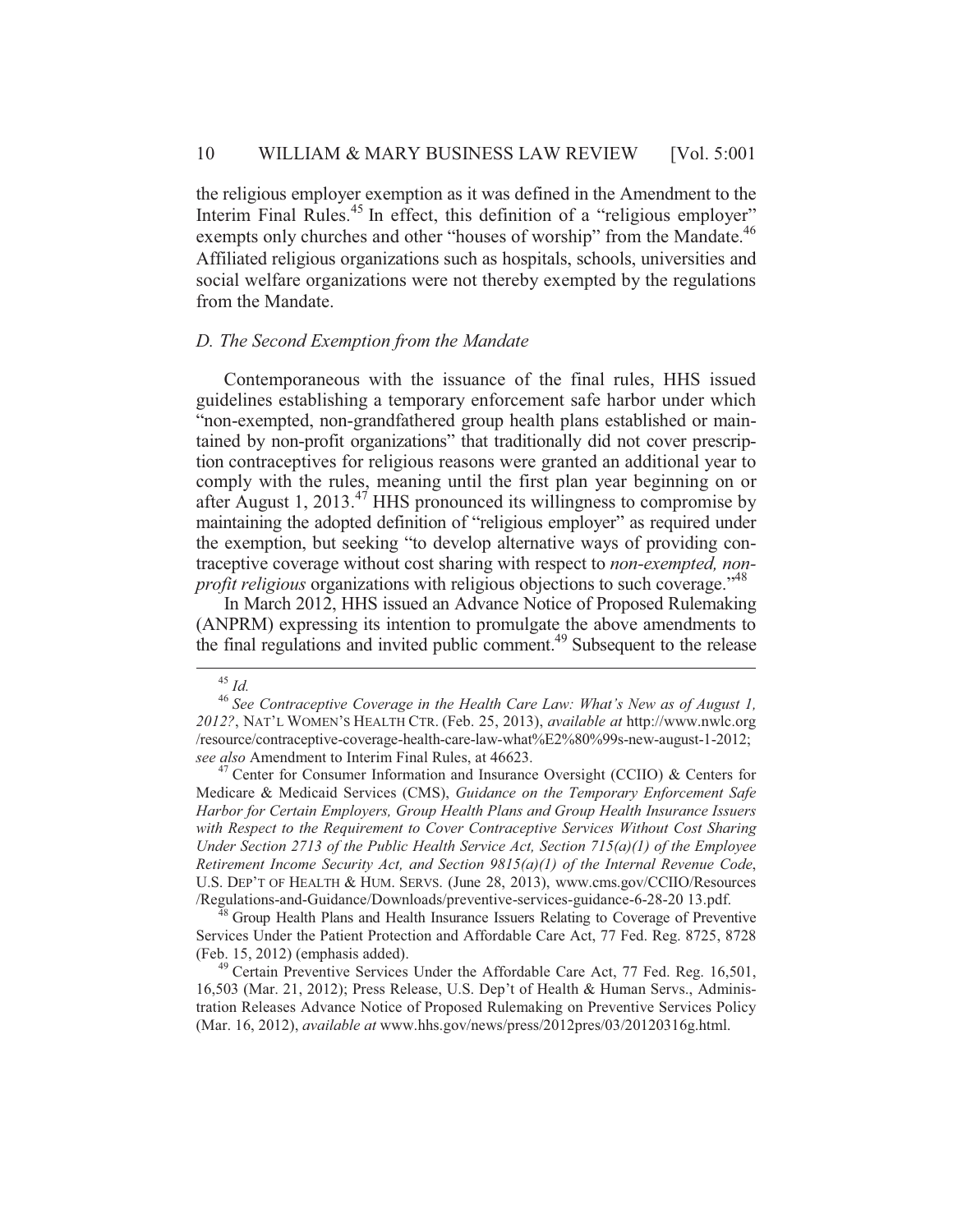of the ANPRM, HHS received over 200,000 comments representing a wide variety of stakeholders.<sup>50</sup> Although some comments specifically addressed preferences for alternative means of accommodating, many focused on the scope of the religious employer exemption.<sup>51</sup>

The U.S. Department of Health and Human Services announced on February 1, 2013, a new "Notice of Proposed Rulemaking" that would appear to accommodate many of the objections raised by non-profit religious institutions like Catholic Charities.<sup>52</sup> The two principal changes to the Mandate broaden the scope of religious activities covered and provide alternative funding of contraceptive coverage for other religiously affiliated institutions.<sup>53</sup>

Regarding which previously non-exempt religious entities will meet the requirements for recognition as "religious employers" and thus qualify for the new proposed accommodation, HHS proposed to amend the definition adopted in the 2012 final rules by deleting the first three prongs<sup>54</sup> and clarifying application of the fourth.<sup>55</sup> Thus:

> [a]n employer that is organized and operates as a non-profit entity and referred to in section  $6033(a)(3)(A)(i)$  or (iii) of the Code would be considered a religious employer for purposes of the religious employer exemption. For this purpose, an organization that is organized and operates as a nonprofit entity is not limited to any particular form of entity under state law, but may include organizations such as trusts and unincorporated associated, as well as nonprofit, not-for-profit, non-stock, public benefit, and similar types of corporations.<sup>56</sup>

This rule, as proposed, clarifies that churches and other houses of worship the current exemption "intended" to cover would not be disqualified solely because they provide charitable social services to or employ people of other faiths.57 In eliminating the first three elements of the "religious

<sup>&</sup>lt;sup>50</sup> *See* Coverage of Certain Preventive Services Under the Affordable Care Act, 78 Fed. Reg. 8456, 8459 (proposed Feb. 6, 2013) [hereinafter Proposed Rules].

<sup>&</sup>lt;sup>51</sup> Id.<br><sup>52</sup> See also Patricia Zapor, *HHS Offers New Contraceptive Insurance Options, Broadening Exemptions*, CATHOLIC NEWS SERVICE (Feb. 1, 2013), http://www.catholicnews .com/data/stories/cns/1300438.htm.<br><sup>53</sup> *See* Proposed Rules, at 8456–57.<br><sup>54</sup> *Id.* at 8461.<br><sup>55</sup> *Id.* ("The Departments agree that the exemption should not exclude group health<br><sup>57</sup> *Id.* ("The Departments agree that th

plans of religious entities that would qualify for the exemption but for the fact that, for example, they provide charitable social services to persons of different religious faiths ... when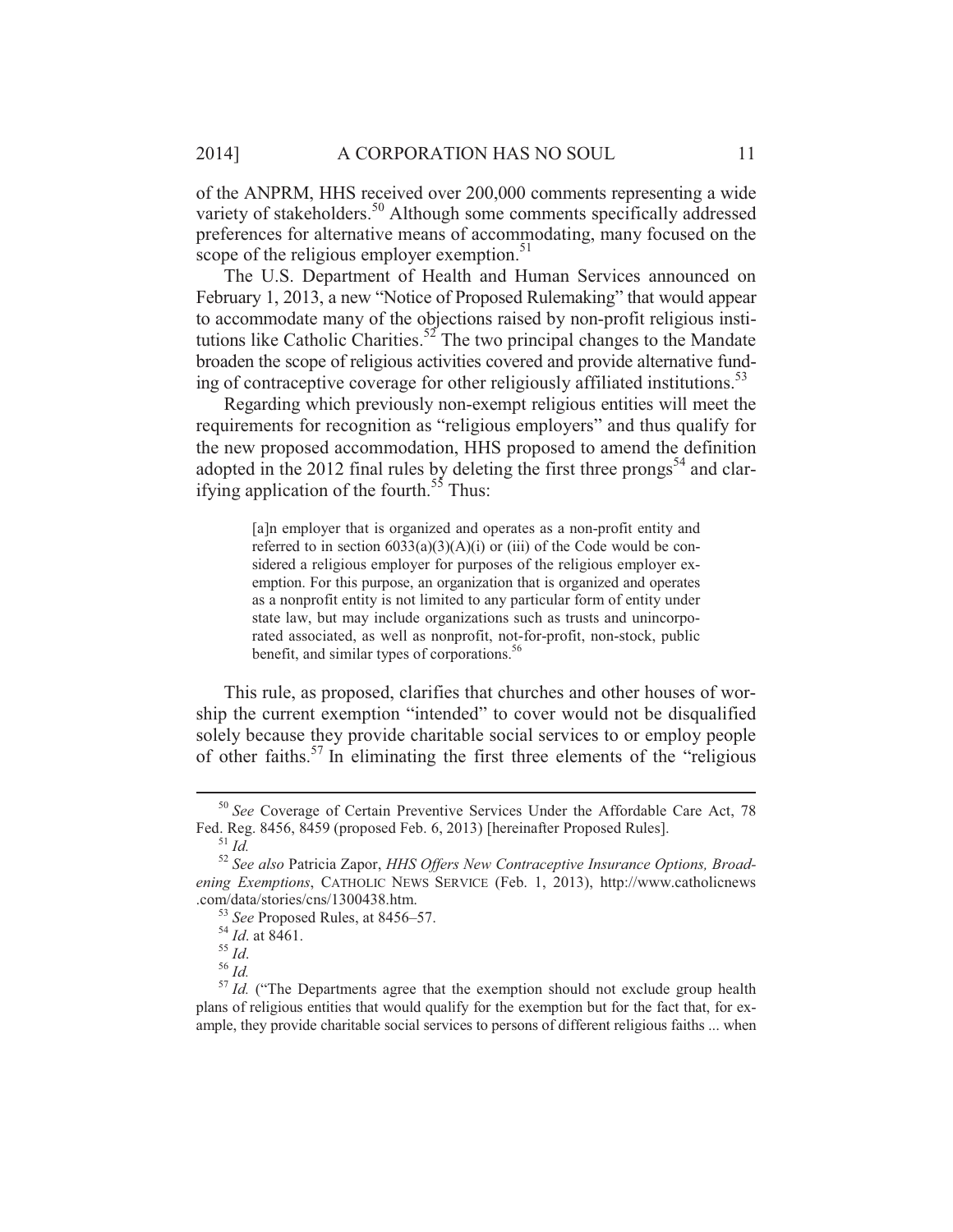employer" definition previously proposed, the necessity of inquiry into an employer's purposes, the religious beliefs of its employees, and the religious beliefs of those it serves, the analytic framework was rendered more objective. Most important for purposes of this review, under this expanded exemption non-profit status is a required element, and, "for this purpose, an organization is not considered to be organized and operated as a nonprofit entity if its assets or income accrue to the benefit of private individuals or shareholders."<sup>58</sup>

The second significant change under the HHS-proposed rules would be an accommodation (the "Accommodation") that would "protect eligible organizations from having to contract, arrange, pay, or refer for contraceptive coverage" to which they have a religious objection.<sup>59</sup> The process is essentially as follows: eligible organizations would inform their insurers they qualify for the Accommodation. The insurers would then contact the organizations' employees and explain they would provide them with contraceptive coverage at no cost through a completely separate insurance policy that is in no way connected to the religious employer. The insurers could recoup that cost by paying less than they typically would to participate in the new state health exchanges.<sup>60</sup> For purposes of the Accommodation, an "eligible organization" is an organization that:

> [O]pposes providing coverage for some or all of any contraceptive services required to be covered [on account of religious objections]; (2) is organized and operates as a nonprofit entity; (3) holds itself out as a religious organization; and (4) self-certifies that it meets these criteria in accordance with the provisions of the final regulations. $61$

In addition to eligible organizations with insured and self-insured group health plans, HHS would also propose that an eligible nonprofit religious organization that is "an institution of higher education that arranges for health insurance coverage" could "avail itself of an accommodation comparable to that for an eligible organization that is an employer with an insured

 $\overline{a}$ 

running a parochial school. Indeed, this was never the Departments' intention in connection with the 2011 amended interim final rules or the 2012 final rules.").<br>
<sup>58</sup> *Id.*<br>
<sup>59</sup> *Id.* at 8459.<br>
<sup>60</sup> *Id.* at 8462–63.<br>
<sup>61</sup> *Id.* at 8462. *See also* Center for Consumer Information & Insurance Oversight,

*Women's Preventive Services Coverage and Non-Profit Religious Organizations*, CTRS. FOR MEDICARE & MEDICAID SERVS. (June 28, 2013), http://www.cms.gov/CCIIO/Resources /Fact-Sheets-and-FAQs/womens-preven-02012013.html.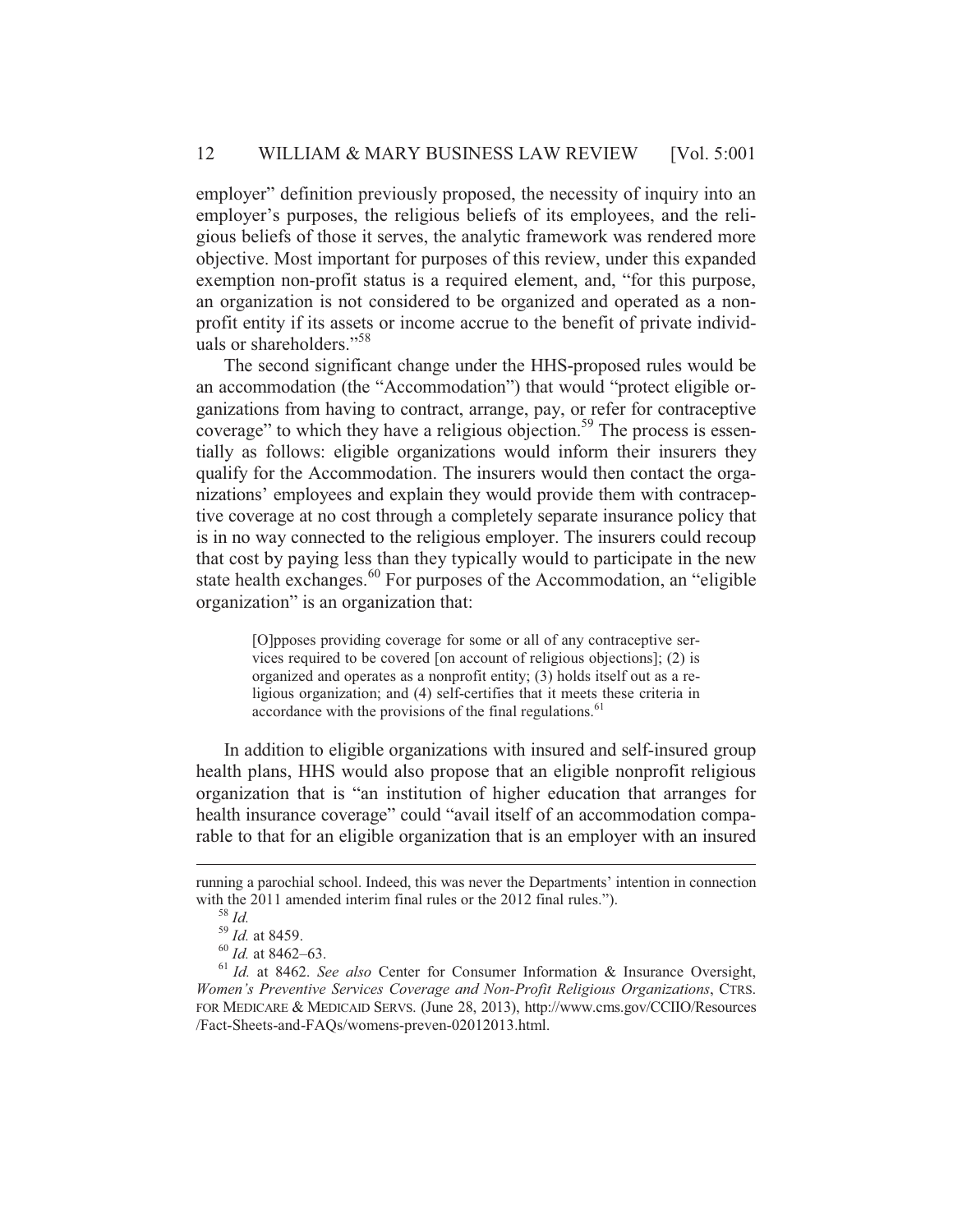group health plan."62 This Accommodation extends to religiously affiliated universities, such as Notre Dame and Catholic University of America, and religious organizations such as the Archdiocese of New York, which were among some forty-three Catholic groups that filed suit claiming that the federal government was forcing them to support contraception and birth control or face steep fines.<sup>63</sup>

HHS's objective is that contraception coverage be provided to employees on a no cost-sharing basis;  $64$  the Accommodation shifts the financial burden from the employer purchasing the employee group health insurance plan to the plan provider.<sup>65</sup> Specifically, HHS explains in the new proposed rules that health insurance issuers would automatically provide separate, individual market contraceptive coverage at no cost for plan participants, it being asserted that:

[I]ssuers generally would find that providing such contraceptive coverage is [at least] cost neutral because they would be ... insuring the same set of individuals under both [the group health insurance] policies and [the separate individual contraceptive coverage policies and, as a result,] would experience lower costs from improvements in women's health, healthier timing and spacing of pregnancies, and fewer unplanned pregnancies.<sup>66</sup>

tections under section 2713 of the PHS Act that are designed to enhance coverage of important preventive services for women without cost sharing while accommodating the religious objections to contraceptive coverage of eligible organizations.").

<sup>5</sup> See Press Release, Office of the Press Sec'y, Fact Sheet: Women's Preventive Services and Religious Institutions (Feb. 10, 2012), *available at* http://www.whitehouse.gov/the-press

<sup>66</sup> Coverage of Certain Preventive-Services-Under the Affordable Care Act, 78 Fed. Reg. 39,870, 39,877 (July 2, 2013); *see also* Group Health Plans and Health Insurance Issuers Relating to Coverage of Preventive Services Under the Patient Protection and Affordable Care Act, 77 Fed. Reg. 8725, 8727 (Feb. 15, 2012) ("A 2000 study estimated that it would cost employers 15 to 17 percent more not to provide contraceptive coverage

 <sup>62</sup> *Text of New Rules to Address Contraception Controversy*, WASHINGTON WIRE, WALL ST. J. (Feb. 1, 2013, 11:32 AM), http://blogs.wsj.com/washwire/2013/02/01/text-of -new-rules-to-address-contraception-controversy/. 63 Most of the challenges brought by religious entities were held in abeyance pending

the release of the final rules as to the Accommodation. *See* Priests for Life v. Sebelius, No. 12-CV-753 (FB), 2013 WL 1563390, at \*2–3 (E.D.N.Y. Apr. 12, 2013); Roman Catholic Archbishop of Washington v. Sebelius, 920 F. Supp. 2d 8 (D.D.C. 2013); Roman Catholic Archdiocese of N.Y. v. Sebelius, 907 F. Supp. 2d 310 (E.D.N.Y. 2012). *See also* Priests for Life v. U.S. Dep't Health & Human Servs., Civil No. 13-1261, 2013 WL 5572730 (D.D.C. Oct. 2, 2013) *and* Roman Catholic Archbishop of Washington v. Sebelius, Civil Action No. 13-14410, 2013 WL 5570185 (D.D.C. Oct. 3, 2013) (both indicating that rulings on the merits would be issued prior to January 1, 2014).<br><sup>64</sup> Proposed Rules, *supra* note 50, at 8460 ("The Departments aim to secure the pro-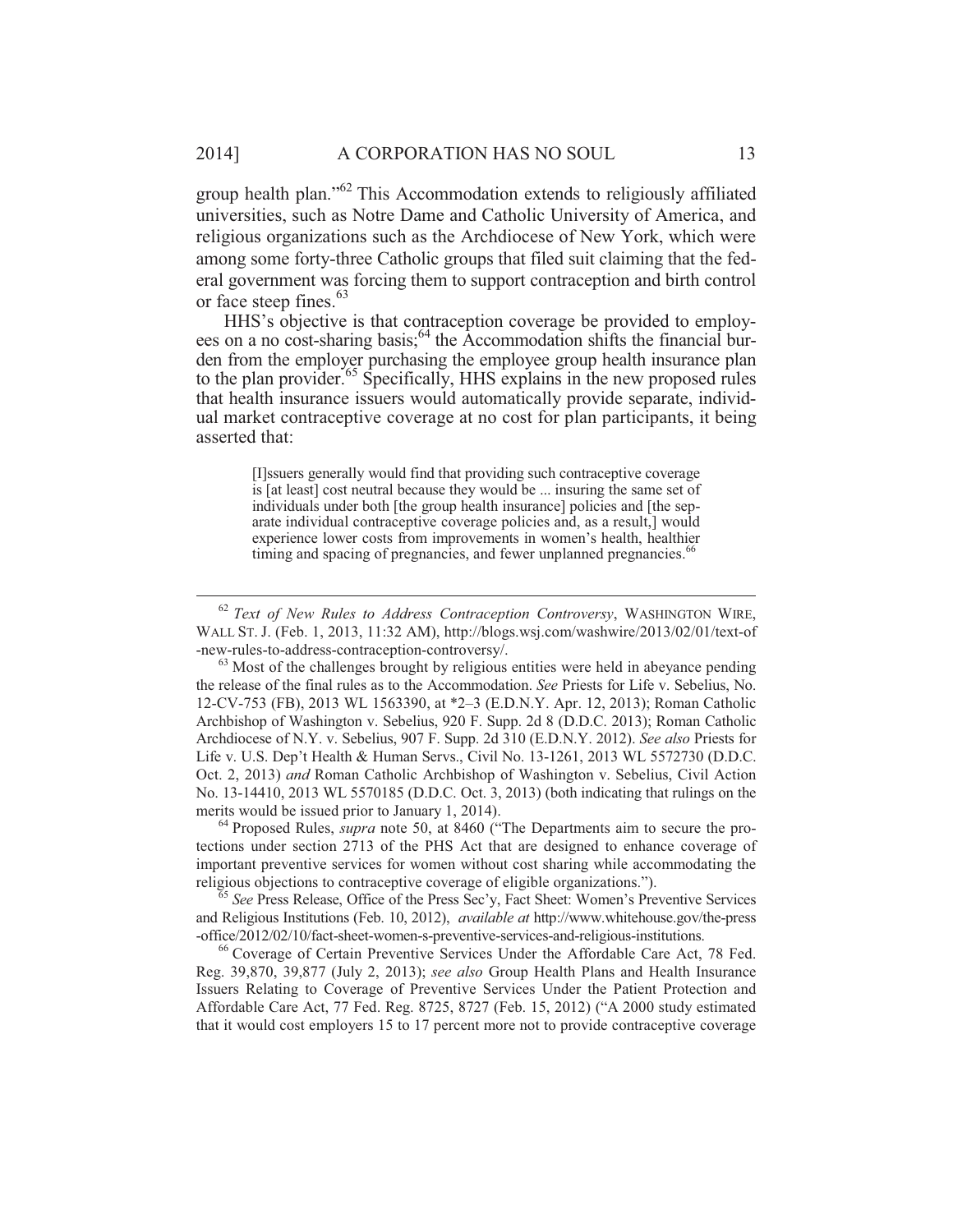A proposal to amend the PPACA to include an exemption from the benefits otherwise required under the PPACA, based upon the "religious beliefs or moral convictions of the sponsor, issuer, or other entity offering the plan[,]"<sup>67</sup> the so-called "Blunt Amendment," was voted down on March 1, 2012.<sup>68</sup>

On June 28, 2013, HHS, the Department of Labor, and the Department of the Treasury released final regulations as to (1) the regulatory exemption from the Mandate for churches and (2) the Accommodation for religious organizations that are not churches.<sup>69</sup> The final rules essentially adopt both revised exemptions that the Accommodation proposed. The primary substantive changes are in the regulatory simplification of the Accommodation's implementation. As such, churches, other houses of worship, and certain closely affiliated activities are exempt from the Mandate.<sup>70</sup> Religiously

 $\overline{a}$ 

the Mandate).<br><sup>69</sup> *See* Coverage of Certain Preventative Services Under the Affordable Care Act, 78 Fed. Reg. 39,870, 39,873 (July 2, 2013); *see also* Press Release, U.S. Department of Health & Human Servs., Administration Issues Final Rules on Contraception Coverage and Religious Organizations (June 28, 2013), *available at* http://www.hhs.gov/news/press /2013 pres/06/20130628a.html.<br><sup>70</sup> Coverage of Certain Preventive Services Under the Affordable Care Act, 78 Fed.

Reg. 39,873, 39,892–93 (July 2, 2013) (to be codified at 26 C.F.R. pt. 54, 29 C.F.R. pt. 2590). On grounds that will here not be reviewed, the Accommodation was recently held to violate the Free Exercise rights of the plaintiffs. *See, e.g.*, Zubik v. Sebelius, Nos. 13cv1459, 13cv0303 Erie, 2013 WL 6118696 (W.D. Pa. Nov. 21, 2013). Other courts considering

in employee health plans than to provide such coverage, after accounting for both the direct medical costs of pregnancy and the indirect costs such as employee absence and

reduced productivity."). 67 158 CONG. REC. S1079 (daily ed. Feb. 28, 2012). 68 *See*, N.C. Aizenman & Rosalind S. Helderman, *Birth Control Exemption Bill, The 'Blunt Amendment,' Killed in Senate*, WASH. POST (Mar. 1, 2012), http://www .washingtonpost.com/national/health-science/birth-control-exemption-bill-the-blunt-amend ment-killed-in-senate/2012/03/01/gIQA4tXjkR\_story.html. Additional pushes to add further "conscience" exemptions were made during the October 2013 budget standoff/government shutdown; none have succeeded as of January 16, 2014. *See*, *e.g*., Health Care Conscience Rights Act, S. 1204, 113th Cong. (1st Sess. 2013); Health Care Conscience Rights Act, H.R. 940, 113th Cong. (1st Sess. 2013). *See also* Steve Benen, *Contraception Restrictions Remain a Top Republican Priority*, MSNBC (Oct. 15, 2013, 12:20 AM), http://www .msnbc.com/rachel-maddow-show/contraception-still-gop-focus. Similar efforts have been undertaken at the state level, either through legislation or in the courts. *See*, *e.g*., H.B. 2625, 50th Legislature, 2d Reg. Sess. (Ark. 2013); H.B. 2625, 15th Leg., 2d Reg. Sess. (Az. 2013); H.B. 351, 130th General Assembly, Reg. Sess. (Ohio 2013-14); Mo. Ins. Coalition v. Huff, No. 4:12CV02354 AGF, 2013 WL 2250430 (E.D. Mo. May 22, 2013) (striking down under the Supremacy Clause Missouri statute affording conscience exemption from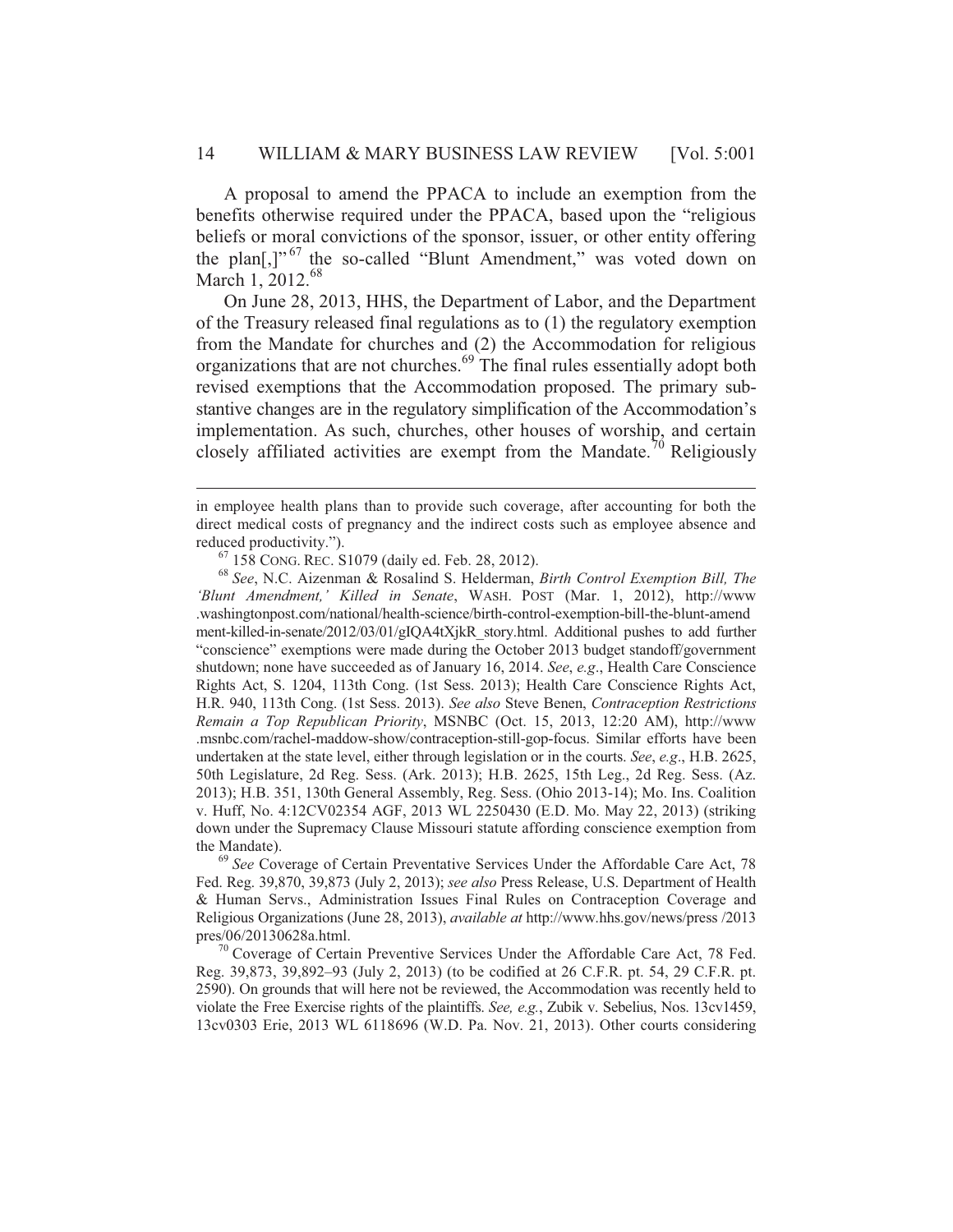$\overline{a}$ 

sponsored employers such as hospitals and universities are exempt from the Mandate; their employees and the students covered by universitysponsored health care plans will receive contraception coverage by means of the Accommodation.<sup>71</sup>

#### II. CHALLENGES TO THE MANDATE FROM FOR-PROFIT VENTURES

At no juncture in the development of the regulatory exemptions from the Mandate has it been proposed that for-profit business ventures should be encompassed therein. Still, many such ventures have asserted in various suits that they too deserve exemption from the Mandate.<sup>72</sup>

Hobby Lobby, Autocam and the numerous other business entities have resisted the Mandate on the basis that satisfying its requirements will require them to violate their religious beliefs.<sup>73</sup> Who, however, are "them"? In one

Reg. at 39,893. 72 Almost all of the owners of these for-profit businesses are Roman Catholic. *See, e.g.*, Monaghan v. Sebelius, 931 F. Supp. 2d 794, 798 (E.D. Mich. 2013); Complaint ¶ 3, SMA, LLC v. Sebelius, No. 0:13-cv-01375 (D. Minn. June 7, 2013); Complaint ¶ 15, Johnson Welded Prods., Inc. v. Sebelius, No. 1:13-cv-00609-ESH (D.D.C. Apr. 30, 2013). There are, however, exceptions*. See*, *e.g*., Beckwith Electric Co. v. Sebelius, No. 8:13-cv-0648-T-17MAP, 2013 WL 3297498, at \*1 (M.D. Fla. June 24, 2013) ("Southern Baptist"); Am. Pulverizer Co. v. U.S. Dep't of Health & Human Servs., No. 12-3459-CV-S-RED, 2012 WL 6951316, at \*2 (W.D. Mo. Dec. 20, 2012) ("Evangelical Christians"); Conestoga Wood Specialties Corp. v. Sebelius, 917 F. Supp. 2d 394, 402 (E.D. Pa. 2013) ("Mennonite Christian"); Amended Complaint ¶ 15, Holland v. U.S. Dep't of Health & Human Servs., No. 2:13-cv-15487 (S.D.W. Va. June 26, 2013) ("born-again Christian").

See, e.g., Complaint ¶ 8, Hobby Lobby Stores, Inc. v. Sebelius, 870 F. Supp. 2d 1278 (W.D. Okla. 2012) (No. 5:12-cv-01000-HE) ("The administrative rule at issue in this case ('the Mandate') runs roughshod over the Green family's religious beliefs, and the beliefs of millions of other Americans, by forcing them to provide health insurance coverage for abortion-inducing drugs and devices, as well as related education and counseling."); Complaint ¶ 26, Korte v. U.S. Dep't of Health & Human Servs., 912 F. Supp. 2d 735 (S.D. Ill. Oct. 9, 2012) (No. 3:12-cv-01072-MJR-PMF) ("Plaintiffs Cyril B. Korte and Jane E. Korte believe that they cannot arrange for, pay for, provide, facilitate, or otherwise support employee health plan coverage for contraceptives, sterilization, abortion, or related education and counseling without violating their religious beliefs ...."); *id.* ¶ 31 ("Under the terms of the Mandate, Plaintiffs will not be permitted to obtain coverage that excludes the aforementioned drugs and services. On the contrary, the Mandate will require that Plaintiffs continue to provide their employees with coverage of those services, activities, and practices that Plaintiffs consider sinful and immoral."); Complaint ¶¶ 17, 25, Infrastructure Alternatives, Inc. v. Sebelius, No. 1:13-cv-00031-RJJ (W.D. Mich. Jan. 10, 2013)

challenges to the Accommodation have found that it does not violate the Free Exercise rights of religious non-profits. *See, e.g.*, Catholic Diocese of Nashville v. Sebelius, No. 3:13-01303, 2013 WL 6834375 (M.D. Tenn. Dec. 26, 2013). 71 Coverage of Certain Preventive Services Under the Affordable Care Act, 78 Fed.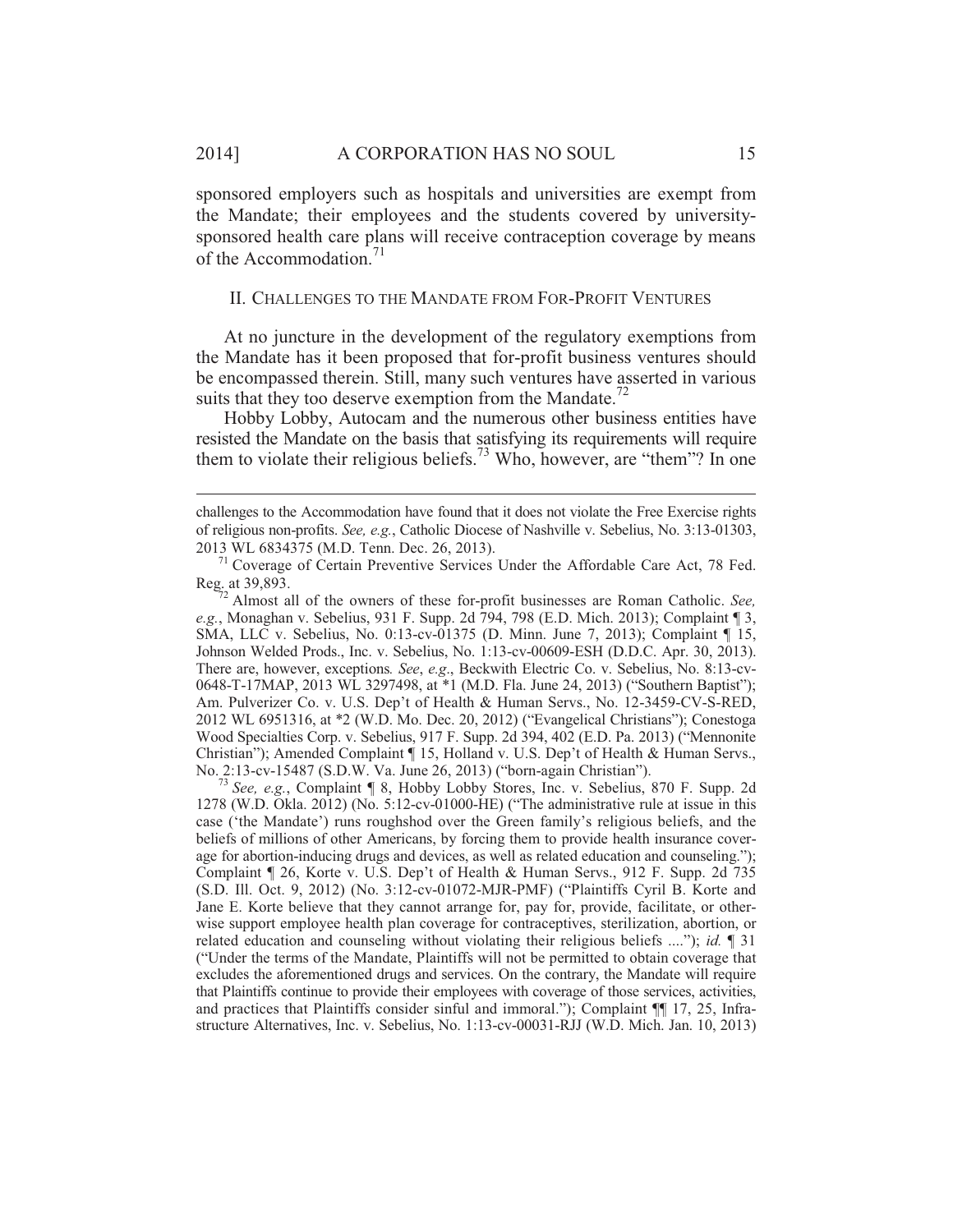alternative, the business entity takes on the religious beliefs of its owners and management, asserting, inter alia, that complying with the Mandate would violate the entities' religious beliefs.<sup>74</sup> In the second alternative, the activities

 $\overline{a}$ 

("Plaintiffs Cretens and Trierweiler [who own eighty-seven percent of the corporation plaintiff] are adherents of the Catholic faith as defined by the Magisterium, the teaching authority of the Catholic Church, which prohibits Plaintiffs from participating in, paying for, facilitating, training others to engage in, or otherwise cooperating with the practice of contraception and sterilization, particularly abortifacients."). 74 Although this discussion is framed in terms of the Mandate and its requirement of

coverage for contraception, the analytic protocol as to whether the Mandate violates Free Exercise rights is not restricted to the Mandate. The same analysis would apply to other religiously based objections to other aspects of required provisions of health insurance plans.

The United States encompasses a nearly unbelievably diverse mix of religious faiths. *See* Salazar v. Buono, 559 U.S. 700, 723 (2010) (Alito, J., concurring) (describing the United States as "a Nation of unparalleled pluralism and religious tolerance."). Those various faiths have any number of specific beliefs, requirements, and limitations. It is unnecessary to go to the extreme of questioning whether there is a Free Exercise violation in generally applicable rules against murder as applied to faiths involving human sacrifice. *See, e.g.*, JULIUS CAESAR, CAESAR'S COMMENTARIES ON THE GALLIC WAR 202–03 (Lee & Shepard 1904) (Druids). However, it is appropriate to consider whether religious belief-based requirements may be cited in seeking additional exemptions from the minimum benefit requirements of the PPACA. Based upon the Free Exercise rights of the shareholders, may a corporation owned by those of the Scientology faith insist that any health insurance policy not cover psychiatric treatments? *See, e.g.*, Katharine Mieszkowski, *Scientology's War on Psychiatry*, SALON (July 1, 2005, 6:37 PM), http://www.salon.com/2005/07/01/sci\_psy/. May a corporation owned by those of the Christian Scientist faith insist that no insurance be required? May a corporation owned by a fundamentalist snake handler insist any policy exclude coverage for snake bites suffered in a religious ceremony because the shareholder believes the snake bite evidences God's displeasure with the person bitten and that there should be no medical intervention against that displeasure? May a corporation owned by a Mormon family insist any company-sponsored insurance policy exclude coverage for illnesses that arise from smoking or consuming alcohol? May the corporation owned by Jehovah's Witnesses insist the employee health insurance policy not cover blood transfusions? *See, e.g.*, *Why Don't You Accept Blood Transfusions?*, JW.ORG, http://www.jw.org/en/jehovahs-witnesses/faq /jehovahs-witnesses-why-no-blood-transfusions/ (last visited Jan. 12, 2014). Based on the religious belief that extra-marital sexual relations are sinful, may the shareholders of a corporate employer insist the health insurance policy not provide benefits for delivery of a child conceived out of wedlock? Believing that pre-marital relations are sinful and that the vaccine against the human papilloma virus encourages pre-marital relations, may the shareholders of a corporation insist the plan it sponsors not cover the cost of this vaccination? *See*, *e.g.*, Sara E. Abiola et al., *The Politics of HPV Vaccination Policy Formation in the United States*, 38 J. HEALTH POL. POL'Y & L. 645, 656, 665 (2013); Robert Taylor, *Religious Conservatives and Safe Sex*, APSA 2012 Annual Meeting Paper 4 (2012), *available at* http://ssrn.com /abstract=2105100. The scope of the Mandate is only a small subset of the class of medical procedures to which a Free Exercise objection could be raised. Senator Barbara Boxer set forth a similar litany of exemptions in argument against The Blunt Amendment. *See* 158 CONG. REC. S1080 (daily ed. Feb. 28, 2012). *See also* Korte v. Sebelius, 735 F.3d 654, 687–91 (7th Cir. 2013) (Rovner, J., dissenting).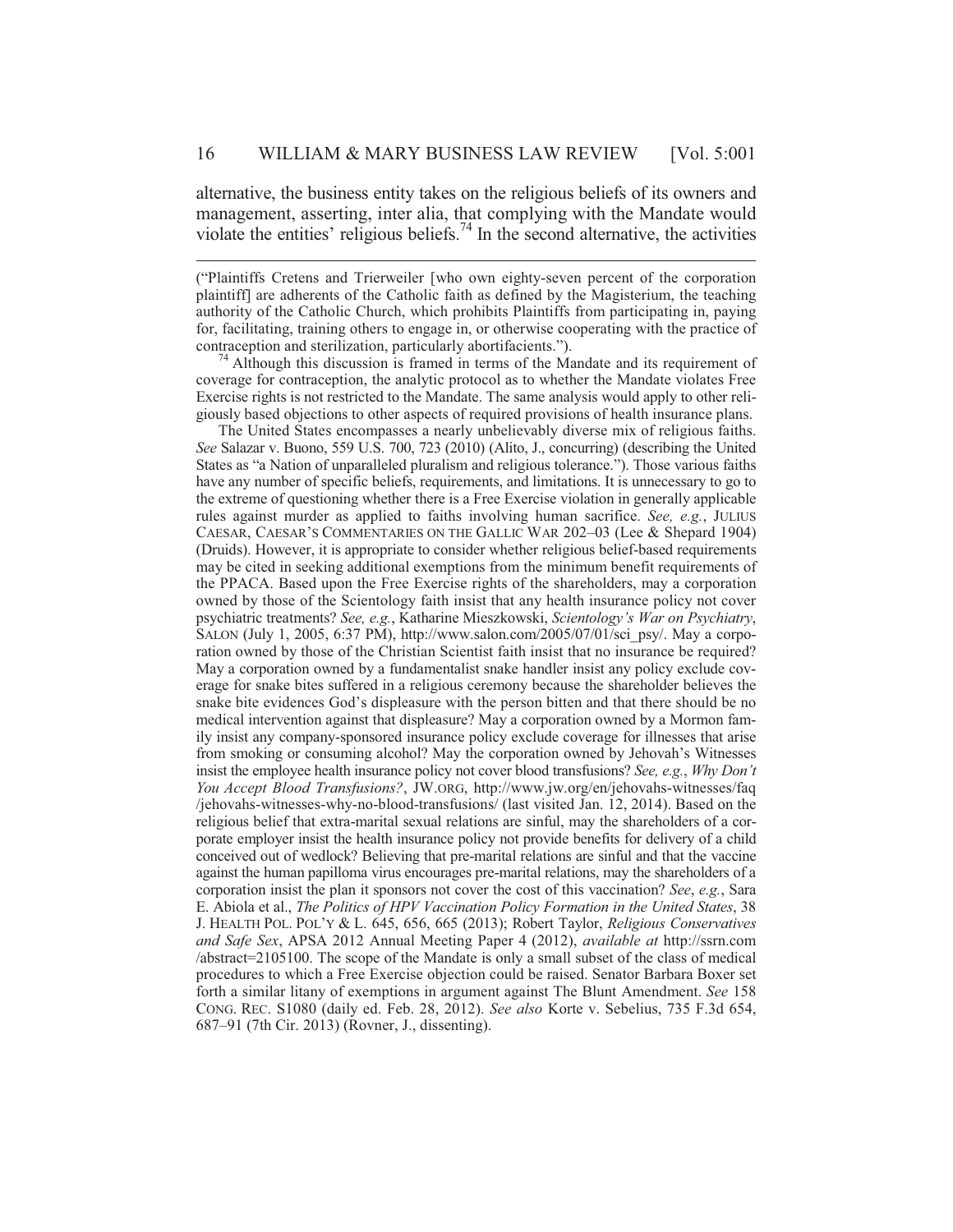of the business entity are treated as those of the owners; in effect, they assert that the entity acts as the nominee through which they undertake both business activities and religious expression.<sup>75</sup> In the third alternative, the business entity acts to protect the Free Exercise rights of its owners.<sup>76</sup>

Irrespective of the theory upon which Hobby Lobby and other forprofit ventures attempt to proceed, these assertions are untenable as a matter of the law of business organizations.

#### III. BUSINESS ENTITY LAW AND SEPARATE LEGAL PERSONHOOD

A corporation is a legal construct that is the product of positive law. In *Trustees of Dartmouth College v. Woodward*, 77 the Supreme Court famously observed that "[a] corporation is an artificial body, invisible, intangible, and existing only in contemplation of law. Being the mere creature of law, it possesses only those properties which the charter of its creation confers upon it, either expressly, or as incidental to its very existence."<sup>78</sup>

A fundamental purpose of the corporation is to act as a mechanism in which title to property may be vested which is not altered or diminished by alterations in the corporation's ownership. Ergo, the corporation may exist in perpetuity even though individual shareholders, at least those who are natural persons, will inevitably die. Hence, it is said that a corporation enjoys "perpetual succession."79 As set forth by one commentator:

> The ordinary incidents to a corporation are, 1. To have perpetual succession, and, of course, the power of electing members in the room of

Among the most important [characteristics of a corporation] are immortality, and, if the expression may be allowed, individuality; properties, by which a perpetual succession of many persons are considered as the same, and may act as a single individual. They enable a corporation to manage its own affairs, and to hold property, without the perplexing intricacies, the hazardous and endless necessity, of perpetual conveyances for the purpose of transmitting it from hand to hand. It is chiefly for the purpose of clothing bodies of men, in succession, with these qualities and capacities, that corporations were invented, and are in use.

 <sup>75</sup> *See*, *e.g.*, *Korte*, 735 F.3d at 688 (7th Cir. 2013) (Rovner, J., dissenting) ("[T]he court equates the business activities of these secular, for-profit firms with the religious exercise of it owners."); Complaint ¶ 33, Autocam Corp. v. Sebelius, 2012 WL 6845677 (W.D. Mich. 2012) (No. 1:12-cv-01096).<br><sup>76</sup> *See infra* notes 165–184.<br><sup>77</sup> 17 U.S. (4 Wheat.) 518 (1819).<br><sup>78</sup> *Id.* at 636.

<sup>78</sup> *Id*. at 636. 79 *Id.* at 636: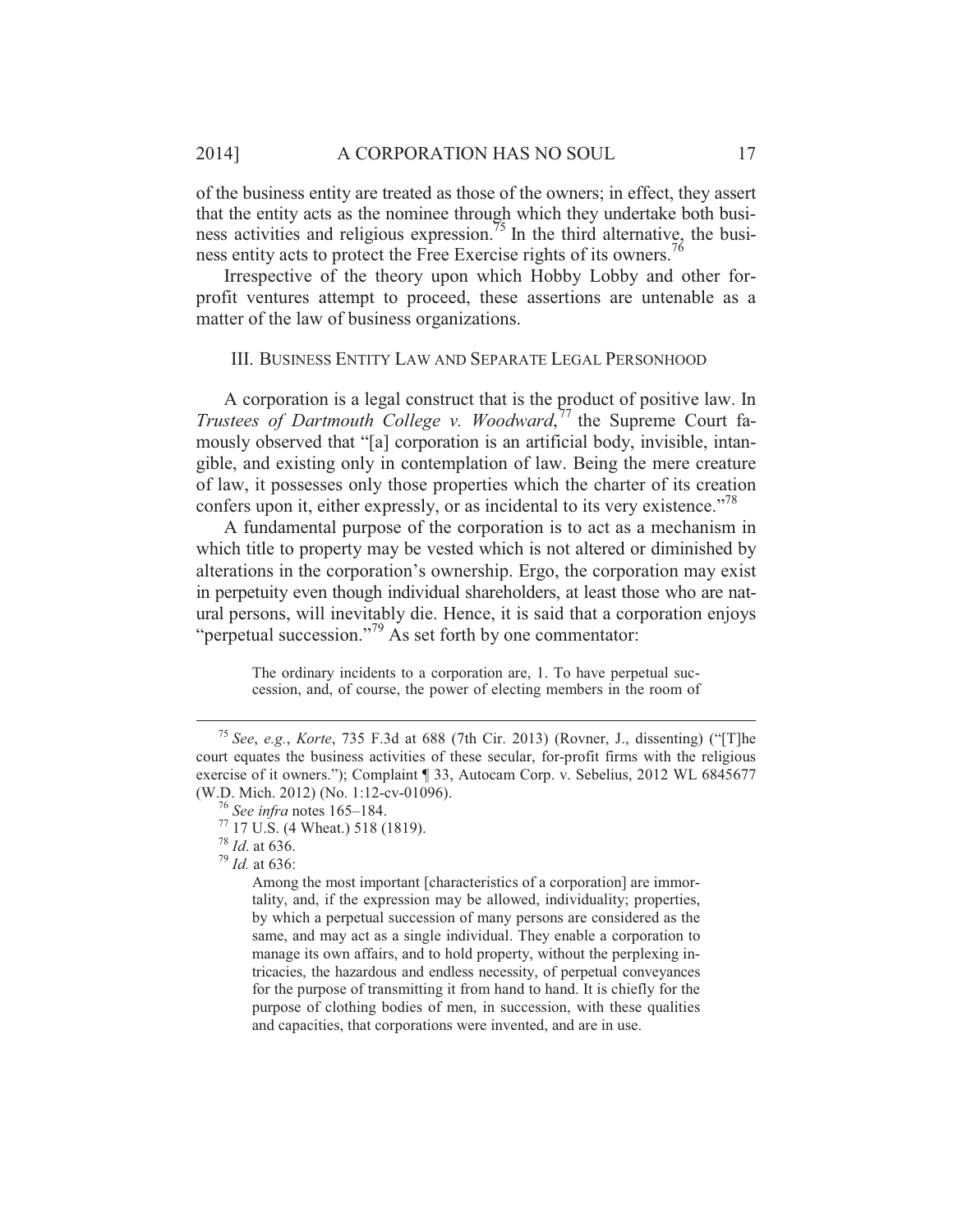those removed by death or otherwise; 2. To sue and be sued and to grant and to receive by their corporate name; 3. To purchase and hold land and chattels; 4. To have a common seal; 5. To make by-laws for the government of the corporation; 6. The power of *amotion*, or removal of members. Some of these power are to be taken, in many instances, with much modification and restriction; and the essence of the corporation ... consists only of a capacity to have perpetual succession, under a special denomination, and an artificial form, and to take and grant property, contract obligations, and sue and be sued, by its corporate name, and to receive and enjoy, in common, grants of privileges and immunities.<sup>80</sup>

#### Returning to *Dartmouth College*, the Supreme Court wrote:

It is, in short, an artificial person, existing in contemplation of law, and endowed with certain powers and franchises which, though they must be exercised through the medium of its natural members, are yet considered as subsisting in the corporation itself, as distinctly as if it were a real personage. Hence, such a corporation may sue and be sued by its own members, and may contract with them in the same manner, as with any strangers.<sup>8</sup>

There exists a real distinction between the corporation and its shareholders. The shareholders do not "do business as" the corporation, but rather, the corporation does business as a distinct legal being. $82$  The Supreme Court has observed: "Incorporation's basic purpose is to create a distinct legal entity with legal rights, obligations, powers, and privileges different from those of the natural individuals who created it, who own it, or whom it employs."<sup>83</sup>

As an initial matter, the Court is troubled by plaintiffs' apparent disregard of the corporate form in this case. Plaintiffs argue that "requiring the two corporations to provide group health coverage that the Gilardis consider immoral is the same as requiring the Gilardis themselves to provide such immoral coverage." The Court strongly disagrees. The Gilardis have chosen to conduct their business through corporations, with their accompanying rights and benefits and limited liability. They cannot simply disregard that same corporate status when it is advantageous to do so.

(Citation omitted). 83 Cedric Kushner Promotions, Ltd. v. King, 533 U.S. 158, 163 (2001). *See also* CHARLES B. ELLIOTT, A TREATISE ON THE LAW OF PRIVATE CORPORATIONS § 8 (5th ed. 1923) ("The

 <sup>80 2</sup> JAMES KENT, COMMENTARIES ON AMERICAN LAW 308–09 (7th ed. 1851). 81 *Dartmouth College*, 17 U.S. at 667–68. 82 *See*, *e.g.*, IND. CODE ANN. § 23-1-22-2 (West 2013) (["E]very corporation ... has the same powers as an individual to do all things necessary or convenient to carry out its business and affairs ...."); KY. REV. STAT. ANN.  $\S 271B.3-020(1)$  (West 2013) ("[E]very corporation shall have ... the same powers as an individual to do all things necessary or convenient to carry out its business and affairs ...."). *See also* Gilardi v. Sebelius, 926 F. Supp. 2d 273, 278 (D.D.C. 2013):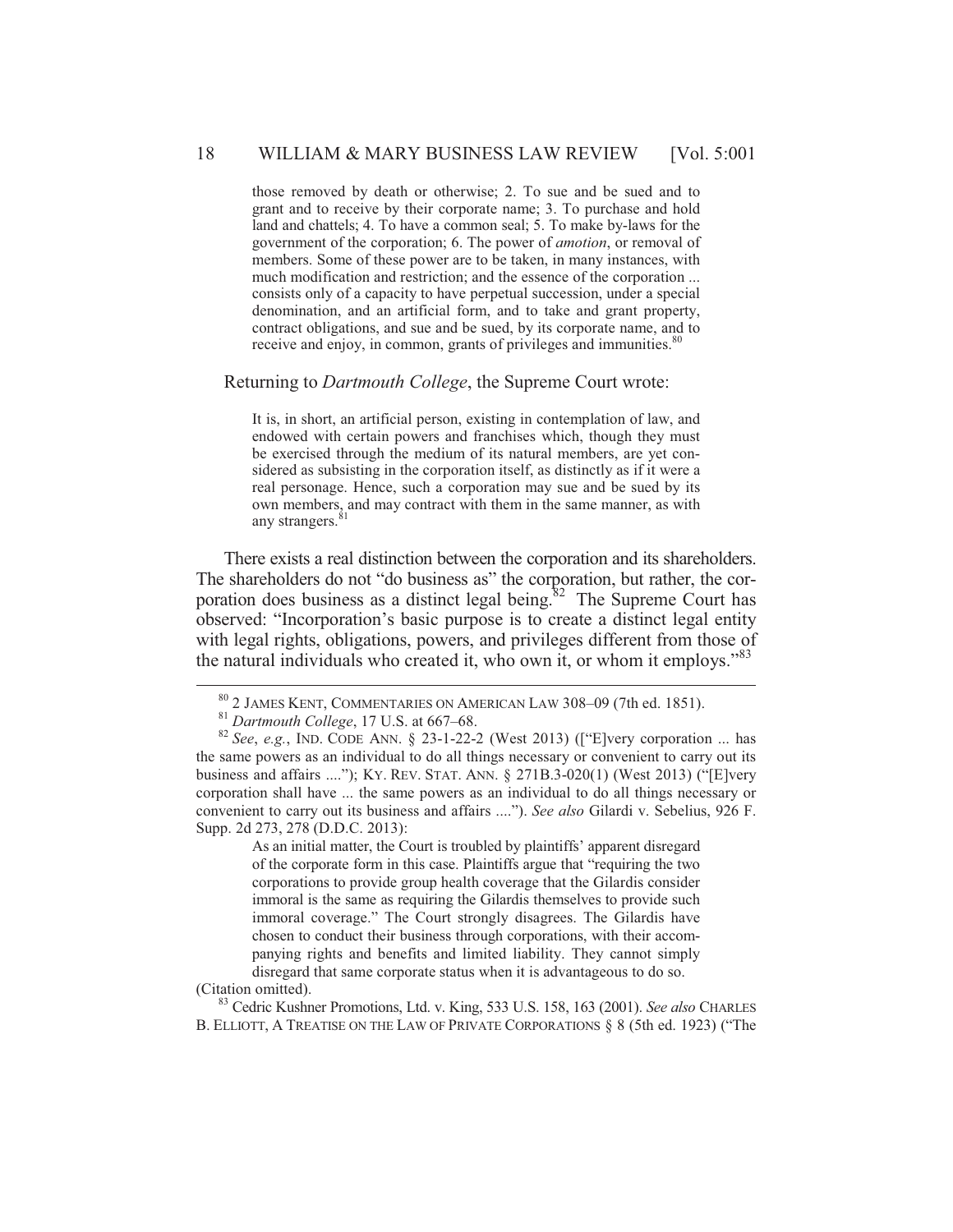$\overline{a}$ 

The law of business organizations is replete with examples of the separateness of the organization from its owners. Initially, shareholders are not, qua shareholders, liable for the debts and obligations of the corporation.<sup>84</sup> The management and affairs of the corporation are vested not in the shareholders but rather in the board of directors.<sup>85</sup> The property of the corporation

concepts as 'invisibility,' 'intangibility,' 'immortality,' and 'soullessness.'" (citations omitted)). <sup>84</sup> *E.g.*, DEL. CODE ANN. tit. 8, § 141(a) (West 2013); IND. CODE ANN. § 23-1-26-3(b) (West 2013); KY. REV. STAT. ANN. § 271B.6-220(1) (West 2013); MODEL BUS. CORP. ACT  $\S$  6.22(a) (2010). The same rule applies in the context of an LLC, its members enjoying limited liability from its debts and obligations. *See* DEL. CODE ANN. tit. 6, § 18- 303(a) (West 2013); IND. CODE ANN. § 23-18-3-3(a) (West 2013); KY. REV. STAT. ANN. § 275.150(1) (West 2013); ABA Comm. on LLCs, Partnerships and Unincorporated Entities, REVISED PROTOTYPE LIMITED LIABILITY COMPANY ACT § 304 (2011), http:// www.americanbar.org/content/dam/aba/administrative/business\_law/201105\_business\_law \_llcs\_rpllca\_may\_2011.authcheckdam.pdf; *see also* 1 WILLIAM MEADE FLETCHER, FLETCHER CYCLOPEDIA OF THE LAW OF PRIVATE CORPORATIONS § 14 (2006) (arguing that a corporation may be properly organized for the avowed purpose of maintaining it as a separate entity free from shareholder responsibility for the corporation's debts); BAYLESS MANNING, A CONCISE TEXTBOOK ON LEGAL CAPITAL 6 (2d ed. 1977); MAURICE WORMSER, DISREGARD OF THE CORPORATE FICTION AND ALLIED CORPORATION PROBLEMS 13–14 (Baker, Voorhis & Co. eds., 1927) ("The debts of the corporation are its debts, and only its. They are not the individual stockholder's debts....").

<sup>85</sup> *See*, *e.g.*, DEL. CODE ANN. tit. 8, § 141(a) (West 2013); IND. CODE ANN. § 23-1-33-1(b) (West 2013); KY. REV. STAT. ANN. § 271B.8-010(2) (West 2013); Allied Ready Mix Co. v. Allen, 994 S.W. 2d 4, 8 (Ky. Ct. App. 1998) ("Directors rather than shareholders manage the business and affairs of a corporation."); MOD. BUS. CORP. ACT  $\S$  8.01(b) (2010); 1 JAMES D. COX & THOMAS LEE HAZEN, COX & HAZEN ON CORPORATIONS 410 (2d ed. 2003) ("A corporation's board of directors is legally the supreme authority in matters of the corporation's regular business management."); CHARLES B. ELLIOTT, A TREATISE ON THE LAW OF PRIVATE CORPORATIONS 558 (5th ed. 1923). A shareholder's direct rights vis-à-vis control of the corporation are restricted to the periodic election of directors and, after board approval, passing upon organic transactions such as merger, sale of substantially all assets outside the ordinary course of business, and amendment of the articles of incorporation. *See, e.g.*, DEL. CODE ANN. tit. 8, § 211(b) (West 2013) (election of directors); IND. CODE ANN. § 23-1-33-3(c) (West 2013) (election of directors); KY. REV. STAT. ANN. § 271B.8-030(4) (West 2013) (election of directors); DEL. CODE ANN. tit. 8, § 251(b) (West 2013) (mergers); IND. CODE ANN. § 23-1-40-3(b) (West 2013) (mergers); KY. REV. STAT. ANN. § 271B.11-030(2) (West 2013) (mergers); DEL. CODE ANN. tit. 8, § 271(a) (West 2013) (sale of assets); IND. CODE ANN. § 23-1-41-2(b) (West 2013) (sale of assets); KY. REV. STAT.

idea of separate personality, (or, in unfigurative language, as a special association which the law deals with in some respects as if constituting a separate personality), is at the base of the corporation concept. The sharp line of demarcation between the collective person and the separate members, expressed the fundamental idea underlying the Roman law of corporations.... But the English common law fully recognized the separate personality of the corporate entity. It inherited this principle from the Roman law and adorned it with such metaphysical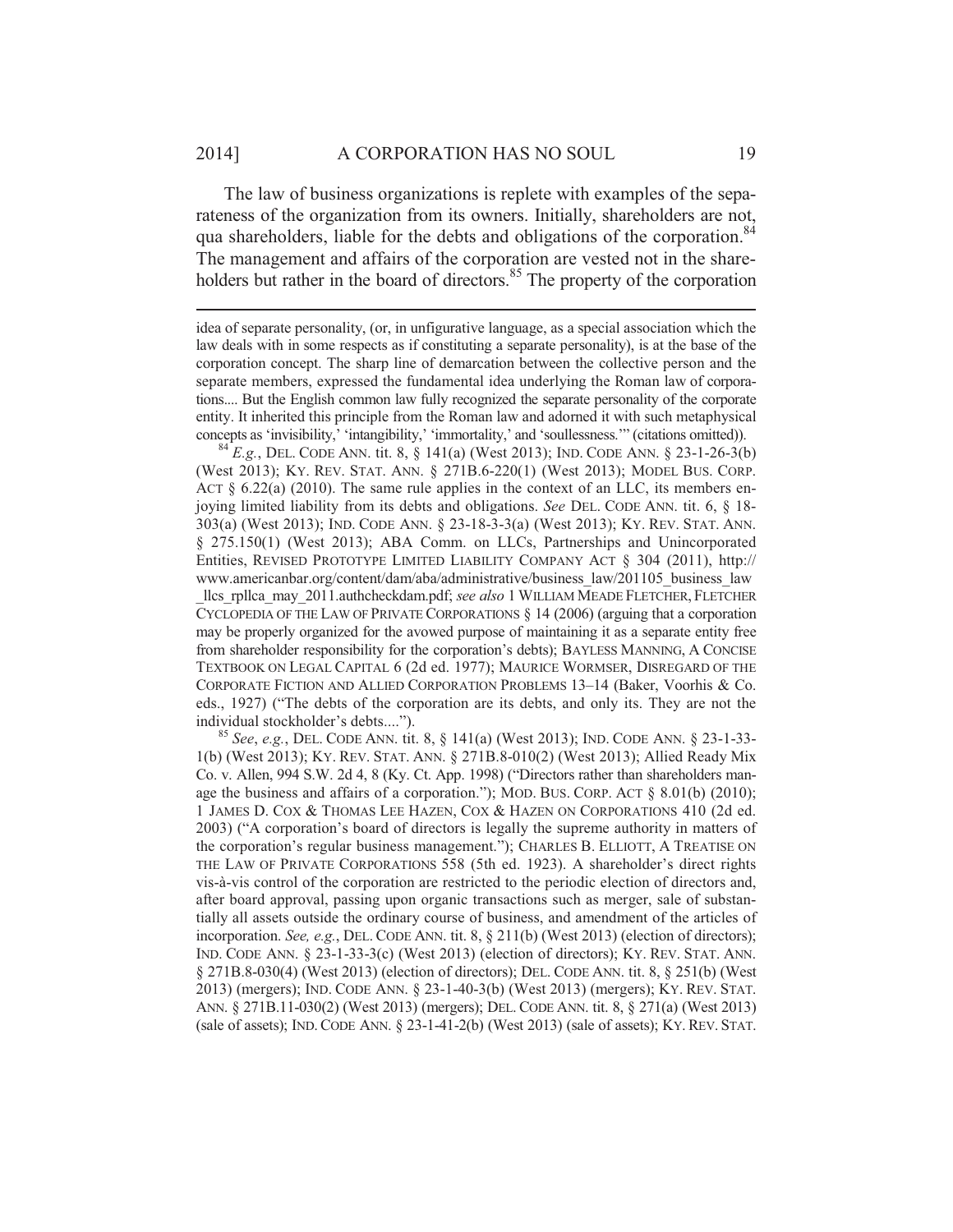is that of the corporation as a legal entity distinct from the shareholders, and those assets are not available to satisfy the personal debts of the shareholders.<sup>86</sup> An individual shareholder is not, as a shareholder, an agent of the corporation,  $87$  and neither is the entire body of shareholders.  $88^\circ$  A natural

 $\overline{a}$ 

have perpetual duration and succession in its corporate name and shall have the same powers as an individual to ... (d) Purchase, receive, lease, or otherwise acquire, and own, hold, improve, use and otherwise deal with, real or personal property, or any legal or equitable interest in property, wherever located …."); Ark. Iron & Metal Co. v. First Nat'l Bank of Rogers, 701 S.W.2d 380, 384 (Ark. App. 1985) ("'A stockholder does not acquire any estate in the property of a corporation by virtue of his stock; the full legal and equitable title thereto is in the corporation....'") (quoting Red Bud Realty Co. v. South*,* 131 S.W. 340, 344 (Ark. 1910)) (alteration in original)); *In re* Peoples Bankshares*,* Ltd., 68 B.R. 536, 539 (Bankr. N.D. Iowa 1986) ("Although a debtor owns 100 percent of the stock of a corporation, the property interest of the debtor's bankruptcy estate extends only to the intangible personal property rights represented by the stock certificates; the technical, legal distinctions between corporations will be respected and applied with reference to the automatic stays of actions against property of the estate."); 18A AM. JUR. 2D *Corporations* § 630 (2004) ("A stockholder has no right to interfere with the possessory interest of the corporation in its assets or property" because the corporation, not the shareholders, owns the property of the corporation.); WILLIAM L. CLARK, JR., HANDBOOK OF THE LAW OF PRIVATE CORPORATIONS 36 (2d ed. 1907). *See also* KY. REV. STAT. ANN. § 275.240(1) (West 2013) (providing that the property of LLC to be that of the LLC and not of the members); S.D. CODIFIED LAWS  $\S$  47-34A-501(a) (2013) ("A member is not a co-owner of, and has no transferable interest in, property of a [LLC]."); VA. CODE § 13.1-1021 (West 2013) (providing that an LLC takes title to its property). 87 *See, e.g.*, 2 WILLIAM W. COOK, <sup>A</sup> TREATISE ON THE LAW OF CORPORATIONS HAVING

A CAPITAL STOCK § 709 (5th ed. 1903) ("The stockholders cannot enter into contracts with third persons. Contracts between the corporation and third persons must be entered into by the directors and not by the stockholders. The corporation, in such matters, is represented by the former and not by the latter. Such is one of the main objects of corporate existence. To the directors are given the management and formation of corporate contracts. The stockholders cannot, in meeting assembled, bind the corporation by their contracts in its behalf."); WILLIAM W. COOK, A TREATISE ON STOCK AND STOCKHOLDERS AND GENERAL CORPORATION LAW 8 (2d ed. 1889) ("The mere fact that he is a stockholder does not make him an agent to contract for it or bind it by his acts."); FLETCHER,*supra* note 84, § 30 ("The mere fact that one is a shareholder or a majority or principal shareholder gives the individual no authority to represent the corporation as its agent in dealing with third persons."). 88 *See* 18A AM. JUR. 2D *Corporations* § 630 (2013).

ANN. § 271B.12-020(2) (West 2013) (sale of assets); DEL. CODE ANN. tit. 8, § 242(b) (West 2013) (amending governing articles); IND. CODE § 23-1-38-3(b) (West 2013) (amending governing articles); KY. REV. STAT. ANN. § 271B.10-030(2) (West 2013) (amending governing articles); MOD. BUS. CORP. ACT § 8.03(c) (2010) (election of directors); MOD. BUS. CORP. ACT § 11.04(b) (2010) (merger); MOD. BUS. CORP. ACT § 12.02(b) (2010) (sale of assets); MOD. BUS. CORP. ACT § 10.03(b) (2010) (amendment of articles). 86 *E.g.*, KY. REV. STAT. ANN. § 271B.3-020(1) (West 2013) ("[E]very corporation shall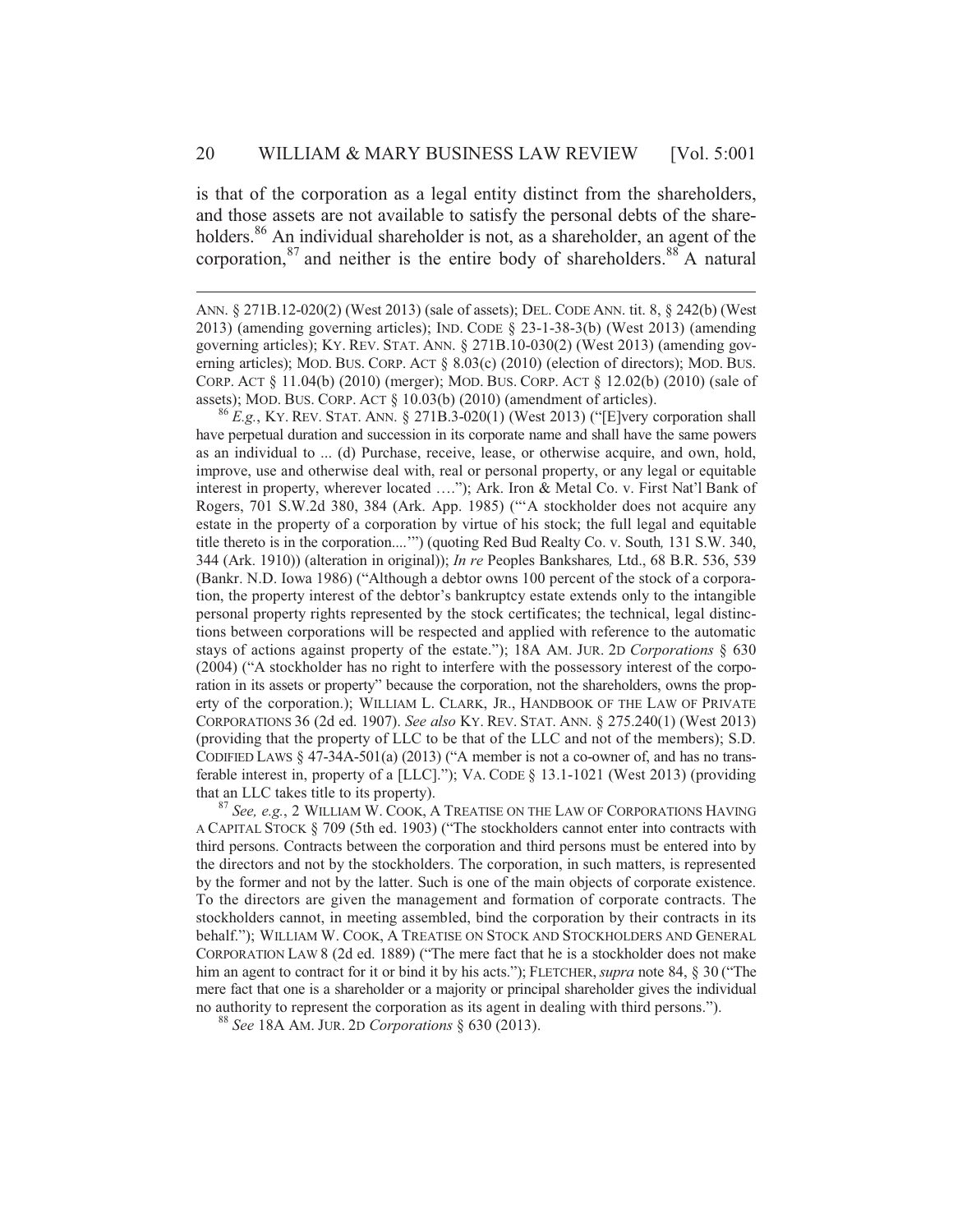person is permitted to represent himself in court without a requirement to retain legal counsel, but a corporation may appear only through legal counsel; it may not be represented by a shareholder—even the sole shareholder.  $89\text{ A}$ shareholder—even a sole shareholder—may not seek personal redress for an injury suffered by the corporation.<sup>90</sup> A shareholder—even a sole shareholder—is not a party to the corporation's contracts.<sup>91</sup>

Consider a business corporation in which a single individual is its sole shareholder, sole director, and sole officer. It is deceptively easy to think that there is an entire unity of interests between that single, natural person comprising all three roles and the corporation. Doing so, however, fails to account for (1) the distinct legal rights of the corporation as a legal person and (2) the distinctions among the roles of shareholder, director, and officer. The property of the corporation is that of the corporation; it is not the property of the shareholder and it is not co-owned by the shareholder.<sup>92</sup> The individual

 <sup>89</sup> *See*, *e.g.*, Osborn v. Bank of the U.S., 22 U.S. 738, 830 (1824) ("A corporation, it is true, can appear only by attorney, while a natural person may appear for himself."); United States v. Hagerman, 545 F.3d 579, 581–82 (7th Cir. 2008) ("[T]he right to conduct business in a form that confers privileges, such as the limited personal liability of the owners for tort or contract claims against the business, carries with it obligations one of which is to hire a lawyer if you want to sue or defend on behalf of the entity."); THE LAW OF CORPORATIONS 6 (London, Richard & Edward Atkins, 1702) ("They cannot appear in person, but by Attorny [sic]."). The same rule applies with respect to LLCs. *See*, *e.g.*, Lattanzio v. COMTA, 481 F.3d 137 (2d Cir. 2007) (holding that a LLC could appear in federal court only through a licensed attorney); *In re* Shattuck, 411 B.R. 378 (B.A.P. 10th Cir. 2009) (holding that an individual must be a licensed attorney to appear on behalf of an LLC in bankruptcy court). 90 *See*, *e.g.*, Kagan v. Edison Bros. Stores, Inc., 907 F.2d 690, 693 (7th Cir. 1990)

<sup>(&</sup>quot;Investors who created the corporate form cannot rend the veil they wove."); Canderm Pharmacal, Ltd. v. Elder Pharm., Inc., 862 F.2d 597, 603 (6th Cir. 1988) (holding that an action to redress injuries to a corporation cannot be maintained by a stockholder in his or her own name, even where the individual is the sole stockholder). *See also* Turner v. Andrew, 413 S.W.3d 272, 276 (Ky. 2013) (holding that sole member of LLC may not individually pursue a claim for lost business profits; "[A]n LLC is not a legal coat that one slips on to protect the owner from liability but then discards or ignores altogether when it is time to pursue a damage claim."). 91 *See*, *e.g.*, Bank of Augusta v. Earle, 38 U.S. (13 Pet.) 519, 587 (1839); Kush v. Am.

States Ins. Co., 853 F.2d 1380, 1384 (7th Cir. 1988) (rejecting an effort by a sole shareholder to enforce an insurance contract entered into by the corporation, "Kush may not move freely between corporate and individual status to gain the advantages and avoid the disadvantages of the respective forms.").<br><sup>92</sup> *See*, *e.g.*, Domino's Pizza, Inc. v. McDonald, 546 U.S. 470 (2006) (holding that a

corporation's shareholders and contracting officers have no rights under the corporation's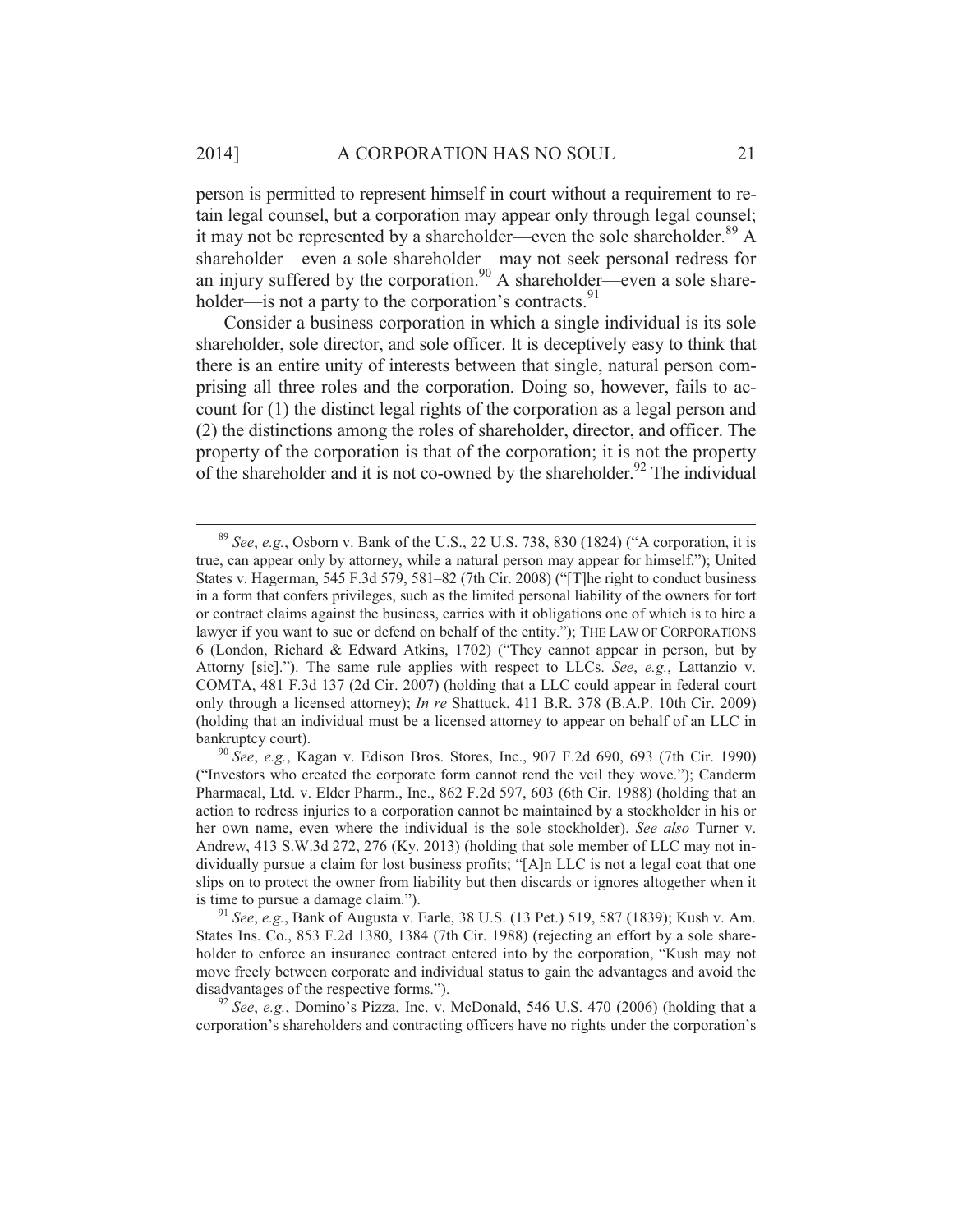will be a director of the corporation if and only if elected to the board of directors; there is no default rule to the effect that a shareholder, even a sole-shareholder, will be deemed elected a director. The same individual will be an officer of the corporation if and only if appointed an officer by the board of directors.  $93$  No director or shareholder is by virtue of either position an officer of the corporation. As a shareholder the individual may selfishly look out for his own interests<sup>94</sup> while as a director he or she must look out for the best interests of the corporation.<sup>95</sup> As an officer he or she is obligated to look out for the best interests of the corporation while discharging the duties imposed by the board of directors.<sup>96</sup> The individual, whether a shareholder, director, or officer, is not a party to the corporation's obligations, and likewise the natural person is not liable for the corporation's debts and obligations.97 There is at law no unity of interests because there are both the corporate person and the natural person, each with distinct roles and rights.

These principles found expression in *Domino's Pizza, Inc. v. McDonald.*<sup>98</sup> McDonald, the sole shareholder of a corporation, sought to bring claims under United States Code § 1981 for the refusal by Domino's Pizza to do business with JMW, his corporation.<sup>99</sup> The corporation itself brought no  $\S$  1981 claim:

McDonald argues that the statute must be read to give him a cause of action because he "made and enforced contracts" for JWM. On his reading of the text, "[i]f Domino's refused to deal with the salesman for a pepperoni manufacturer because the salesman was black, that would violate the section 1981 right of the salesman to make a contract on behalf of his principal." We think not.<sup>1</sup>

§ 271B.8-300(1) (West 2013); MOD. BUS. CORP. ACT § 8.30(a) (2010). 96 *See*, *e.g.*, KY. REV. STAT. ANN. § 271B.8-420(1)(c) (West 2013); MOD. BUS. CORP.

ACT § 8.42(a)(3) (2010).

 $\overline{a}$ 

<sup>97</sup> *See supra* notes 84, 91. 98 546 U.S. 470 (2006).

<sup>99</sup> *Id.* at 472–73. *See also* 42 U.S.C. § 1983 (2006).<br><sup>100</sup> 546 U.S. at 475 (citation omitted).

contracts); Harton v. Johnston, 51 So. 992, 993 (Ala. 1910) (holding that shareholders are not tenants-in-common of the corporate assets).<br><sup>93</sup> *See*, *e.g.*, KY. REV. STAT. ANN. § 271B.8-400(1) (West 2013) ("A corporation shall

have the officers described in its bylaws or appointed by the board of directors in accordance with the bylaws.").<br><sup>94</sup> *See*, *e.g.*, Haldeman v. Haldeman, 197 S.W. 376, 381 (Ky. App. 1917) ("A stock-

holder occupies a position and owes a duty radically different from a director. A stockholder may in a stockholders' meeting vote with the view of his own benefit; he represents himself only."). 95 *See*, *e.g.*, IND. CODE ANN. § 23-1-35-1(a)(3) (West 2013); KY. REV. STAT. ANN.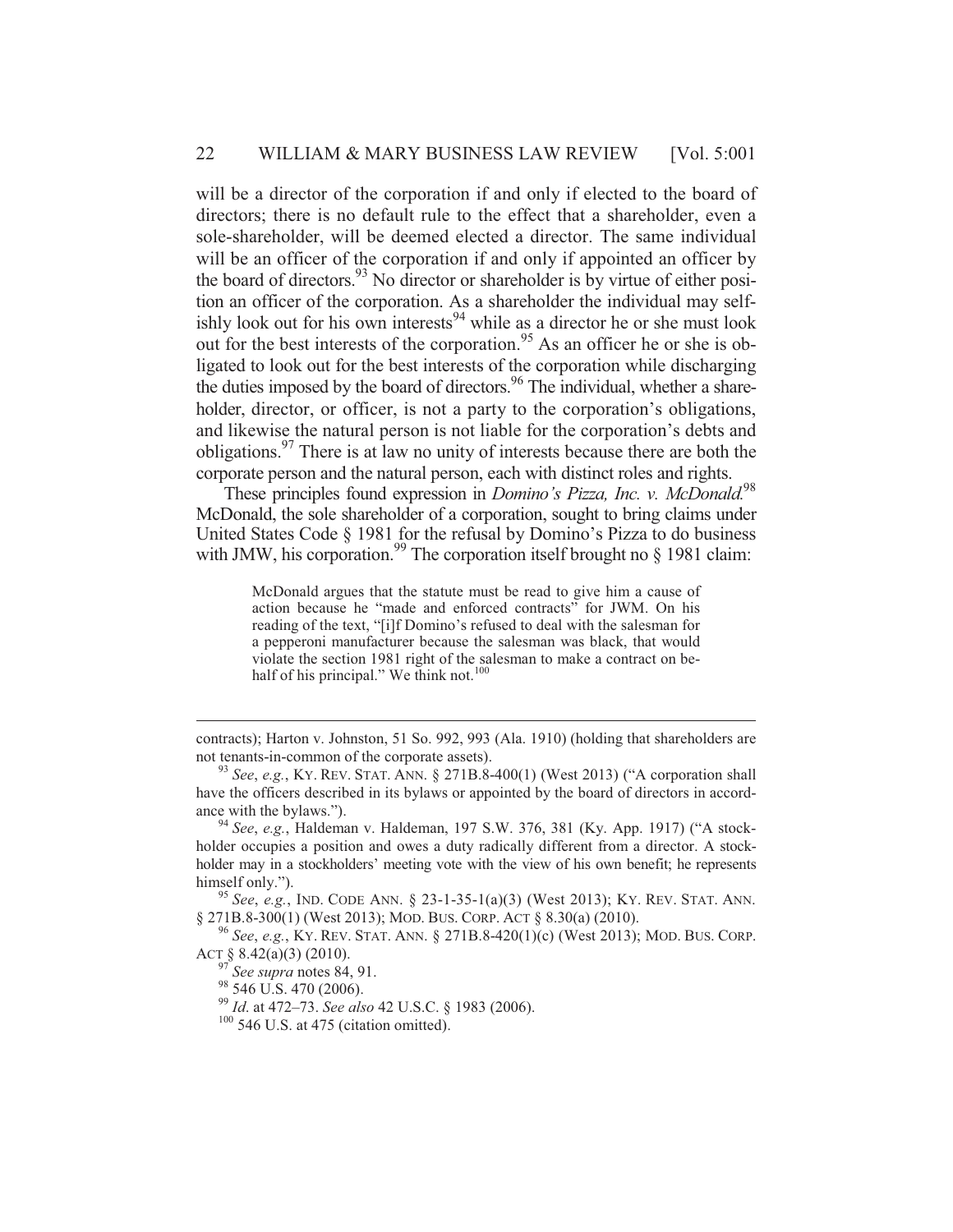The Court went on to explain that the right to make a contract belongs to the principal, and that the principal's agent is not aggrieved when the contract is not made or when it is breached.

But it is fundamental corporation and agency law—indeed it can be said it be the whole purpose of corporation and agency law—that the shareholders and contracting officer of a corporation has no rights and is exposed to no liability under the corporation's contracts.<sup>101</sup>

The *Beckwith Electric Co. v. Sebelius* decision misinterpreted the effect of incorporation, incorrectly deriving from those decisions that had focused on the distinction between the shareholders and corporate activity that, "[t]his principled demarcation of obligations and benefits seems to hinge in part on the benefit of limited liability gained by the individual in exchange for the relinquishment of the right to exercise religion."102 The point is not that "individuals bartered for the privilege of limited personal liability in exchange for the relinquishment of their free exercise rights when engaging in commerce under the corporate form."<sup>103</sup> Rather, the point is that natural persons elected for any of a variety of reasons to with state involvement create a distinct jural person who would carry on business from which those natural persons would have a claim on the residual gain it might realize from its activities.<sup>104</sup> A shareholder does not assume a "corporate identity";<sup>105</sup> instead, the corporation and the shareholder each have distinct identities.

The corporation and its shareholders are legally distinct from one another, and the rights and responsibilities of one are not the rights and responsibilities of the other. Further, there is extreme attenuation between

 <sup>101</sup> *Id*. at 477; *see also* Painter's Mill Grille, LLC v. Brown, 716 F.3d 342 (4th Cir. 2013) (member of LLC lacked standing to present §§ 1981, 1982, and 1985(3) claims for alleged injuries to the LLC); Potthoff v. Morin, 245 F.3d 710 (8th Cir. 2001) (holding that the sole shareholder lacked standing to individually bring a claim for § 1983 violation

alleged to be suffered by corporation).<br><sup>102</sup> Beckwith Electric Co. v. Sebelius, No. 8:13-cv-0648-T-17MAP, 2013 WL 3297498, at \*9 (M.D. Fla. June 25, 2013).

<sup>&</sup>lt;sup>103</sup> *Id.* at \*10. <sup>103</sup> *Id.* at \*10. <sup>104</sup> *See*, *e.g.*, LYNN STOUT, THE SHAREHOLDER VALUE MYTH 38–41 (2012) (positing that a shareholder holds only a limited series of contractual rights vis-à-vis the corporation, primarily a contingent claim to a pro-rata portion to the residual gains of the venture, and that the shareholders are not title owners of the juridic person). 105 *Beckwith*, 2013 WL 3297498, at \*11 (citing Citizens United v. Fed. Election

Comm'n, 558 U.S. 310, 365 (2010) ("[T]he Government may not suppress political speech on the basis of speaker's corporate identity. No sufficient governmental interest justifies limits on the political speech of nonprofit or for-profit corporations.")).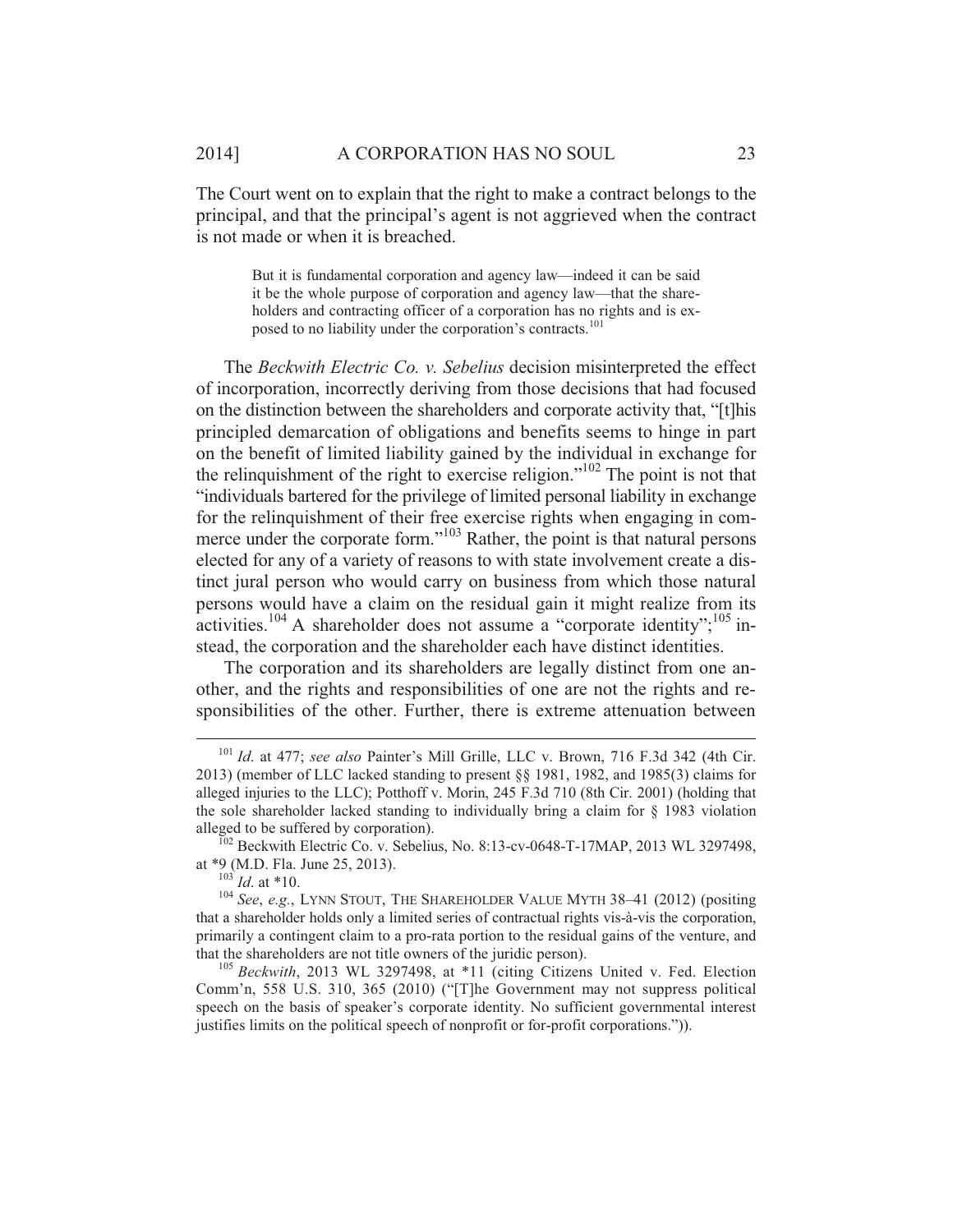the shareholders and the actions of the corporation occasioned by the intervention of the board's role in determining policy, the officer's role in the implementation of that policy, and the satisfaction of the debt created out of assets belonging to the corporation.

IV. A BUSINESS ENTITY HAS NO FREE EXERCISE RIGHTS AND SHAREHOLDERS DO NOT DO BUSINESS THROUGH A CORPORATION

Irrespective of the theory upon which they may proceed, neither a forprofit business entity<sup>106</sup> nor its owners may claim exemption from the Mandate based on the Free Exercise Clause.

#### *A. A Corporation Has Neither a Religion Nor Free Exercise Rights*

The maintenance of religious beliefs and conduct arising therefrom are a necessary precondition to the benefit of protections under the Free Exercise Clause.<sup>107</sup> Because a corporation itself has no religion, it has no Free Exercise protections.

For certain purposes, a corporation is treated as a "person" benefiting from constitutional protections, but those protections are afforded on a caseby-case basis.108 For example, a corporation may be a "person" with a defined citizenship who may access the federal courts by means of diversity jurisdiction.<sup>109</sup> It benefits from due process<sup>110</sup> and equal protection of the law,  $\frac{111}{11}$  may exercise the rights of a free press,  $\frac{112}{112}$  and enjoys protections against unreasonable search and seizure of its property.113 Conversely, a corporation has no Fifth Amendment right against self-incrimination<sup> $114$ </sup> and its

 $106$  This statement should not be read as a concession that a non-profit corporation is able to exercise Free Exercise rights. See supra note 8.

<sup>&</sup>lt;sup>107</sup> *See* Cantwell v. Connecticut, 310 U.S. 296, 303 (1940). <sup>108</sup> *See* Hobby Lobby Stores, Inc. v. Sebelius, 870 F. Supp. 2d 1278, 1287 (W.D. Okla. 2012) ("Corporations have constitutional rights in some circumstances, such as the right to free speech, but the rights of corporate persons and natural persons are not coextensive.").

<sup>&</sup>lt;sup>109</sup> E.g., Bank of the U.S. v. Deveaux, 9 U.S. (5 Cranch) 61 (1809).<br><sup>110</sup> Minneapolis & St. Louis Ry. v. Beckwith, 129 U.S. 26, 28 (1889) ("It is contended by counsel as the basis of his argument, and we admit the soundness of his position, that corporations are persons within the meaning of the  $[14th$  Amendment,  $\S 1]$ .").

<sup>&</sup>lt;sup>111</sup> See Santa Clara Cnty. v. S. Pac. R.R., 118 U.S. 394, 396 (1886).<br><sup>112</sup> See N.Y. Times Co. v. Sullivan, 376 U.S. 254, 286–88 (1964); Grosjean v. Am.<br>Press Co., 297 U.S. 233, 244 (1936).

<sup>&</sup>lt;sup>113</sup> See Hale v. Henkel, 201 U.S. 43, 76 (1906). <sup>114</sup> United States v. White, 322 U.S. 694, 698 (1944); *see also* Strategic Def. Int'l, Inc. v. United States, 745 F. Supp. 2d 1214, 1234–35 (M.D. Fla. 2010) (holding that a corporation has no right to testify on its own behalf).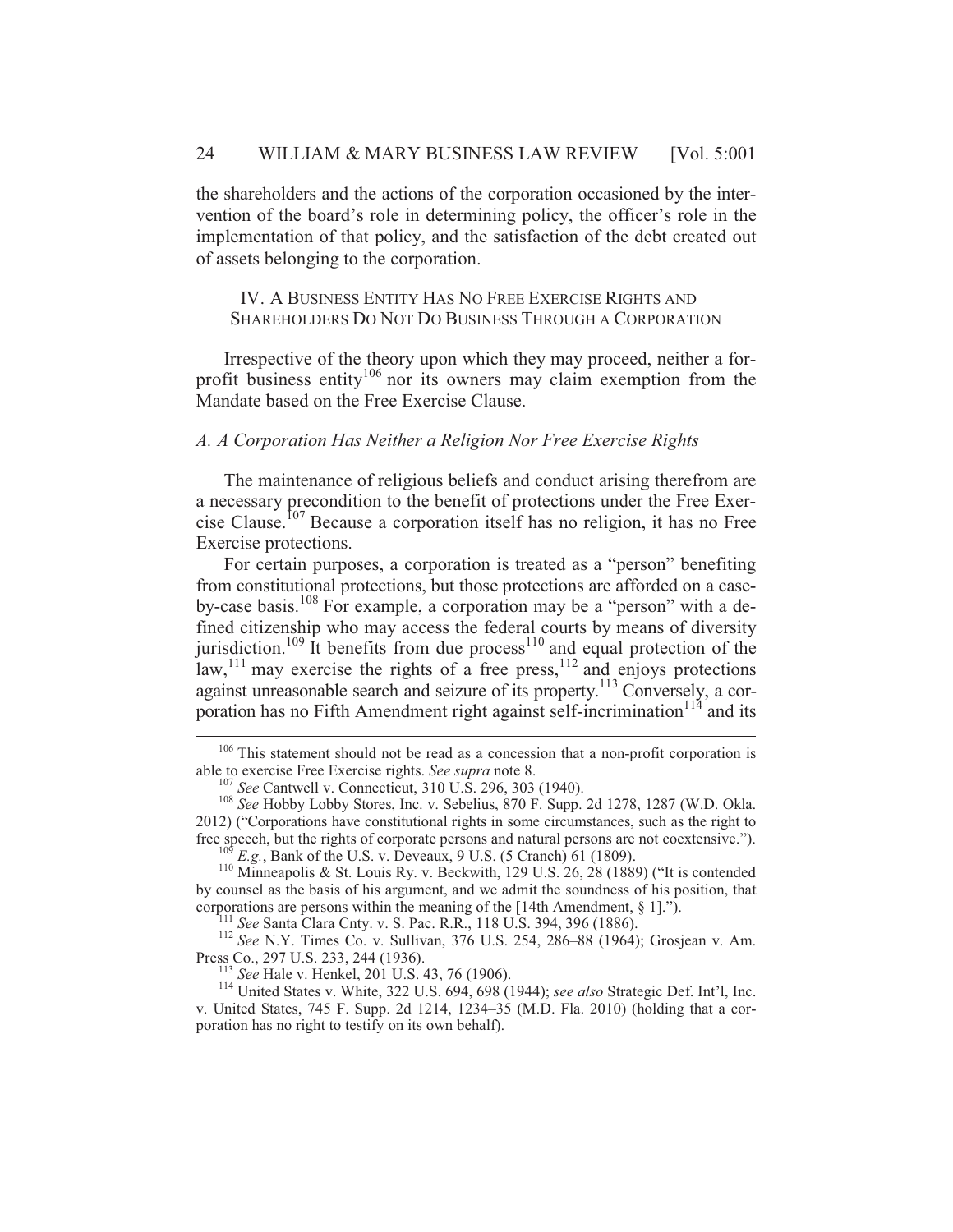due process rights are restricted as compared to those of natural persons.<sup>115</sup> A First Amendment right to petition the government exists  $116$  and a corporate expenditure with respect to an election may not be restricted on the basis of its corporate form,  $117$  but political contributions by that same corporation may be restricted.<sup>118</sup> A corporation has no right to vote, hold elected office, or sit on a jury.<sup>119</sup> A corporation is not a person for determining the allocation of seats among the states in the House of Representatives.<sup>120</sup> An indigent corporation is not entitled to state-appointed legal counsel.<sup>121</sup>

It is axiomatic that the Free Exercise Clause protects religious beliefs and conduct based thereon; absent religious belief the Free Exercise Clause is without application.<sup>122</sup> Although a number of courts have recently avoided

run for office.").<br><sup>120</sup> Although section 2 of the 14th Amendment provides that Representatives shall be allocated among the states "counting the whole number of persons in each State," it appears that no court has been called upon to address the question of whether a "person" includes a "corporation" for these purposes. U.S. CONST. amend. XIV, § 2.<br><sup>121</sup> *See* United States v. Chaudary, No. 12-20123-CM, 2012 WL 5877414, at \*2 (D.

Kan. Oct. 30, 2012); United States v. Golden Heart In Home Care LLC, No. 2:12-cr-00062, 2012 WL 3580194, at \*3 (S.D. W. Va. Aug. 17, 2012); United States v. Johnson, No. CRIM. A. 98-276, 1999 WL 569528, at \*3 (E.D. La. Aug. 3, 1999). In addition, a corporation is not a "person" for purposes of the car pool lane. Mark Gibbs, *Are Corporations People in the Carpool Lane?*, FORBES (Jan. 7, 2013, 11:35 PM), http://www.forbes.com/sites/mark gibbs/2013/01/07/are-corporations-people-in-the-carpool-lane/. A corporation cannot be licensed to practice a profession. *See*, *e.g*., State Farm Mut. Auto. Ins. Co. v. Newburg Chiropractic, P.S.C., 683 F. Supp. 2d 502, 510 (W.D. Ky. 2010) (citing 1 FLETCHER CYCLOPEDIA OF THE LAW OF PRIVATE CORPORATIONS § 7.05 (Perm. ed. 1999)). *See also* FCC v. AT&T, 131 S. Ct. 1177, 1178 (2011) (corporate information is not subject to the personal privacy exemption of § 7(C) of the Freedom of Information Act).<br><sup>122</sup> *See*, *e.g.*, Frazee v. Ill. Dep't of Emp't Sec., 489 U.S. 829, 833 (1989) ("There is

no doubt that '[o]nly beliefs rooted in religion are protected by the Free Exercise Clause.' Purely secular views do not suffice.") (citations omitted); Wisconsin v. Yoder, 406 U.S. 205, 215 (1972) ("[T]o have the protection of the Religion Clauses, the claims must be

<sup>&</sup>lt;sup>115</sup> Nw. Nat'l Life Ins. Co. v. Riggs, 203 U.S. 243, 252, 255 (1906).<br><sup>116</sup> First Nat'l Bank of Boston v. Bellotti, 435 U.S. 765, 789–92 (1978).<br><sup>117</sup> Citizens United v. Fed. Election Comm'n, 558 U.S. 310, 365 (2010); *se* Consol. Edison Co. of N.Y. v. Pub. Serv. Comm'n, 447 U.S. 530, 533 (1980). 118 *Citizens United*, 558 U.S. at 314–15. 119 The author admits his inability to find authority for this proposition, likely because

nobody has argued a corporation has these rights. *See also Citizens United*, 558 U.S. at 394 (Steven, J., dissenting) ("In the context of election to public office, the distinction between corporate and human speakers is significant. Although they made enormous contributions to our society, corporations are not actually members of it. They cannot vote or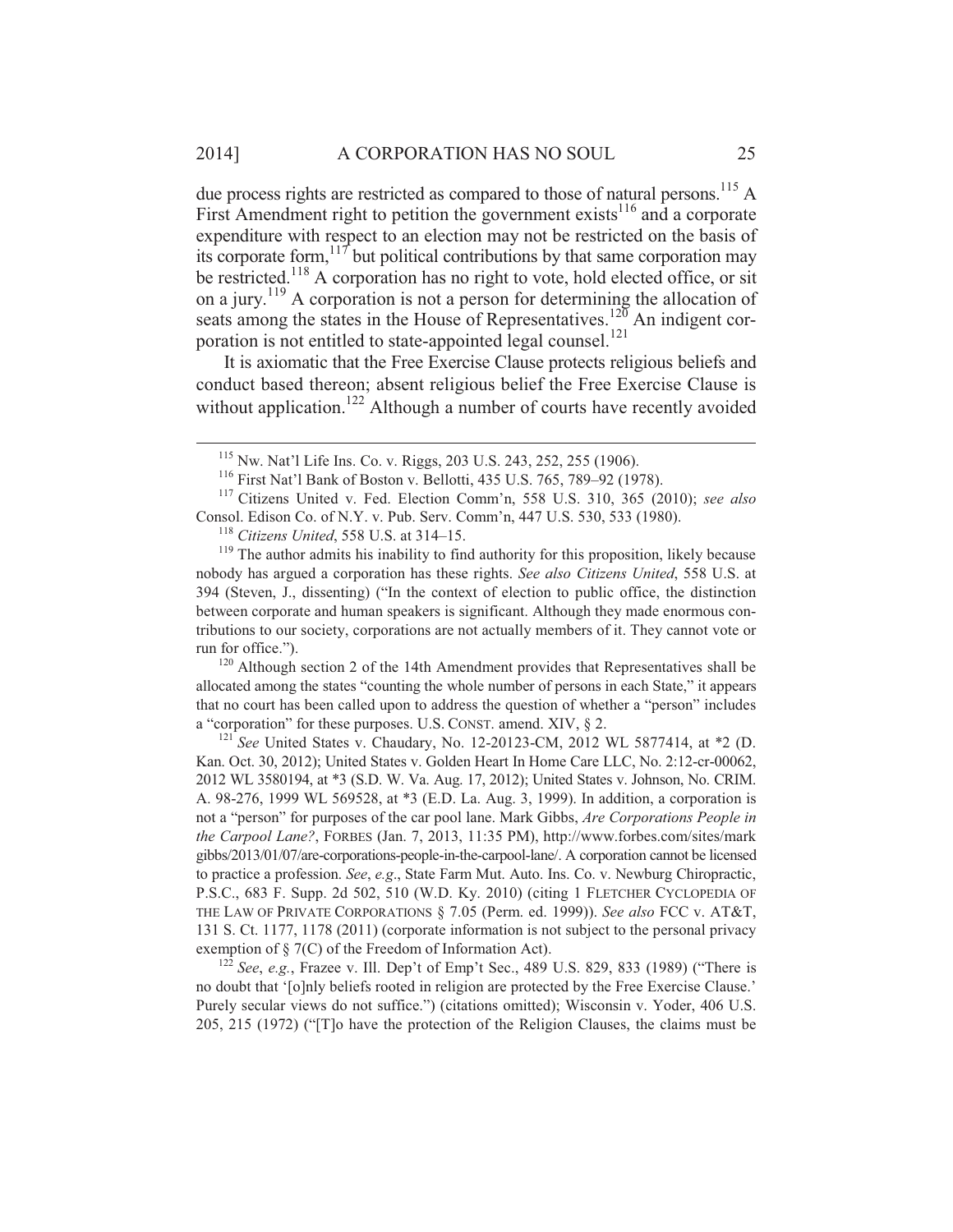the question of whether the Free Exercise Clause is applicable to corporations and other business entities, $123$  a substantial number of courts have held that corporations and other business entities lack Free Exercise protections. For example, in *Atlantic Department Store, Inc. v. State's Attorney for Prince*  George's County,<sup>124</sup> the court responded to the assertion that a Sunday closing law infringed upon a corporation's Free Exercise rights, observing that, "[a]s artificial, not natural, persons [corporations] have neither religion nor non-religion, in the free exercise of which the First Amendment protects individuals."<sup>125</sup> In *Blanding v. Sports & Health Club, Inc.*,<sup>126</sup> the Court noted that "[t]he history of the free-exercise clause indicates that it is a purely personal guarantee,"127 and in considering whether a business corporation has Free Exercise rights the Court wrote:

> Certain "purely personal" guarantees, such as the privilege against compulsory self-incrimination, are unavailable to corporations and other organizations because the "historic function" of the particular guarantee has

rooted in religious belief."); *id.* at 216 (holding that choices that are "philosophical and personal rather than religious" are not within the scope of the Religion Clauses); Snyder v. Murray City Corp., 124 F.3d 1349, 1352 (10th Cir. 1997) (citing United States v. Seeger, 380 U.S. 163, 185 (1965)) ("The first questions in any free exercise claim are whether the plaintiff's beliefs are religious in nature, and whether those religious beliefs are sincerely held."); *id.* ("Only beliefs which are religious in nature are protected by the Free Exercise Clause."); Ochs v. Thalacker, 90 F.3d 293, 296 (8th Cir. 1996); Fiedler v. Marumsco Christian Sch., 631 F.2d 1144, 1151 (4th Cir. 1980). 123 *See*, *e.g.*, Grote Indus., LLC v. Sebelius, 914 F. Supp. 2d 943, 949 (S.D. Ind. 2012)

(declining to address the availability of Free Exercise rights in Grote Industries by finding an absence of "substantial burden" on those rights were they to exist); O'Brien v. U.S. Dep't of Health & Human Servs., 894 F. Supp. 2d 1149, 1158 (E.D. Mo. 2012) (raising but declining "to reach the question of whether a secular limited liability company is capable of exercising a religion within the meaning of RFRA or the First Amendment"); Newland v. Sebelius, 881 F. Supp. 2d 1287, 1295 (D. Colo. 2012) (referring to the question of a corporation's Free Exercise rights as one of first impression).<br><sup>124</sup> 323 A.2d 617 (Md. Ct. Spec. App. 1974).<br><sup>125</sup> *Id.* at 622. It bears recognizing that the Supreme Court's decision in *Braunfeld v*.

*Brown*, 366 U.S. 599 (1961), holding that a Sunday closing law did not violate the Free Exercise rights of orthodox Jews who closed their retail stores on Saturday, did not require the court to consider an assertion of corporate rights. Rather, as made clear by the caption and style of the trial court ruling, the plaintiffs were individuals and not corporations. *See* Braunfeld v. Gibbons, 184 F. Supp. 352 (E.D. Pa. 1959). 126 373 N.W.2d 784 (Minn. App. 1985). 127 *Id.* at 789 n.1.

 $\overline{a}$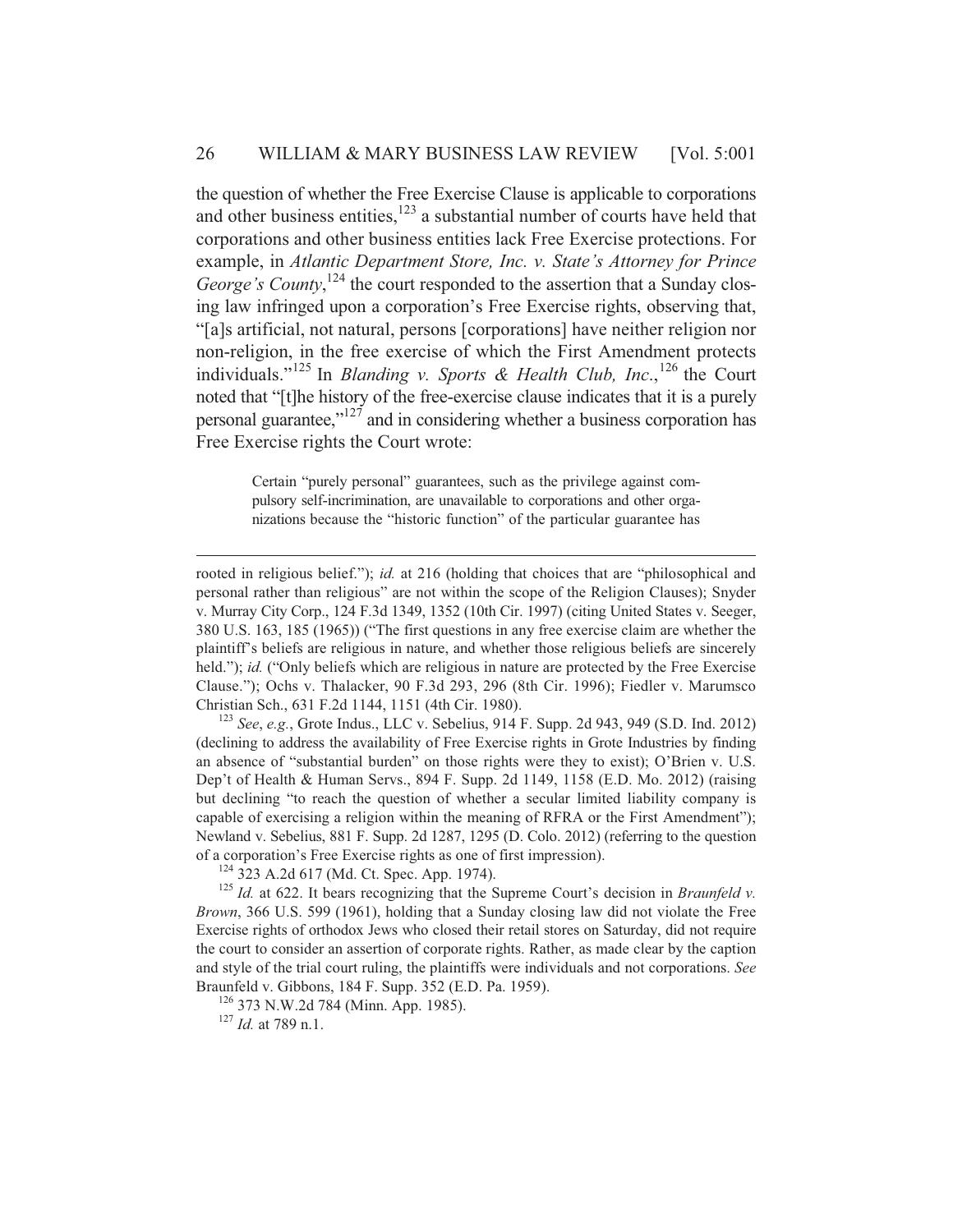been limited to the protection of individuals. Whether or not a particular guarantee is "purely personal" or is unavailable to corporations for some other reason depends on the nature, history, and purpose of the particular constitutional provision.<sup>128</sup>

In *School District of Abington Township v. Schempp*, 129 the Supreme Court described the purpose of the Free Exercise Clause as "to secure religious liberty *in the individual* by prohibiting any invasions thereof by civil authority."<sup>130</sup>

Numerous courts addressing Mandate challenges have correctly followed this line of cases in holding that corporations have no Free Exercise rights.<sup>131</sup>

U.S. 310, 466 (2010) (Stevens, J., dissenting) ("[C]orporations have no consciences, no beliefs, no feelings, no thoughts, no desires."). Religion, Madison observed, "is a duty which we owe to our CREATOR." *See* JAMES MADISON, THE PAPERS OF JAMES MADISON DIGITAL EDITION*,* 175 (J. C. A. Stagg, ed. Univ. of Va. Press, Rotunda) (2010), *available at* http:// rotunda.upress.virginia.edu/founders/JSMN-01-01-02-0054-0004 (last visited Jan. 12, 2014). Corporations are created by state and occasionally the federal governments. 131 *See*, *e.g.*, Korte v. Sebelius, 735 F.3d 654, 701 (7th Cir. 2013) (Rovner, J., dissenting)

("A corporation is a legal construct which does not have the sentence and conscience to entertain such ultimate questions."); Conestoga Wood Specialties Corp. v. Sebelius, 917 F. Supp. 2d 394, 409 (E.D. Pa. 2013), *aff'd sub nom.* Conestoga Wood Specialties Corp. v. Sec'y of U.S. Dep't of Health & Human Servs., 724 F.3d 377 (3d Cir. 2013), *cert. granted*, 134 S. Ct. 678 (U.S. 2013); Mersino Mgmt. Co. v. Sebelius, No. 13-cv-11296, 2013 WL 3546702, at \*9 (E.D. Mich. July 11, 2013); Autocam Corp. v. Sebelius, No. 1:12-CV-1096, 2012 WL 6845677, at \*4 (W.D. Mich. Dec. 24, 2012); Order Denying Motion for Preliminary Injunction, MK Chambers Co. v. U.S. Dep't of Health & Human Servs., No. 13-11379, 2013 WL 5182435, at \*6 (E.D. Mich. Sept. 13, 2013) ("Religious belief takes shape within the minds and hearts of individuals, and its protection is one of the more uniquely human rights provided by the Constitution."); Eden Foods, Inc. v. Sebelius, 733 F.3d 626, 632 (6th Cir. 2013) (following *Autocam* and holding that a corporation has neither Free Exercise nor RFRA rights); Gilardi v. U.S. Dep't of Health & Human Servs., 733 F.3d 1208, 1214

 <sup>128</sup> *Id.* (citing First Nat'l Bank of Boston v. Bellotti, 435 U.S. 765, 778 n.14 (1978); *see also* Caroline Mala Corbin, *The Contraception Mandate*, 107 NW. U. L. REV. 1469, 1476 n.35 (2012) ("It is also odd to discuss the religious conscience of an organization.... People have consciences; they can feel indignity, shame, or remorse. Institutions do not."); Caroline Mala Corbin, *Debate, The Contraception Mandate and Religious Freedom, Rebuttal*, 161 U. PA. L. REV. ONLINE 261, 269 (2013), http://www.pennlawreview.com/online/161-U-Pa -L-Rev-Online-261.pdf ("When an individual says, this act burdens my Catholic conscience, we clearly know whose conscience is at issue. But when an institution says, this act burdens our Catholic conscience, that clarity is lacking. Is it the institution's conscience? If so, do institutions even have a conscience in the way that real people do?").<br><sup>129</sup> 374 U.S. 203 (1963).<br><sup>130</sup> *Id.* at 223 (emphasis added); *see also* Citizens United v. Fed. Election Comm'n, 558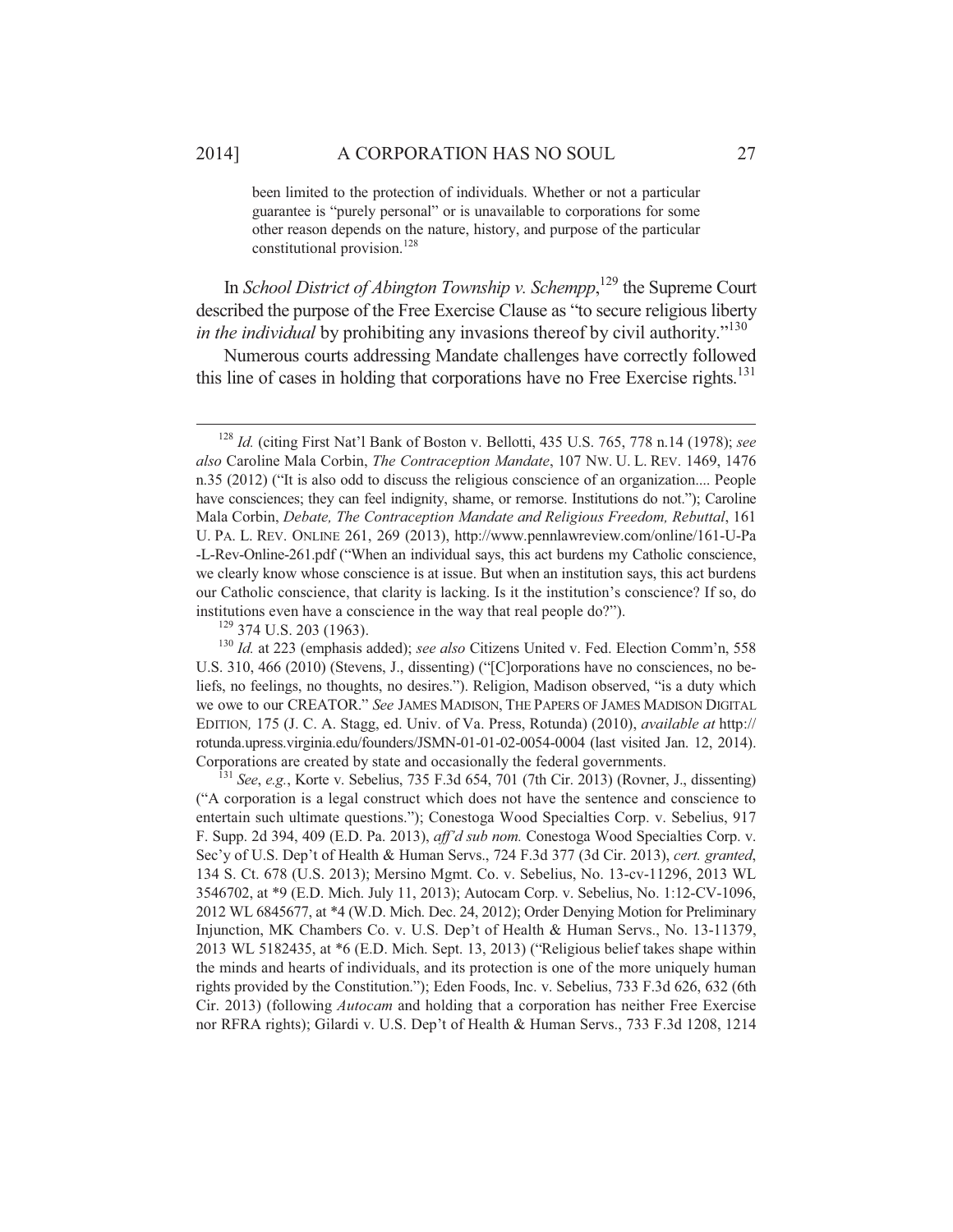Free Exercise falls within the group of constitutional rights not afforded to corporations, not out of prejudice against corporations, but rather in recognition that the right would protect a null set. Being only creatures of positive law with defined and limited powers, corporations lack a spiritual element; $^{132}$ as it has been observed numerous times, "a corporation has no soul."<sup>133</sup>

(D.D.C. 2013) (noting while religious corporations may have Free Exercise rights, nonreligious corporations, which Freshway conceded itself to be, have no such rights.). 132 *See* First Nat'l Bank of Boston v. Bellotti, 435 U.S. 765, 778 n.14 (1978) ("Whether

 $\overline{a}$ 

or not a particular guarantee is 'purely personal' or is unavailable to corporations for some other reason depends on the nature, history, and purpose of the particular constitutional provision."). To date the Supreme Court has never squarely addressed whether a corporation itself exercises religious rights protected by the Free Exercise Clause. *See* Hobby Lobby Stores, Inc. v. Sebelius, 133 S. Ct. 641, 643 (2012) (Sotomayor, J.) ("This Court has not previously addressed similar [religious freedom] or free exercise claims brought by closely held for-profit corporations and their controlling shareholders alleging that the mandatory provision of certain employee benefits substantially burdens their exercise of religion."). Curiously, despite this statement, the Tenth Circuit subsequently ruled in *Hobby Lobby*:

In addition, the Supreme Court has affirmed the RFRA rights of corporate claimants, notwithstanding the claimants' decision to use the corporate form. *See O Centro Espirita Beneficiente Uniao do Vegetal v. Ashcroft,* 389 F.3d 973, 973 (10th Cir. 2004) (en banc) (affirming a RFRA claim brought by "a New Mexico corporation on its own behalf"), *aff'd,* 546 U.S. 418, 126 S. Ct. 1211, 163 L. Ed. 2d 1017 (2006).

Hobby Lobby Stores, Inc. v. Sebelius, 723 F.3d 1114, 1129 (10th Cir.), *cert. granted*, 134 S. Ct. 678 (2013). It is at best difficult to reconcile this statement with that of Justice Sotomayor. At its first opportunity, the Supreme Court should hold that a corporation or other legal entity of itself has no Free Exercise rights. 133 *See*, *e.g.*, Tipling v. Pexall, 2 Bulst. 233 (1613) ("The opinion of Manwood, Chief

Baron, was this, as touching corporations: that they are invisible, immortal, and that they have no soul. A corporation is a body aggregate; none can create souls but God: but the King creates them, and therefore they have no souls."); Sutton's Hospital, 10 Coke's Rep. 1, 32 (1613) ("A corporation aggregate of many is invisible, immortal, and rests only in intendment and consideration of law. They can't commit treason, nor be outlawed, nor excommunicated, for they have no souls, neither can they appear in person, but only by attorney."); 1 WILLIAM BLACKSTONE, COMMENTARIES ON THE LAWS OF ENGLAND 477 (3d ed. 2003) ("Neither can a corporation be excommunicated; for it has no soul...."); 1 JOHN POYNDER, LITERARY EXTRACTS FROM ENGLISH AND OTHER WORKS 268 (1844) ("Corporations have neither bodies to be punished, nor souls to be condemned; they therefore do as they like."); Arthur W. Mechen, Jr., *Corporate Personality*, 24 HARV. L. REV. 253, 253 (1911) ("From the earliest period of our judicial history, lawyers and judges have reiterated the doctrine that a corporation is an intangible legal entity, without body and without soul.").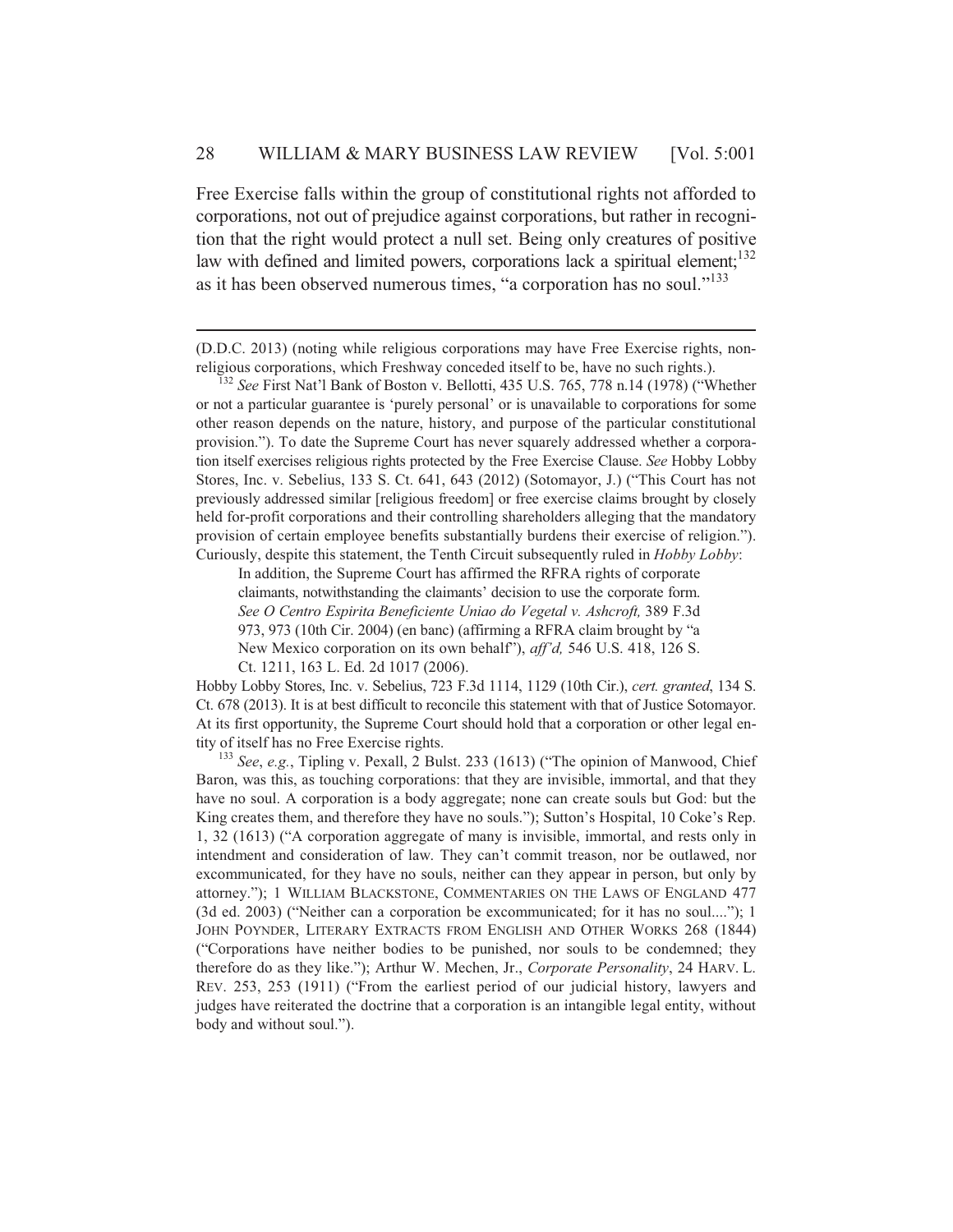The assertion the Mandate violates a corporation's Free Exercise rights falls for the simple reason that a corporation has no religion and therefore no Free Exercise rights with respect thereto.

# *B. The Religions at Issue in the Challenges to the Mandate Do Not Provide for the Corporate Practice of Religion*

The question "what is a religion?" is one the Supreme Court has acknowledged exists, $134$  but has studiously avoided answering. Given the breadth of world religions, any attempt at a comprehensive definition undoubtedly would be flawed for being, at minimum, under-inclusive. The three world religions tracing themselves to Abraham<sup>135</sup> accept a monotheistic deity as a matter of dogma, but this characteristic is lacking from Buddhism, Confucianism, and Hinduism.<sup>136</sup> Dualist and gnostic expressions of Abrahamic faiths also have lacked a single divinity.<sup>137</sup> Modern synergistic faiths such as Baha'i and Cao Dai present additional challenges to a comprehensive definition, $138$  and the status of Xenu is beyond the scope of this Article.<sup>139</sup>

<sup>&</sup>lt;sup>134</sup> *See*, *e.g.*, United States v. Seeger, 380 U.S. 163, 183 (1965) ("We recognize the difficulties that have always faced the trier of fact in [cases that require defining religious belief.]").

<sup>&</sup>lt;sup>135</sup> Judaism, Christianity, and Islam.<br><sup>136</sup> KENNETH BOA, CULTS, WORLD RELIGIONS AND THE OCCULT 16 (1990) (contrasting<br>Hinduism, Buddhism, and Confucianism with monotheistic belief systems).

 $^{137}$  For example, the Albigenses of southern France appear to have been dualist, as were their possible predecessors, the Bogomils. 1 THE CATHOLIC ENCYCLOPEDIA 267–68 (Charles G. Herbermann et al. eds., 1907). At least the followers of the second century heretic Marcion were also dualist. *See* 9 THE CATHOLIC ENCYCLOPEDIA 645 (Charles G. Herbermann et al. eds., 1910). 138 *See* 1 RELIGIONS OF THE WORLD: <sup>A</sup> COMPREHENSIVE ENCYCLOPEDIA OF BELIEFS

AND PRACTICES 260, 264 (J. Gordon Melton & Martin Baumann eds., 2d ed. 2010) (describing how many famous religious figures from other religions, such as Jesus and Muhammad, are considered "Manifestations of God"); 2 RELIGIONS OF THE WORLD: A COMPREHENSIVE ENCYCLOPEDIA OF BELIEFS AND PRACTICES 502 (J. Gordon Melton & Martin Baumann eds., 2d ed. 2010) (discussing how Caodaism attempts to unite all other

world religions).<br><sup>139</sup> According to some, Xenu was the dictator of the "Galactic Confederacy" which brought billions of people to Earth seventy-five million years ago and killed them by detonating hydrogen bombs in the volcanoes around which the people were distributed. In the view of Scientology, the lingering spirits of these people cause the adversity affecting various people to this day. Knowledge of Xenu is supposed to be restricted to higher-level Scientology adherents, and it is said that those who attempt to bypass the prerequisite levels will come down with pneumonia. HUGH B. URBAN, THE CHURCH OF SCIENTOLOGY 103 (2011). The author does not want to get pneumonia.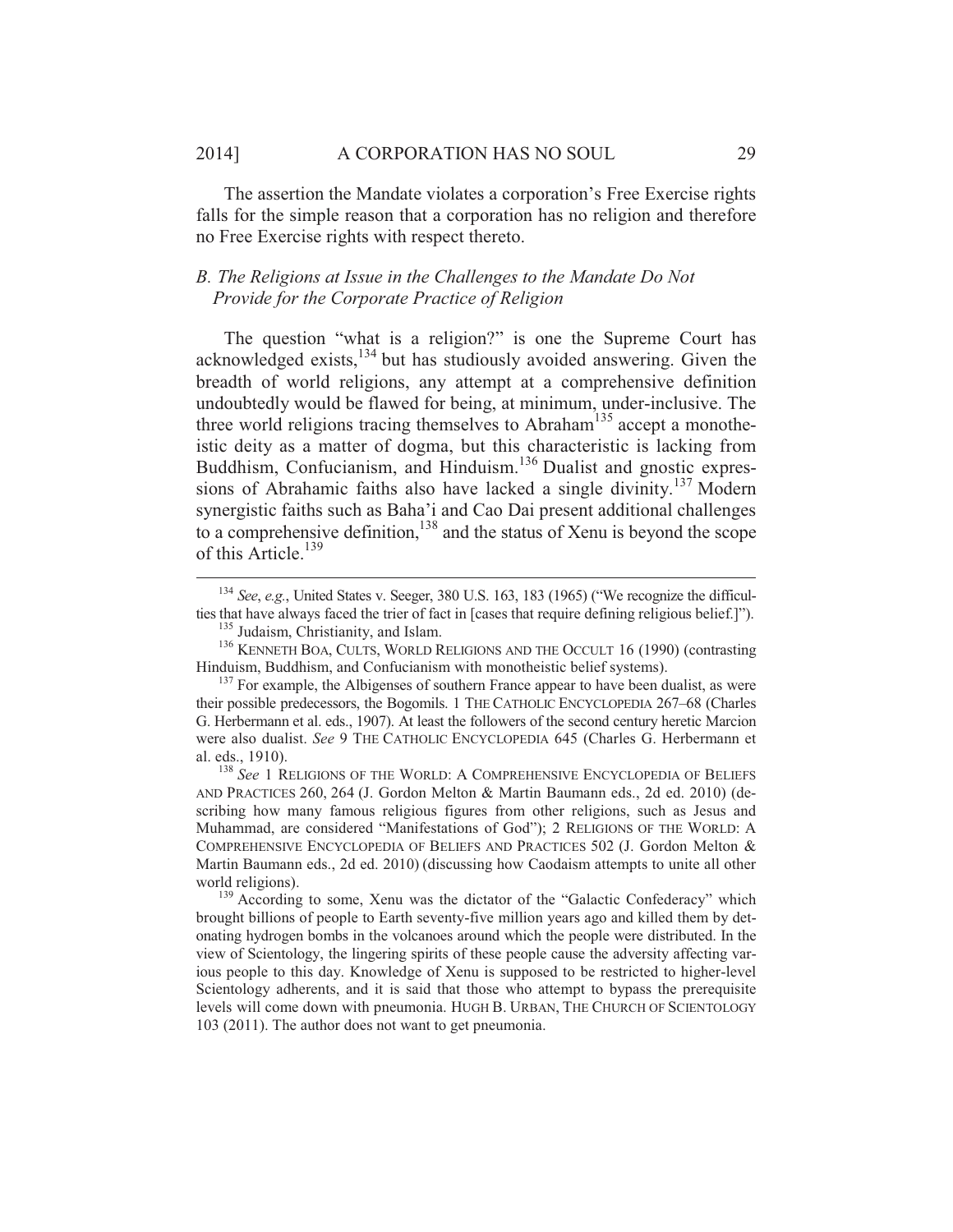The term "religion" in the Free Exercise Clause need not, however, be defined in order to determine whether a corporation itself has a Free Exercise right. Rather, that determination can be made through a third-party assessment of the religion of the individual shareholders of the business entities challenging the Mandate. As such, the question is not whether a corporation may exercise "a" religion, but rather whether a corporation may exercise "the" religion espoused by the shareholders of the corporation alleging, inter alia, that satisfying the Mandate's requirement would violate the corporation's religious beliefs. If the religion would not accept a corporation as a member, then it follows that the corporation has no Free Exercise protected rights within that faith.

Such limited investigation into religious structure is permissible in that some degree of due diligence is necessary to determine whether Free Exercise rights are at issue.140 For example, in *Hosanna-Tabor Evangelical Lutheran Church & School v. EEOC*,  $^{141}$  the Supreme Court looked to the title of the employee at issue—"Minister of Religion, Commissioned"—and the prerequisites of that title—namely "a significant degree of religious training followed by a formal process of commissioning" $142$ —to determine that the ministerial exemption was applicable.<sup>143</sup>

tioning of a religious body, the so-called "Parsonage Exemption" of the Internal Revenue Code necessitates investigation into who constitutes a "minister of the gospel." *See* Treas. Reg.  $\S 1.107-1(a)$  (2002) (providing exemptions from gross income "[i]n the case of a minister of the gospel"); Treas. Reg.  $\S$  1.1402(c)-5(a) (1997) (defining "minister" for the purpose of certain tax benefits); Haimowitz v. Comm'r, 1997 T.C.M. (RIA) ¶ 97,039, ¶ 97,041 (1997) (finding that a synagogue administrator was not a "minister" because he did not perform religious rights and ceremonies); Silverman v. Comm'r, 57 T.C. 727, 731–32 (1972) (finding that a Jewish cantor employed full-time by a synagogue was a "minister"

<sup>&</sup>lt;sup>140</sup> *See supra* note 122 and accompanying text.<br><sup>141</sup> 132 S. Ct. 694 (2012).<br><sup>142</sup> *Id.* at 707. In the Lutheran faith, a "commissioned minister" is a formal church officer traceable to the earliest days of Lutheranism. *See* THE AUGSBURG CONFESSION 22 (Charles P. Krauth trans., 1868) ("[N]o man should publicly teach in the Church, or administer the Sacraments, except he be rightly called…."); *see also* Petruska v. Gannon Univ., 462 F.3d 294, 307 n.10 (3d Cir. 2006) (finding that the plaintiff performed a "ministerial" function); EEOC v. Roman Catholic Diocese of Raleigh, N.C., 213 F.3d 795, 801 (4th Cir. 2000) ("Where no spiritual function is involved, the First Amendment does not stay the application of a generally applicable law such as Title VII to the religious employer unless Congress so provides. Our inquiry thus focuses on 'the function of the position' at issue and not on categorical notions of who is or is not a *'minister.'"* (citation omitted)); Penn v. N.Y. Methodist Hosp., No. 11-cv-9137 (NSR), 2013 WL 5477600 (S.D.N.Y. Sept. 30, 2013) (no ministerial exemption where hospital was not a religious institution).  $143$  To provide but one additional example of the courts investigating the internal func-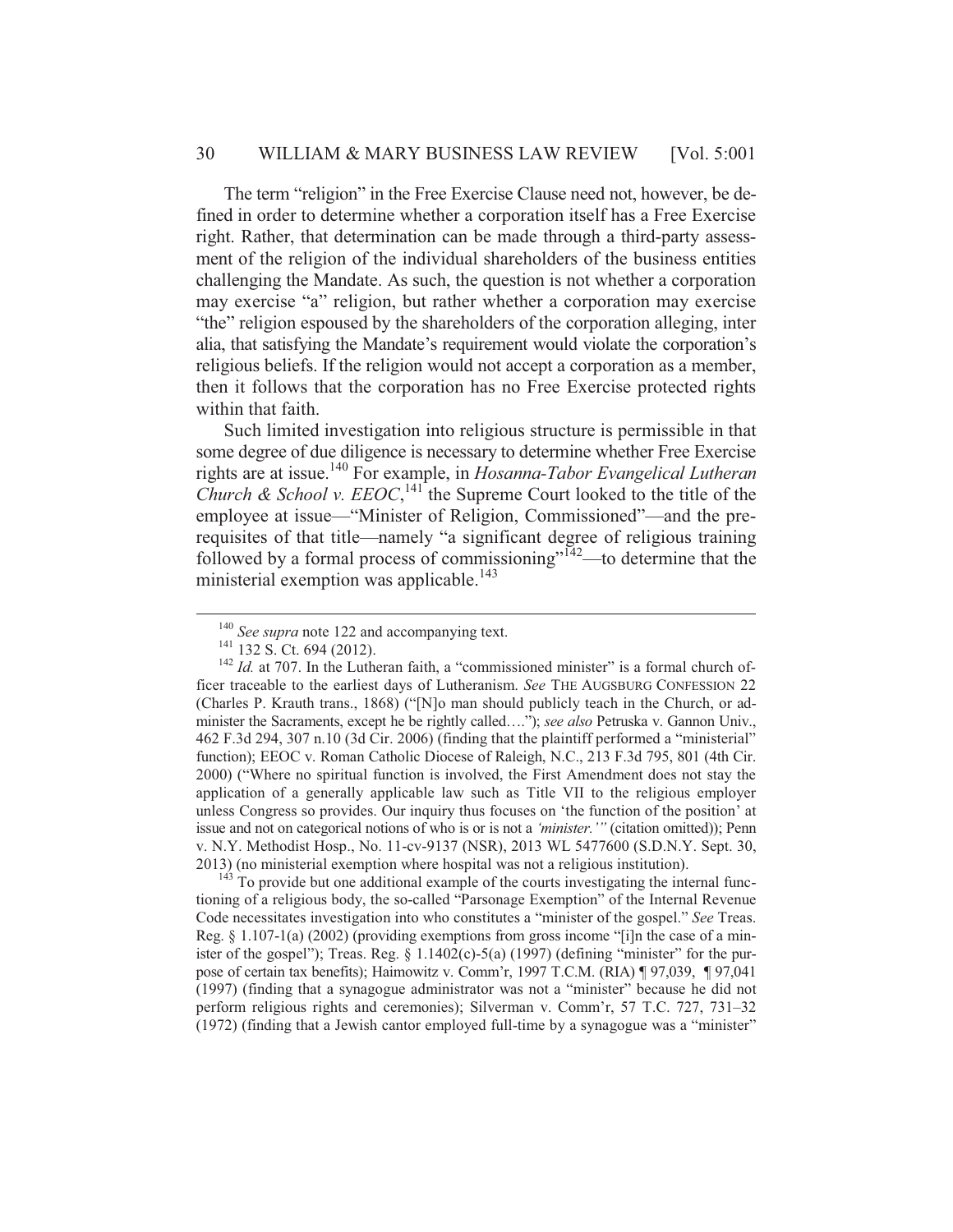#### 2014] A CORPORATION HAS NO SOUL 31

 $\overline{a}$ 

Corporations do not partake in religious services, offer prayers, or receive sacraments.144 A corporation cannot be baptized because it lacks a body upon which the water can flow or in which it can be immersed.<sup>145</sup> Issues of transubstantiation versus symbolic memorial versus symbolic parallel versus symbolic instrumentality have no bearing upon a corporation;<sup>146</sup> a corporation cannot partake in the sacrament to which these disputes relate. A corporation cannot be confirmed.<sup>147</sup> A priest will administer last rights to and counsel a prisoner in anticipation of execution;<sup>148</sup> similar rituals are not performed upon the dissolution of a corporation. Likewise, a corporation

because most of the objections to the Mandate have been brought by members of that faith. *See, e.g.*, Monaghan v. Sebelius, 931 F. Supp. 2d 794, 798 (E.D. Mich. 2013); Complaint ¶ 3, SMA, LLC v. Sebelius, No. 0:13-cv-01375 (D. Minn. June 7, 2013); Complaint ¶ 15, Johnson Welded Prods., Inc. v. Sebelius, No. 1:13-cv-00609-ESH (D.D.C. Apr. 30, 2013). 145 *See*, *e.g.*, CATECHISM OF THE CATHOLIC CHURCH 317, ¶ 1239 (revised ed. 1994)

("Baptism is performed in the most expressive way by triple immersion in the baptismal water. However, from ancient times it has also been ... conferred by pouring the water three times over the candidate's head."). 146 *See*, *e.g.*, *id.* at 334 (describing the symbolic and spiritual significance behind the

Eucharist).<br><sup>147</sup> *See* 2 THE CATHOLIC ENCYCLOPEDIA 329 (Charles G. Herbermann et al. eds.,

1907) ("The *essential rite* of the sacrament follows. In the Latin rite, 'the sacrament of Confirmation is conferred through the anointing with chrism on the forehead, which is done by the laying on of the hand, and through the words: *'Accipe signaculum doni Spiritus Sancti'* [Be sealed with the Gift of the Holy Spirit.]."). 148 *See*, *e.g.*, Letter from Paul A. Beighley, Contract Chaplain, Greensville Correctional

Center, to Editor, *in* VA. ADVOC. (July 2002), *available at* http://www.prisontalk.com/forums /archive/index.php/t-2541.html.

for tax purposes because he performed religious worship, sacerdotal training, and educational functions as specified by Jewish religious tenets); Lawrence v. Comm'r, 50 T.C. 494, 499–500 (1968) (finding that a commissioned but not ordained Baptist minister of education was not a "minister" because he was unable to officiate at baptisms, preside over or preach at worship services, or take part in other aspects of Baptist services); Congregation Ahavath Torah v. Englewood City, 21 N.J. Tax 318, 323 (N.J. Tax Ct. 2004) ("Instead, as with other members of the clergy, the character and extent of an individual's activities within the congregation will determine if the Parsonage Exemption applies."); *Ministers Audit Techniques Guide*, INTERNAL REVENUE SERV. 5 (2009), http://www.irs.gov/pub/irs -utl/ministers.pdf ("The duties performed by the individual are also important to the initial determination whether he or she is a duly ordained, commissioned, or licensed minister. Because religious disciplines vary in their formal procedures for these designations, whether an individual is 'duly ordained, commissioned, or licensed' depends on these facts and circumstances."). The Parsonage Exemption was recently held to be unconstitutional as a violation of the Establishment Clause. Freedom from Religion Found., Inc. v. Lew, No. 11 cv-626-bbc, 2013 WL 6139723, at \*21 (W.D. Wis. Nov. 22, 2013). 144 The following points are made against the sacraments of the Roman Catholic Church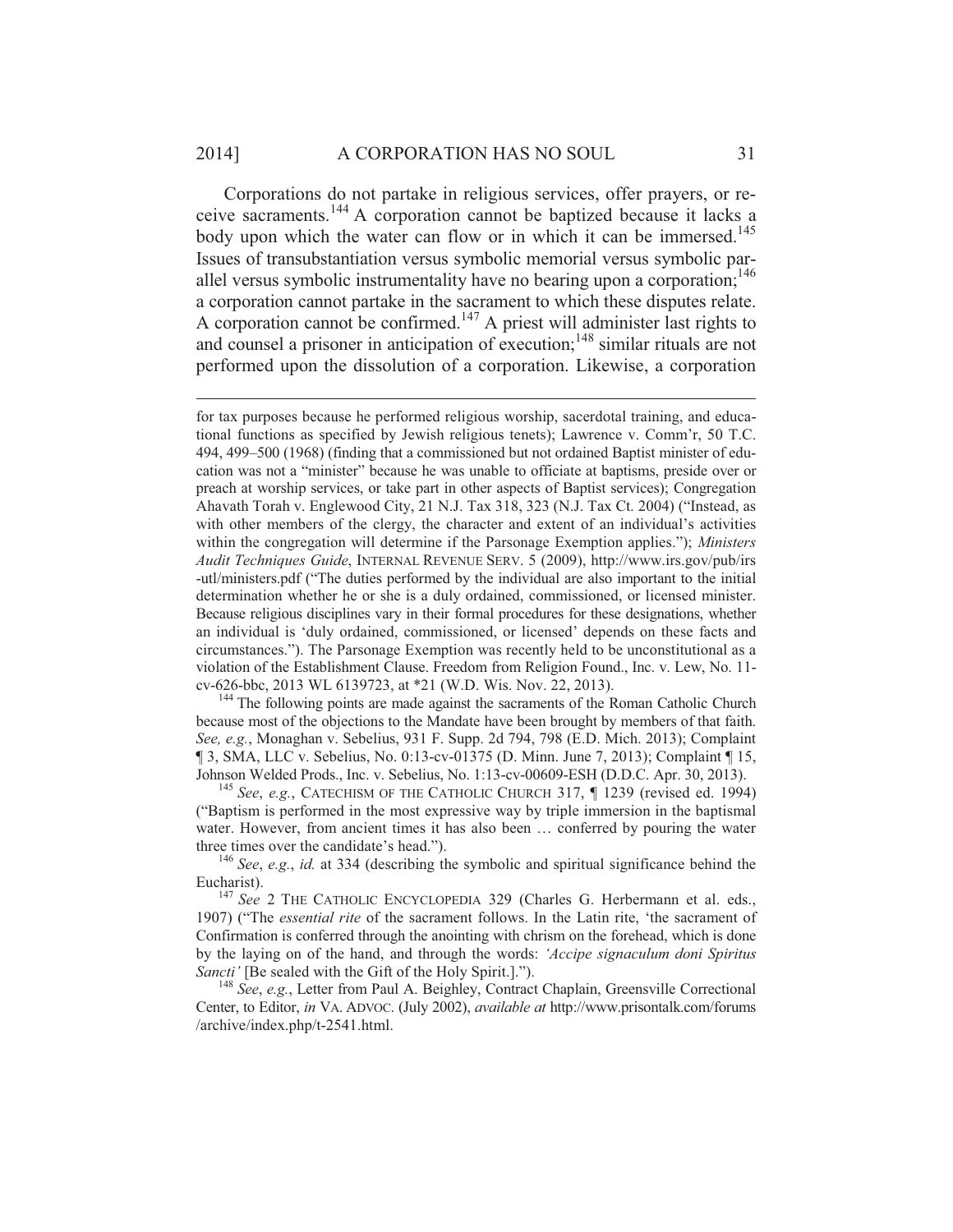has no head or other extremities to which the holy oil used in the sacrament of extreme unction could be applied.<sup>149</sup>

The various individual plaintiffs assert, inter alia, that the corporation somehow expresses their religious views. $150$  Such claims must fail as a basis for creating a religious identity in the business entity when the religion identified as the source of the objections to the Mandate will not accept the entity as a member.

# *C.* Ab Initio *Lacking Free Exercise Rights, A Corporation Has No Rights Under the RFRA*

The Religious Freedom Restoration Act (RFRA)<sup>151</sup> was enacted in response to the Supreme Court's ruling in *Employment Division, Department of Human Resources v. Smith*. 152 The RFRA imposes upon the federal government<sup>153</sup> a strict scrutiny standard with respect to assertions that Free Exercise rights are being burdened.<sup>154</sup> To that end, if a federal statute—even one of neutral and general application—imposes a substantial burden upon a person's Free Exercise rights, the government must show that the statute is narrowly tailored to advance a compelling state interest.<sup>155</sup>

Although there has not yet been a determinative ruling on the point, the "person" protected under the RFRA must be a natural person; a corporation or legal entity created by state action does not exercise any religion or have any Free Exercise rights of and for itself, and such rights are a precondition

 <sup>149</sup> *See*, *e.g.*, CATECHISM OF THE CATHOLIC CHURCH, *supra* note 145, at 380 (explaining that the sacrament of "Anointing of the Sick" involves the priest "lay[ing] hands on the sick"); 5 THE CATHOLIC ENCYCLOPEDIA 716 (Charles G. Herbermann et al. eds, 1907) ("[T]he sacrament [of extreme unction] consists … in the unction with oil, specially blessed by the bishop, of the organs of the five external senses (eyes, ears, nostrils, lips,

hands), of the feet and, for men ..., of the loins or reins ....").<br><sup>150</sup> *E.g.*, Hobby Lobby Stores, Inc. v. Sebelius, 870 F. Supp. 2d 1278, 1285 (W.D. Okla. 2012).

<sup>&</sup>lt;sup>151</sup> 42 U.S.C. § 2000bb-1(a) (1993). <sup>152</sup> 494 U.S. 872, 879 (1990) (applying rational basis scrutiny to Free Exercise challenges to neutral laws of general application and holding that the Free Exercise Clause does not "relieve an individual of the obligation to comply with a valid and neutral law of general applicability" (internal quotation marks omitted)).

<sup>&</sup>lt;sup>153</sup> See City of Boerne v. Flores, 521 U.S. 507 (1997) (holding that the RFRA does not apply to state and local governments, and that in enacting RFRA pursuant to section 5 of the Fourteenth Amendment, Congress lacked the authority to expand rights protected by section 1 of the Fourteenth Amendment).<br><sup>154</sup> 42 U.S.C. § 2000bb-1(b) (1993).<br><sup>155</sup> *Id*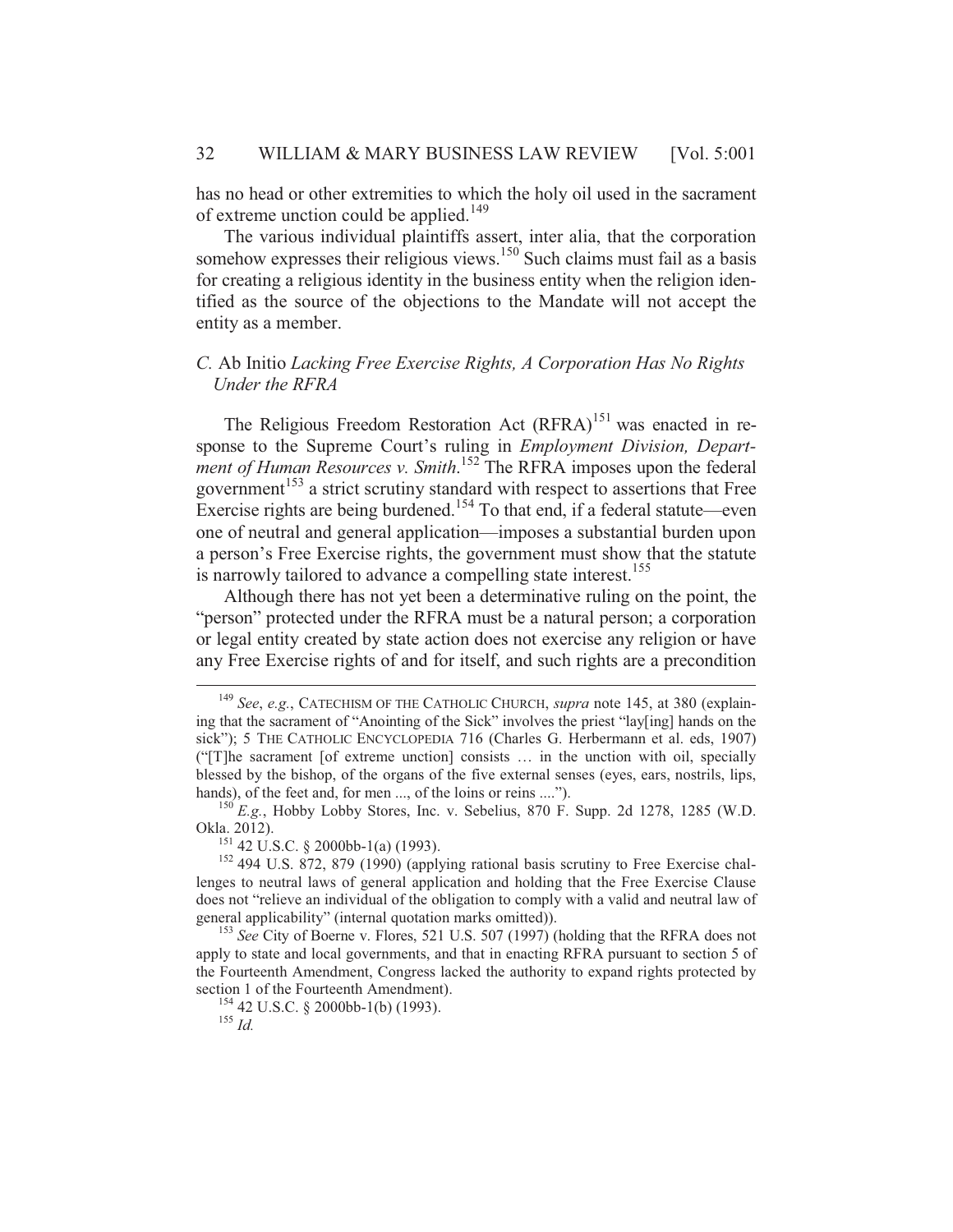to the RFRA's application. The RFRA refers to a "person" without defining the term.<sup>156</sup> The Dictionary Act<sup>157</sup> defines "person" to include a "corporation," and this language has been blindly relied upon by some plaintiffs challenging the Mandate.<sup>158</sup> This path in no manner supports the position that Congress contemplated that a corporation has Free Exercise rights or that in fact such rights do exist. Rather, further scrutiny is necessary to determine whether the application of the Dictionary Act's definition of "person" and the inclusion of corporations are appropriate.<sup>159</sup> The government may not substantially "burden a person's exercise of religion;"<sup>160</sup> there must first be an ability to "exercise" religion before it can be burdened.<sup>161</sup> The question is not whether

dicates otherwise." 1 U.S.C.A. § 1. *See*, *e.g.*, Rowland v. Cal. Men's Colony, 506 U.S. 194 (1993) (holding that a corporation is not a "person" within the ambit of 28 U.S.C. § 1915 and therefore is unable to proceed *in forma pauperis*); United States v. Havelock, 619 F.3d 1091 (9th Cir. 2010) (reversing a conviction for violation of 18 U.S.C. § 876(c) where threatening communication was addressed to a corporation, reasoning that "person" in  $\S 876(c)$  is restricted to natural persons, notwithstanding the Dictionary Act); Isaacson v. Dow Chem. Co., 517 F.3d 129 (2d Cir. 2008) (noting that inclusion of "corporation" within "person" is a rebuttable presumption based upon the legislative history of the statute at issue); Adams v. United States, 420 F.3d 1049 (9th Cir. 2005) (holding that, notwithstanding the Dictionary Act, a corporation is not a person for purposes of tort immunity provided by the Federal Tort Claims Act); *see also* United States v. Hilton, 701 F.3d 959, 967 (4th Cir. 2012) ("The Dictionary Act further complicates this inquiry by treating the word 'individual' as a subset of the term 'person.' By making this distinction with regard to those two words, the Dictionary Act suggests that the two words are not synonymous."). In *Holy Land Foundation for Relief and Development v. Ashcroft*, 219 F. Supp. 2d 57 (D.D.C. 2002), the district court determined that the Foundation was not a "person" afforded RFRA protections. *Id.* at 83. The appeals court avoided the issue, holding that irrespective of whether RFRA applied, no burden existed. Holy Land Found. Relief & Dev. v. Ashcroft, 333 F.3d 156, 167 (D.C. Cir.

2004), *aff'g* 219 F. Supp. 2d 57 (D.D.C. 2002).<br><sup>160</sup> 42 U.S.C. § 2000bb-1(a) (1993).<br><sup>161</sup> Some of the corporate plaintiffs challenging the Mandate have sought to highlight their "religious" character by pointing to observance of religious holidays, provisions for

<sup>156</sup> *Id.* 157 1 U.S.C.A. § 1 (West 2013). 158 *See*, *e.g*., Gilardi v. U.S. Dep't of Health & Human Servs., 733 F.3d 1208, 1211 (D.D.C. 2013) ("The Freshway companies largely depend on the Dictionary Act's elision of the differences in identity, hoping it applies to their RFRA claim."); Oral Argument at 37:05, Korte v. Sebelius, 735 F.3d 654 (7th Cir. 2013), *available at* http://media.ca7.uscourts .gov /sound/2013/lj.12-3841.12-3841\_05\_22\_2013.mp3 ("When Congress passed RFRA it knew what it was drafting. It drafted it to say person. It did not give any exemption."); Oral Argument at 6:05, Grote v. Sebelius, 708 F.3d 850 (7th Cir. 2013), *available at* http://media .ca7.uscourts.gov/sound/2013/lj.13-1077.13-1077\_05\_22\_2013.mp3 ("So when RFRA protects any exercise of religion for a person, which the Dictionary Act says is corporations....").<br><sup>159</sup> The Dictionary Act's definition of "person" is qualified by "unless the context in-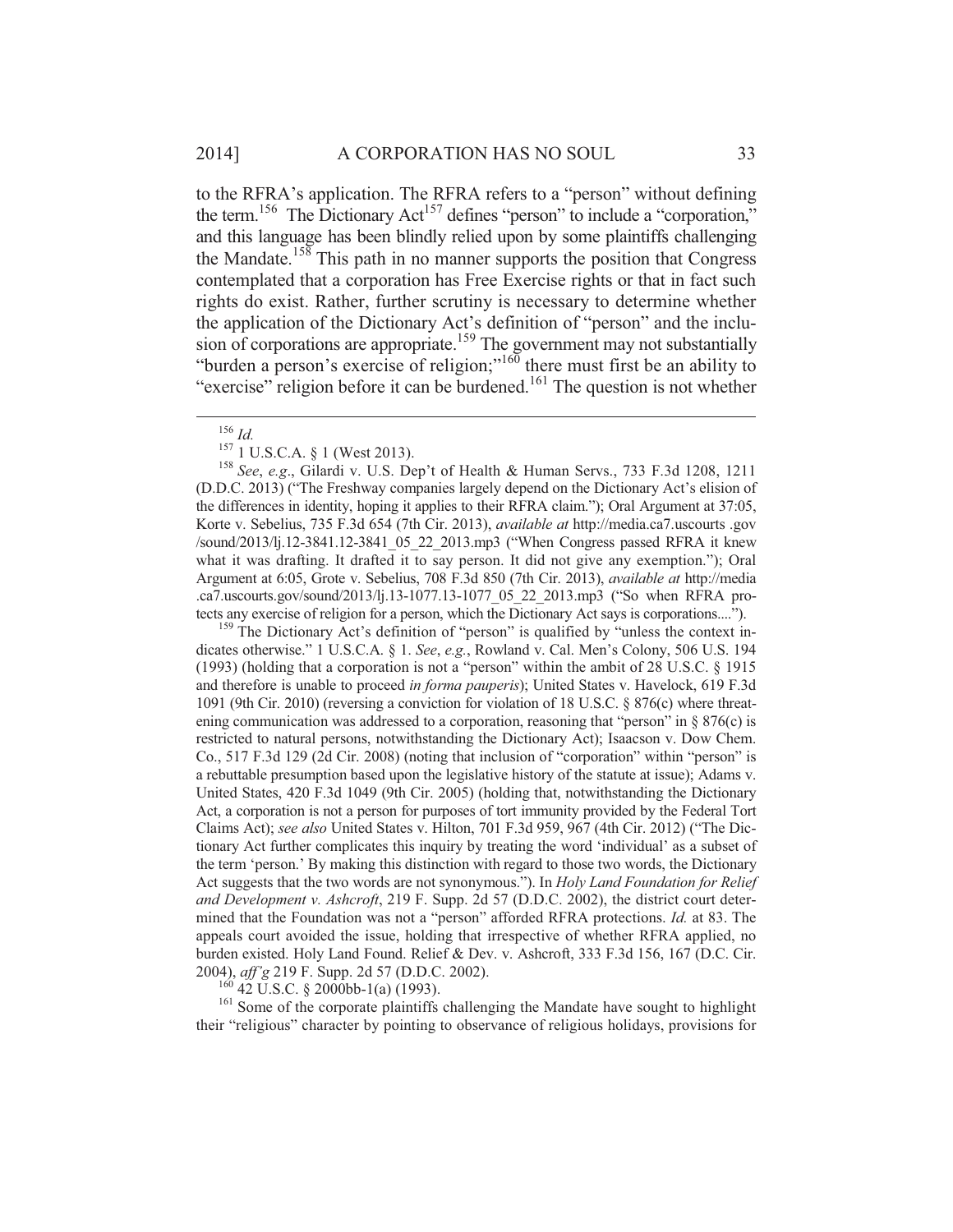#### a corporation is a RFRA "person," but rather is a corporation a RFRA person

 $\overline{a}$ 

employee spiritual health, corporate policy statements, and charitable contributions. *E.g.*, Korte v. U.S. Dep't of Health & Human Servs., 912 F. Supp. 2d 735, 738 n.5 (S.D. Ill. 2012) ("In furtherance of their Catholic faith, the Kortes both strongly support, financially and otherwise, Catholic fundraisers and other events, including, but not limited to, the STYDEC Ghana Project, restoration of their parish church, annual church picnic, and annual parish school auction." (internal quotation marks omitted)); Complaint ¶ 42, Grote Indus., LLC v. Sebelius, 914 F. Supp. 2d 943 (S.D. Ind. 2012) (No. 4:12-cv-00134-SEB-DML) ("Under the Grote family's direction, Grote Industries has donated significant amounts to Catholic parishes, schools, evangelical efforts, and charitable causes averaging approximately \$98,000 every year since 2007. This practice has been in place for many years prior to 2007."); Complaint ¶ 6, Hobby Lobby Stores, Inc. v. Sebelius, 870 F. Supp. 2d 1278 (W.D. Okla. 2012) (No. 5:12 cv-01000-HE) ("They give millions of dollars from their profits to fund missionaries and ministries around the world."); *id.*  $\P$  43 ("[T]he stores use a carefully managed music playlist which prominently features inspirational Christian songs."); *id.* ¶ 47 (describing newspaper advertisements taken out around Christmas and Easter, "celebrat[ing] the religious nature of the holidays"); Complaint ¶ 27, Monaghan v. Sebelius, 931 F. Supp. 2d 794 (E.D. Mich. 2012) (No. 2:12CV15488) ("Some of the amenities and services Plaintiff Domino's Farms offers to its tenants include an *on-site Catholic chapel* ... and Catholic bookstore."); *id.*  $\sqrt{28}$  ("The on-site chapel offers Mass four times daily and twenty three [sic] times a week."); *id.* ¶ 30 ("Plaintiff Domino's Farms food services offer healthy menu options, as well as providing Catholic menu options such as fish during the Fridays of lent.").

Still, they are not *ab initio* religious corporations. For example, upon the publicly available record of Hobby Lobby, there is nothing particularly "religious" about the organization. For example, the Amended and Restated Certificate of Incorporation filed by the Oklahoma Secretary of State on February 29, 1996, sets forth the purpose of the corporation as "to engage in any lawful act or activity for which corporations may be organized under the general corporation law of the State of Oklahoma." The Amended and Restated Certificate of Incorporation filed by the Oklahoma Secretary of State on March 31, 1994, repeated the language of the original certificate filed November 28, 1997, setting forth the purpose of the corporation in fifteen distinct paragraphs, none of which referenced religious belief or the Catholic faith, but which did include: the capacity to operate truck lines and other transportation facilities, to borrow money, to deal in royalties and other interests in minerals, and to own or lease mines and mineral lands. The Amended and Restated Articles of Incorporation of Autocam Corporation filed with the Michigan Secretary of State on August 31, 2009, describe the purpose of the corporation "as any activity within the purposes for which corporations may be organized under the Business Corporation Act of Michigan." While Annex Medical has asserted through its attorney that it has a "faith based charter," see Christopher Snowbeck, *Minnetonka Firm Argues Against Contraceptive Coverage Mandate*, TWINCITIES .COM (Oct. 24, 2013), http://www.twincities.com/localnews/ci\_24380287/minnetonka-firm -argues-against-contraceptive-coverage-mandate, that entity's articles of incorporation are silent as to any religious element and provide in part that "the purposes of the corporation are general business purposes." Absent a holding that at least a for-profit business entity does not have of itself Free Exercise rights, the courts are going to find themselves in a morass of determining whether a particular entity is behaving in a sufficiently religious way to warrant Free Exercise rights and consequent rights under RFRA.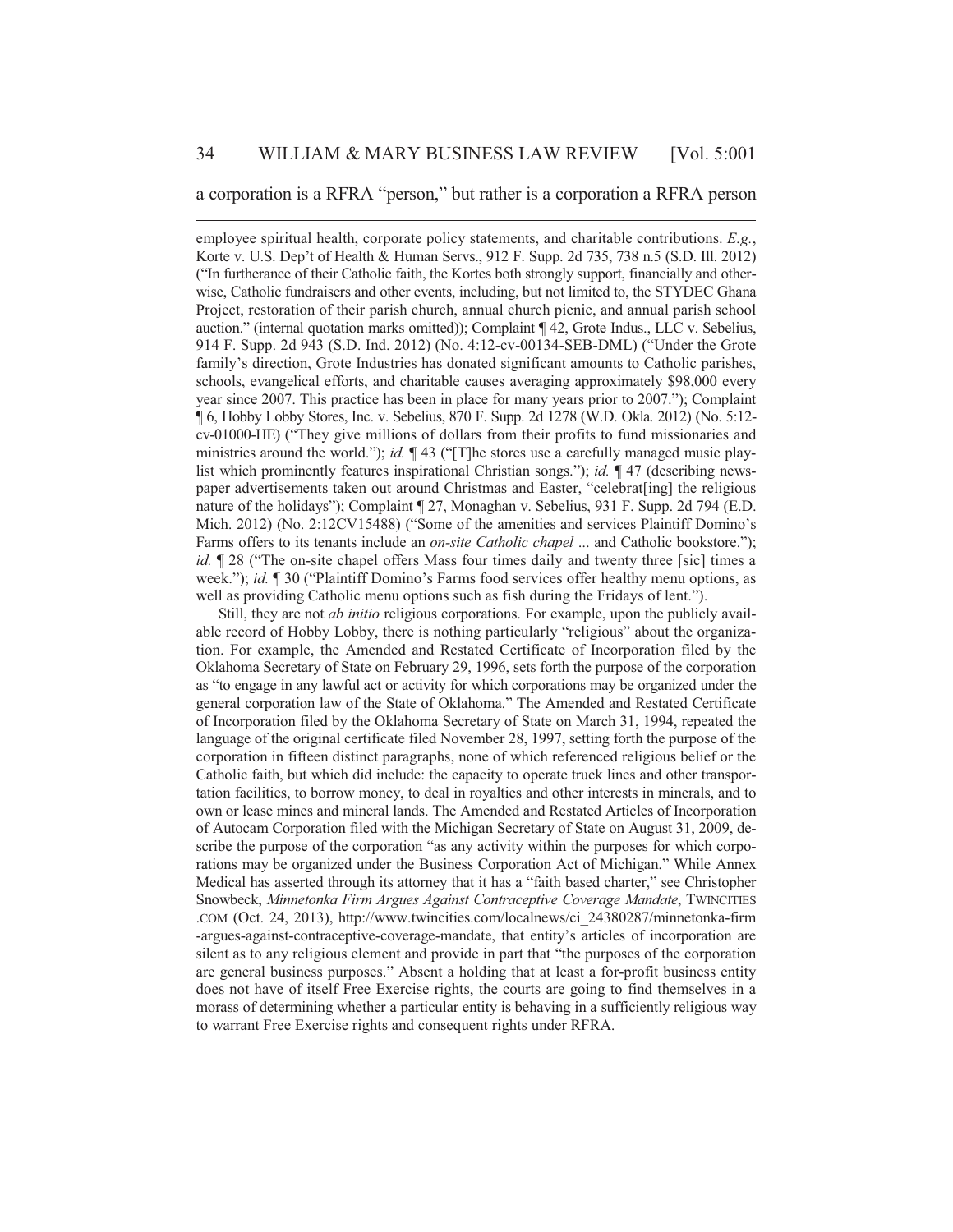exercising religion.<sup>162</sup> Because corporations themselves have no religion, they have no protection against the infringement thereof based on the RFRA.<sup>163</sup>

The RFRA's allocation of burden in determining the legality of an asserted infringement of rights protected by the Free Exercise Clause does nothing to create a right protected by the Free Exercise Clause. Although the RFRA may protect a "person's" Free Exercise rights, it cannot create in a "person," however defined, Free Exercise rights.<sup>164</sup> *Ab initio* lacking Free Exercise rights that could be protected by the RFRA, the RFRA has no application to business entities.<sup>165</sup>

## *D. The Corporation is Not a Nominee Through Which the Shareholders Engage in Business*

The suggestion that the shareholders carry on business through a corporation is untenable. A corporation—i.e. a legal person—conducts business for itself and on its own account; it does not conduct the business of the shareholders, who are distinct persons.<sup>166</sup> The corporation is not an agent

ration. *See* RUDOLPH SOHM, THE INSTITUTES 190, § 37 (James Crawford Ledlie trans., 3d

<sup>&</sup>lt;sup>162</sup> It was the failure to recognize this two-part analysis that led to the failure of the majority decision in *Korte*. Korte v. Sebelius, 735 F.3d 654 (7th Cir. 2013). There the Court held that "[t]he corporate plaintiffs are 'persons' under RFRA and may invoke the statute's protections." *Id*. at 666. *See also id*. at 675 ("[W]e take it as both conceded and noncontroversial that the use of the corporate form ... do not disable an organization from engaging in the exercise of religion within the meaning of RFRA (or the Free Exercise Clause, for that matter)."). It then strained to find authority for Free Exercise by corporate entities, pointedly ignoring the cases that have clearly held to the contrary (*see supra* notes 124–30 and accompanying text). Still it never linked the religious exercise/belief element to the corporate form and never explaining how a corporation can have a religious view that is protected by RFRA from a burden, facts recognized by Judge Rovner in her dissent. 735 F.3d at 694–95 (Rovner, J., dissenting). 163 *See*, *e.g.*, Conestoga Wood Specialties Corp. v. Sebelius, 917 F. Supp. 2d 394 (E.D.

Pa. 2013) (determination that a corporation has no Free Exercise rights compels the conclusion of no rights under RFRA), *aff'd*, 724 F.3d 377 (3d Cir. 2013), *cert. granted*, 134 S. Ct. 678 (2013). *But see* Beckwith Electric Co., Inc. v. Sebelius, No. 8:13-cv-0648-T-17MAP, 2013 WL 3297498, at \*8 (M.D. Fla. June 25, 2013) ("While the issue is a close one, the Court concludes that a corporation is a 'person' under the First Amendment and

the RFRA.").<br><sup>164</sup> By way of analogy, Congress could not extend the protections afforded by the Free Exercise Clause to purely philosophical or moral views that are not based upon a religious faith. *See supra* note 122.<br><sup>165</sup> *See also* Gilardi v. Sebelius, 926 F. Supp. 2d 273, 279 n.3 (D.D.C. 2013) ("Because

the Court finds that the Freshway Corporations do not exercise religion, the Court does not reach the question of whether they are 'persons' within the scope of RFRA.").<br><sup>166</sup> This rule can be traced back to the Roman Civitas, the forerunner of today's corpo-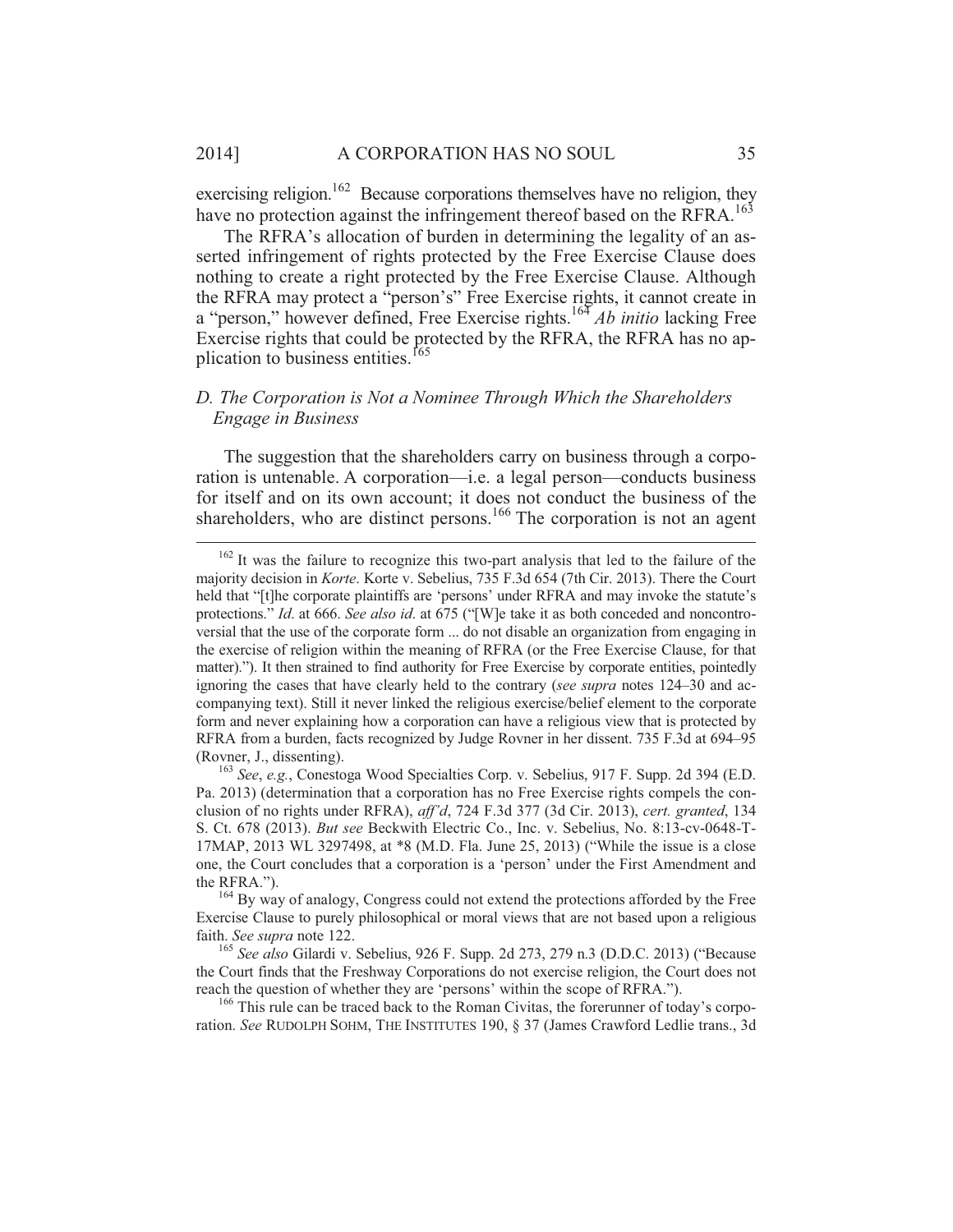acting on behalf of the shareholders; were that the case, then the shareholders would be personally responsible for all the debts and obligations incurred by the corporation on behalf of its principals, and the corporation would not be liable thereon.<sup>167</sup>

It bears repeating that it is not the shareholders who direct and manage the corporation, but rather the Board of Directors with its decisions being implemented by the corporate officers.<sup>168</sup> The Board, not the shareholders, determines corporate policy.<sup>169</sup> That the Board may be comprised of all or some subset of the persons who are the shareholders does not alter the fact that the positions are legally distinct.<sup>170</sup>

In several of the Mandate cases to date, the question of whether the corporation has standing to object to the Mandate has been avoided by permitting the corporation to represent, in effect, the interests of the various shareholders.<sup>171</sup> Proceeding on this basis has not yet been justified. On examination, it should be rejected, and the facts of the Mandate cases demonstrate that it is inapplicable *ab initio*.

The Supreme Court set forth the test for representational standing in Powers v. Ohio,<sup>172</sup> there addressing whether a criminal defendant may

juristic person, namely, the corpus.").<br><sup>167</sup> *See* 2 RESTATEMENT (THIRD) OF THE LAW OF AGENCY § 6.01 (2006); *see also* Moline<br>Props., Inc. v. Comm'r, 319 U.S. 436, 440 (1943).<br><sup>168</sup> *See supra* note 85 and accompanying t

 $\overline{a}$ 

<sup>169</sup> See ADOLF A. BERLE, JR. & GARDINER C. MEANS, THE MODERN CORPORATION AND PRIVATE PROPERTY 220 (1933) (explaining the basic relationship between a Board of Directors and the shareholders).  $170 \text{ In the instance of Hobby Lobby, the company behind the enormous case, the cor-$ 

poration is even further removed from the position of those natural persons whose religious beliefs give rise to the objection to the Mandate. At least the voting stock of the corporation, which presumably holds the exclusive right to elect the Board of Directors, is not owned by the members of the Green family, but rather by a trust of which they are beneficiaries. *See* Complaint ¶ 38, Hobby Lobby Stores, Inc. v. Sebelius, 870 F. Supp. 2d 1278 (W.D. Okla. 2012) (No. 5:12-cv-01000-HE). 171 *See*, *e.g.*, Tyndale House Publishers v. Sebelius, 904 F. Supp. 2d 106, 114 (D.D.C.

2012) ("This Court, like others before it, declines to address the unresolved question of whether for-profit corporations can exercise religion within the meaning of the RFRA and the Free Exercise Clause. Instead, the Court will assess whether Tyndale has standing to assert the free exercise rights of its owners." (citations omitted)); Legatus v. Sebelius, 901 F. Supp. 2d 980, 988 (E.D. Mich. 2012) ("For purposes of the pending motion, however, Weingartz Supply Co. may exercise standing in order to assert the free exercise rights of its president, Daniel Weingartz, being identified as 'his company.'" (citation omitted)). 172 499 U.S. 400 (1991).

ed. 1907) ("Rights and liabilities of a corporation do not mean joint rights and joint liabilities of the members, but sole rights and sole liabilities of another person, an invisible, a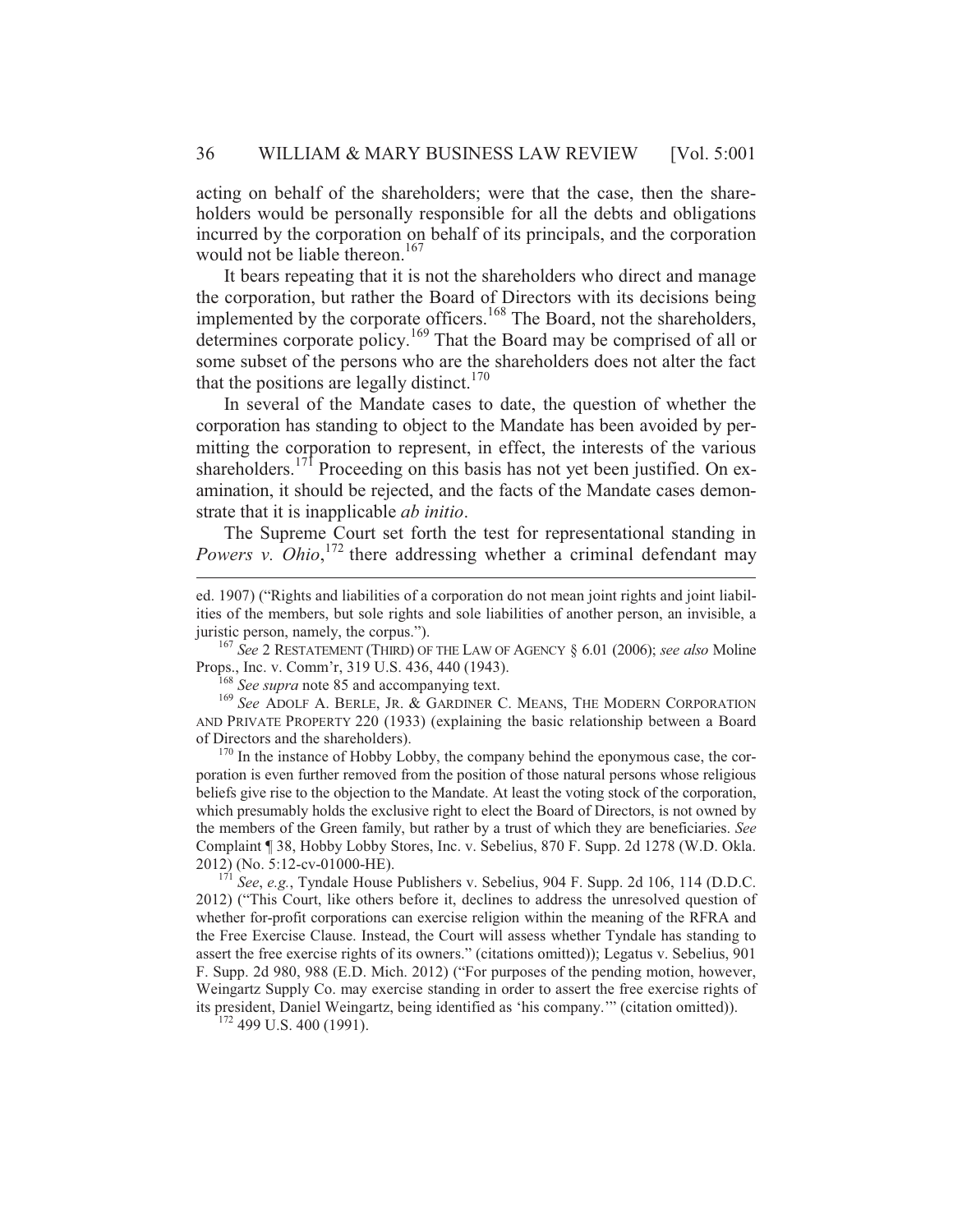assert the Equal Protection rights of those discharged from a petit jury by means of preemptory challenges. Relying upon *Singleton v. Wulff*, 173 the Court allowed such representational standing:

[P]rovided three important criteria are satisfied: The litigant must have suffered an "injury in fact," thus giving him or her a "sufficiently concrete interest" in the outcome of the issue in dispute, the litigant must have a close relation to the third party, and there must exist some hindrance to the third party's ability to protect his or her own interests.<sup>174</sup>

The present disputes are entirely unlike the question addressed in *Powers*, namely the vindication of the rights of those wrongly excluded from jury duty. Allowing the criminal defendant to litigate those claims provided an effective voice for the dismissed potential jurors, who faced "considerable practical [financial] barriers to suit" and had "little incentive to set in motion the arduous process needed to vindicate his own rights."<sup>175</sup> The Mandate cases are curious in that both the business entities and their owners are present before the courts; it cannot be said that one or the other needs to protect the interests of an absent person.<sup>176</sup> With all of the purportedly burdened parties present and able to vindicate the asserted wrong, the third element of representational standing is not satisfied. Ergo, there is no basis for representational standing under *Powers*.

In *Korte v. U.S. Department of Health & Human Services*, 177 the court permitted the corporation to proceed on the basis that it represented the

<sup>177</sup> Korte v. U.S. Dep't of Health & Human Servs., 912 F. Supp. 2d 735 (S.D. Ill. 2012).

 <sup>173 428</sup> U.S. 106 (1976). 174 *Powers*, 499 U.S. at 411 (citations omitted); *see also* Hunt v. Wash. State Apple Adver. Comm'n, 432 U.S. 333, 343 (1977) (requiring for representational standing that the entity otherwise have standing to bring suit on its member's behalf, that the interest to be protected be germane to the organization's purposes, and that there be no need for the member's participation).<br><sup>175</sup> *Powers*, 499 U.S. at 415.<br><sup>176</sup> *E.g.*, O'Brien v. U.S. Dep't of Health & Human Servs., 894 F. Supp. 2d 1149,

<sup>1154 (</sup>E.D. Mo. 2012) (identifying the plaintiffs as O'Brien Industrial Holding, LLC, and Frank R. O'Brien, Jr.); Complaint, Eden Foods, Inc. v. Sebelius, No. 13-11229, 2013 WL 1190001 (E.D. Mich. Mar. 22, 2013) (No. 2:13-cv-11229-DPH-MAR) (identifying the plaintiffs as Eden Foods, Inc., and Michael Potter, its sole shareholder); Complaint at ¶ 2, Newland v. Sebelius, 881 F. Supp. 2d 1287 (D. Colo. 2012) (No. 1:12-CV-1123) (listing as plaintiffs the individual owners of Hercules Industries, Inc.); Complaint, Conestoga Wood Specialties Corp. v. Sebelius, 917 F. Supp. 2d 394 (E.D. Pa. 2012) (No. 5:12-cv-06744- MSG) (listing as plaintiffs Conestoga Wood Specialties Corp., Norman Hahn, Norman Lemar Hahn, and Anthony H. Hahn), cert. granted, 134 S. Ct. 678 (2013).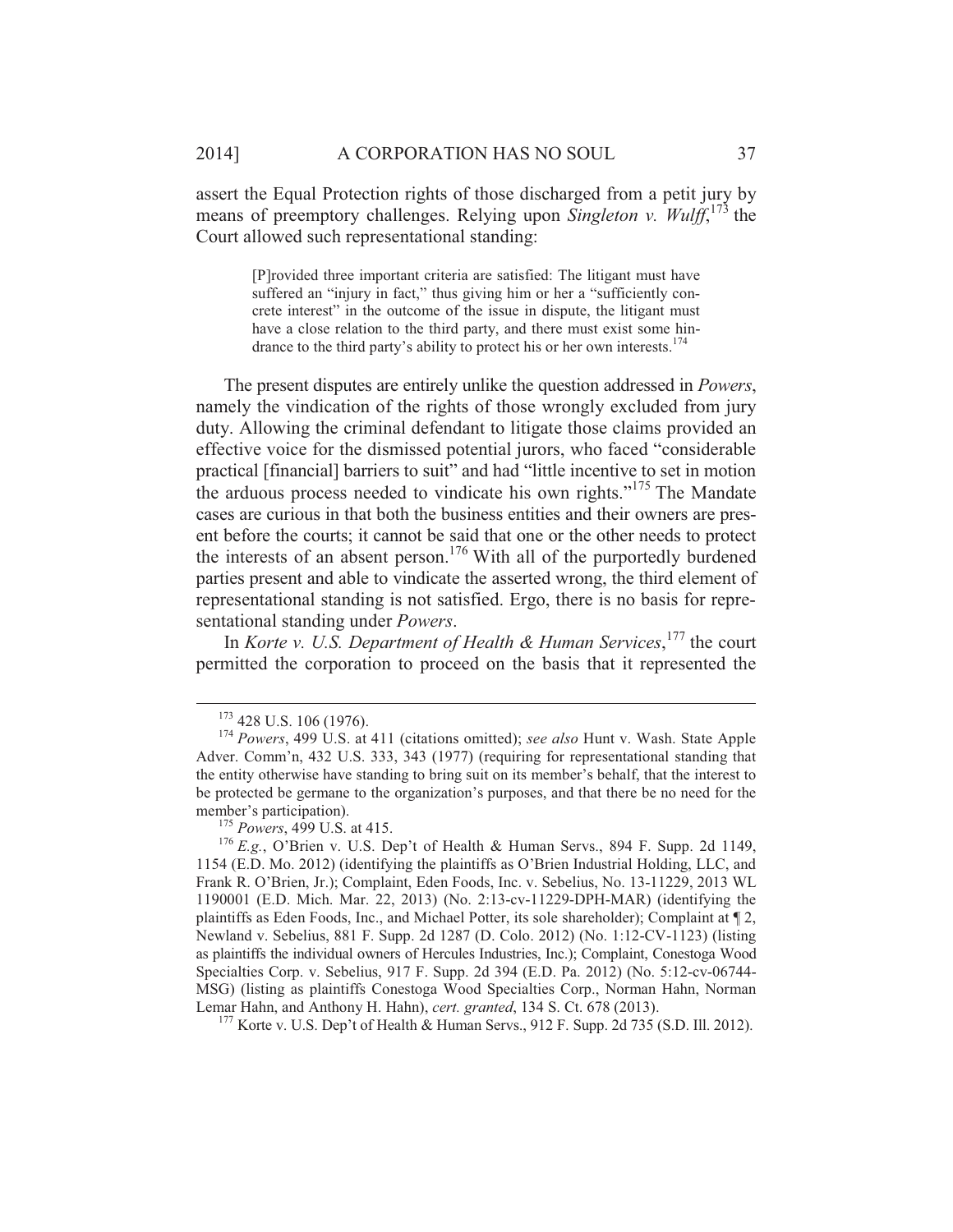religious beliefs of the shareholders, citing without discussion *NAACP v. Button*. 178 In *Button*, the NAACP challenged a Virginia law dealing with the ethical rules governing attorneys that had a limiting effect on the NAACP's advocacy rule. The Virginia law was struck down on the basis that it violated the associational rights of NAACP members.<sup>179</sup> Nothing about this decision, which relates to corporate representation of the associational rights of those acting through the corporate entity, the corporation as well enjoying associational rights, has bearing upon a corporation's associational representation of its shareholder's personal Free Exercise rights, which the corporation cannot exercise on its own account.

Further, under *Powers*, even where representational standing is possible, the representative must vindicate a right of the absent party; it is not the right of the representative that is protected but that of the represented.<sup>180</sup> It necessarily follows that if the represented has no right that has been violated, then there is no redress for the representative to pursue. There is no aggregation or increase in net rights by reason of the representation. The party undertaking the representation, for itself, has no greater rights than it would absent the representation, and the represented party has no greater rights than would be enjoyed absent the representation.

Several of the plaintiffs have relied on one or both of a pair of decisions from the Ninth Circuit for the proposition that a corporation, even a secular, for-profit corporation, may represent the Free Exercise rights of the corporation's shareholders.181 This reliance is unjustified. Both *Townley Engineering & Manufacturing Co*. and *Stormans, Inc. v. Selecky* failed (1) to set forth an analytic basis for the corporation to represent its shareholders' rights or (2) to explain why proceeding on that ground was preferable to simply requiring the shareholders to proceed individually. These failings have been repeated in *Tyndale House Publishers, Inc. v. Sebelius*, *Legatus v. Sebelius*, and similar cases.<sup>182</sup> These rulings are simply too thin a basis

("Tyndale has standing to assert its owners' free exercise rights under the third-party standing

<sup>178 371</sup> U.S. 415 (1963).<br><sup>179</sup> *Id.* at 428–29.<br><sup>180</sup> *Powers*, 499 U.S. at 401.<br><sup>181</sup> *See* Stormans, Inc. v. Selecky, 586 F.3d 1109, 1119 (9th Cir. 2009) ("Intervenors argue that Stormans, a for-profit corporation, lacks standing to assert a claim under the Free Exercise Clause. We decline to decide whether a for-profit corporation can assert its own rights under the Free Exercise Clause and instead exercise the rights at issue as those of the corporate owners."); *id.* at 1120 ("[A] corporation has standing to assert the free exercise right of its owners."); EEOC v. Townley Eng'g & Mfg. Co., 859 F.2d 610, 620 (9th Cir. 1988) ("Townley presents no rights of its own different from or greater than its owners' rights."). 182 Tyndale House Publishers, Inc. v. Sebelius, 904 F. Supp. 2d 106, 118 (D.D.C. 2012)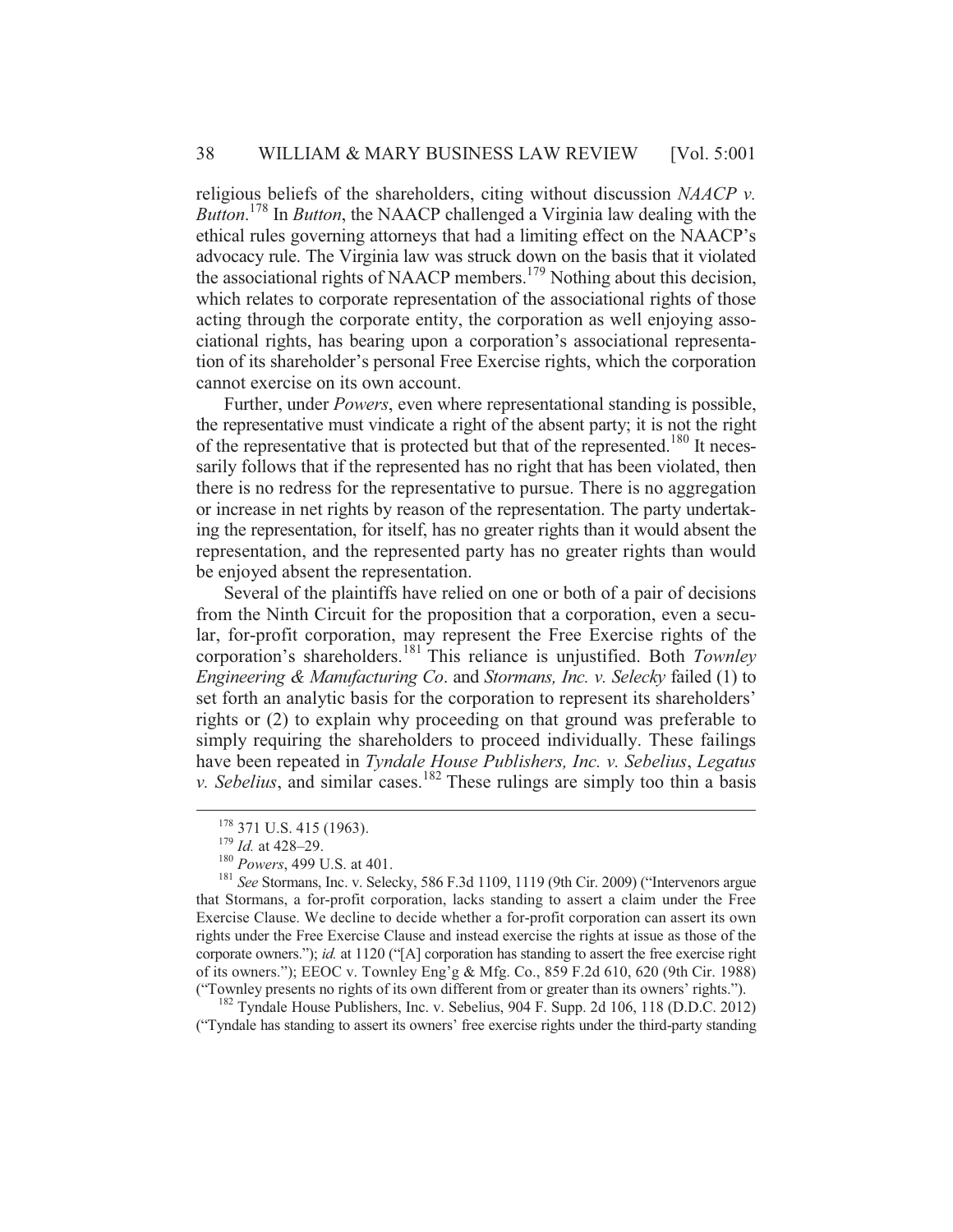$\overline{a}$ 

for the supposition that a secular corporation may assert its shareholders' religious rights, especially as these rulings do not address the gulf between the corporate person and its shareholders.<sup>183</sup>

It is not contested that individuals may associate together, including in the corporate form, to collectively exercise their Free Exercise rights. It does not, however, follow that a for-profit venture may itself enjoy Free Exercise rights. In the former instance, people voluntarily associate for the purpose of religious activities, and an individual dissatisfied with the dictates of a religious faith is not compelled to remain in and be bound thereby. In the latter instance, people join the for-profit venture as shareholders, directors, officers, and employees for any of a variety of reasons. Each has not necessarily joined in order to participate in a "religious mission" imposed, or sought to be imposed, upon the venture by some constituent body thereof.<sup>184</sup>

permit the corporate entity to assert the Free Exercise rights of its shareholders. Conestoga Wood Specialties Corp. v. Sec'y of U.S. Dep't Health & Human Servs., 724 F.3d 377, 387 (3d Cir. 2013), *cert. granted*, 134 S. Ct. 678 (2013). *See also* Gilardi v. U.S. Dep't of Health & Human Servs., 733 F.3d 1208, 1214–15 (D.D.C. 2013) (critiquing the *Townley* decision and describing it as providing "illusory" support for the plaintiff's arguments of representational standing); Mersino Mgmt. Co., v. Sebelius, No. 13-cv-11296, 2013 WL 3546702, at \*13 n.10 (E.D. Mich. 2013); Stephen M. Bainbridge, *Using Reverse Veil Piercing to Vindicate the Free Exercise Rights of Incorporated Employer*s, 16 GREEN BAG 2d 235, 240 (2013) (criticizing the lack of analysis employed in *Townley*, *Stormans*, and *Tyndale*  in permitting a corporation to represent its owners' Free Exercise rights: "To the contrary, its holding is best described as a statement of a conclusion rather than the result of an

analytic process."). 184 *Compare* James D. Nelson, *Conscience, Incorporated*, 2014 MICH. ST. L. REV. (forthcoming 2013), *available at* http://ssrn.com/abstract=2247051 (last visited Jan. 12, 2014) ("Business corporations should not generally be entitled to free exercise exemptions, because they are constructed out of a pattern of detached individual relationships that do not lead to shared interests in collective development of conscience."), *with* Hobby Lobby Stores, Inc. v. Sebelius, 723 F.3d 1114, 1133 (10th Cir. June 27, 2013) (quoting Roberts v. U.S. Jaycees, 468 U.S. 609, 618 (1984) (noting that courts have "recognized a right to associate for the purpose of engaging in those activities protected by the First Amendment—speech, assembly, petition for the redress of grievances, and *the exercise of religion*. The Constitution guarantees freedom of association of this kind as an indispensable means of preserving other individual liberties.")), *cert. granted*, 134 S. Ct. 678 (2013). On this point, the Tenth Circuit was simply in error. Persons do not associate in a commercial

doctrine...."); Legatus v. Sebelius, 901 F. Supp. 2d 980, 988 (E.D. Mich. 2012) ("For the purposes of the pending motion, however, Weingartz Supply Co. may exercise standing in order to assert the free exercise rights of its president, Daniel Weingartz, being identified as 'his company.'" (citation omitted)); Beckwith Elec. Co. v. Sebelius, No. 8:13-cv-0648-T-17MAP, 2013 WL 3297498, at \*12 (M.D. Fla. June 25, 2013). 183 The Third Circuit rejected an effort to utilize the reasoning of *Townley*/*Stormans* to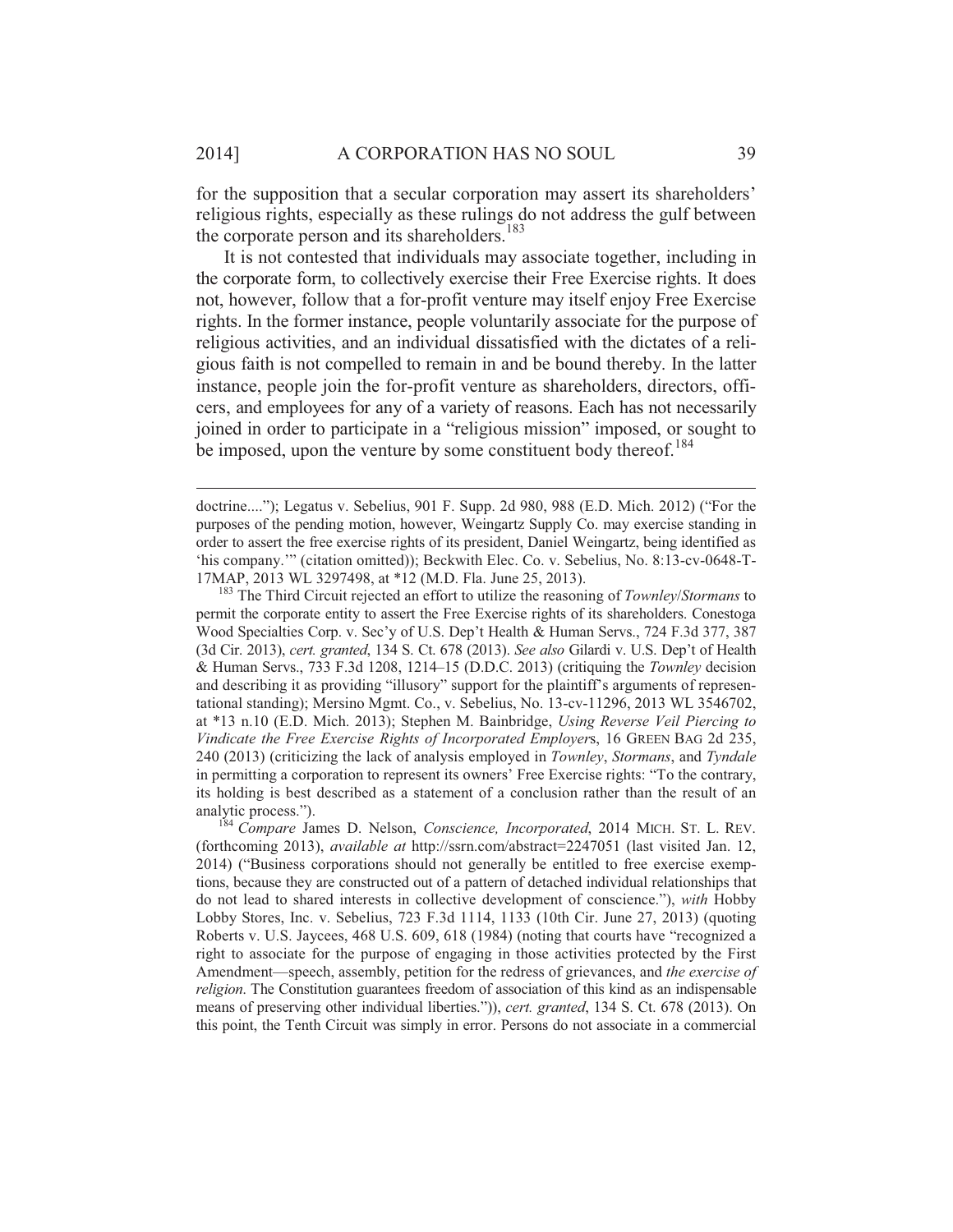The various corporations at the focus of this discussion lack a Free Exercise right that they may vindicate for their own account. There are no absent owners whose rights could be violated were the corporations prevented from acting in a representational capacity. Additionally, although the Mandate may impose an indirect burden upon the corporations by defining minimum terms of health insurance policies,<sup>185</sup> the corporate representation of its shareholders' interests does not impose that indirect burden upon the shareholders. Simply put, the necessary elements of representational standing are absent, and, even were that not the case, there remains no actionable injury consequent to the Mandate.

# *E. The Shareholders May Not Waive the Legal Separateness of the Corporation on a Whim*

Having chosen to organize a business in the corporate form, the shareholders may not on a whim elect to ignore certain consequences of that choice; the separate legal personhood of the corporation must be respected.<sup>186</sup> As set forth by the Supreme Court in *Schenley Distillers Corp. v. United States*, "[o]ne who has created a corporate arrangement, chosen as a means of carrying out his business purposes, does not have the choice of disregarding the corporate entity in order to avoid the obligations which the statute lays upon it for the protection of the public."187 In this decision, the Court

 $\overline{a}$ 

surance policy maintained for the employees of a sole proprietorship, would raise Free Exercise Clause or RFRA issues. None of the Mandate cases to date have involved those facts. 187 326 U.S. 432, 437 (1946) (per curiam). *See also* Kreisler v. Goldberg, 478 F.3d 209,

214 (4th Cir. 2007) ("The fact that a parent corporation has an ownership interest in a subsidiary, however, does not give the parent any direct interest in the *assets* of the subsidiary. Although Bask could have established an ownership interest in the property, it chose not to do so. Instead, it created an LLC for the purpose of holding title to the property. Having assumed whatever benefits flowed from that decision, it cannot now ignore the existence of the LLC in order to escape its disadvantages."); Michael J. Gaertner, Note, *Reverse* 

venture for religious reasons, but rather for economic gain. To suggest those who undertake employment with corporations that evidence a religious element, *e.g*., Michael A. Helfand, *What is a "Church"?: Implied Consent and the Contraception Mandate*, 21 J. CONTEMP. LEGAL ISSUES (forthcoming 2013), agree to be bound thereby glosses over a variety of issues including the propriety of requiring prospective employees to undertake employer due diligence, the nature and sufficiency of indicia that would lead the employee to appreciate the religious character of the employer, the problems of possible changes in ownership/ management during the term of employment, and the absence of linkage between often ambiguous indicia and particular limits on the terms of the employment agreement.<br><sup>185</sup> 42 U.S.C.A. § 18022(a)–(b) (West 2013).<br><sup>186</sup> The author specifically disclaims considering whether the Mandate, applied to an in-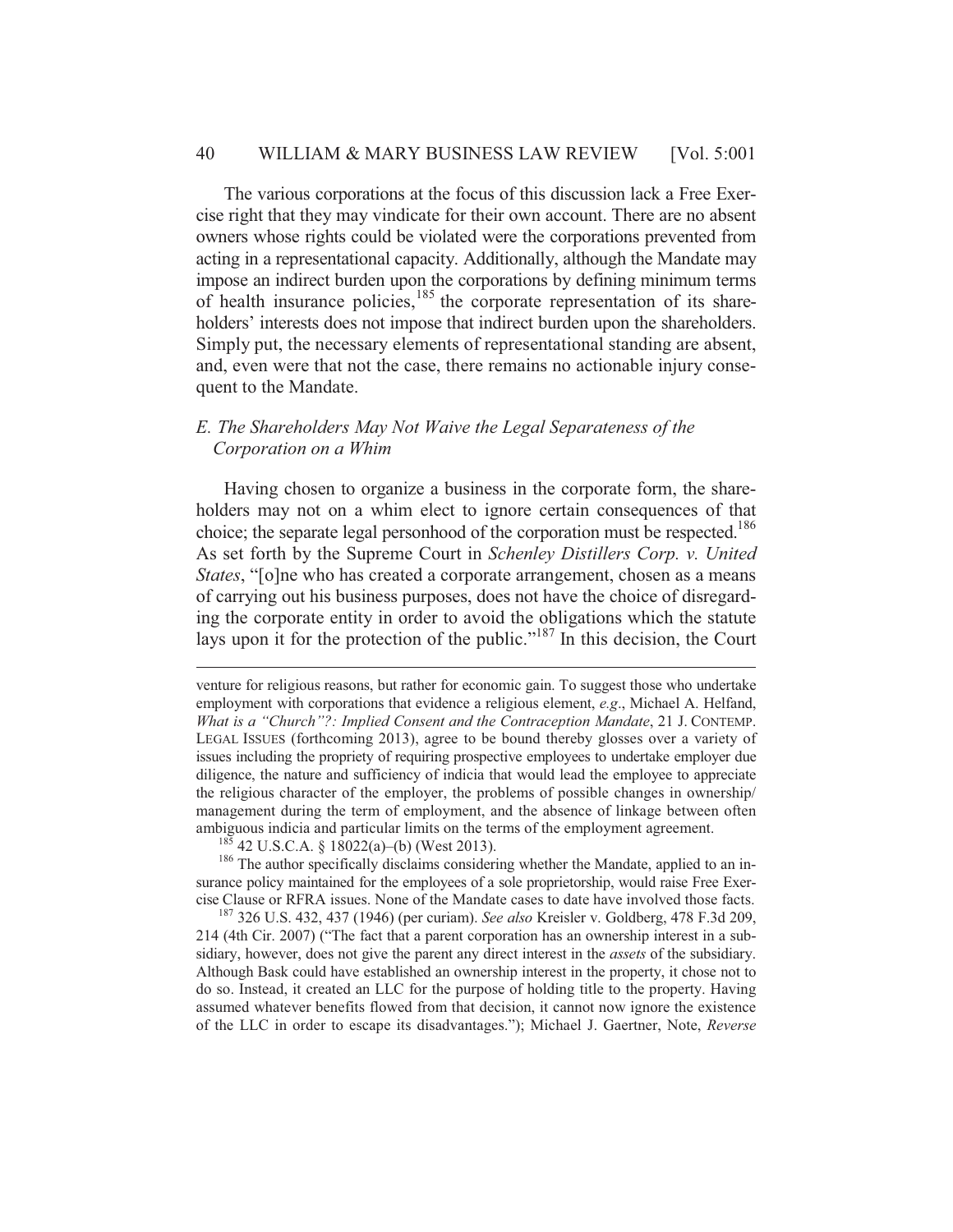rejected both the ability of a corporate parent to object to a claimed injury to its wholly-owned subsidiary<sup>188</sup> and the conflation of distinct corporations.<sup>189</sup>

While it may be asserted that a corporation is simply a matter of form<sup>190</sup>— an assertion that is demonstrably false—it is a form that matters. The very substance of corporate law, as well as a good deal of the law of agency, is the recognition of a legal person separate from its shareholders.<sup>191</sup> The form is not some fiction to be set aside by the shareholders when it is inconvenient for their desired goals.

In addition to the many cases already cited, $192$  a pair of tax decisions highlights the absolute reality of both the corporate form and its distinction from the shareholders. In *Moline Properties, Inc. v. Commissioner*, 193 the shareholder argued the gain on the sale of corporate-owned property should

First, courts view the corporation owner as having made an affirmative and intelligent choice to operate her business in the corporate form. According to this view, the corporation owner considered the respective advantages and disadvantages of the available business structures before selecting the corporate organization as the preferred mode of operation. As a result of this inquiry, the corporation owner was aware that the law views a corporation and its owners as separate entities. Because the corporation chose the corporate form with knowledge of this fact, she cannot

now decry her separate legal existence. 188 *Schenley*, 326 U.S. at 435 ("The district court rightly held that the parent corporation had no standing to sue. It did not ask that a permit be issued to it, and its sole interest in the permit sought for its co-appellant was that of a stockholder. We have held that a minority stockholder of a carrier corporation cannot bring suit to set aside a commission order against the corporation.... For the parent is adequately represented for purposes of suit by the subsidiary whose conduct of the litigation it controls.").<br><sup>189</sup> *Id.* at 432 ("[Separate] corporate entities may be disregarded where they are made

the implement for avoiding a clear legislative purpose, they will not be disregarded where those in control have deliberately adopted the corporate form in order to secure its advantages and where no violence to the legislative purpose is done by treating the corporate entity as a separate legal person.").

<sup>190</sup> See, e.g., Beckwith Electric Co. v. Sebelius, No. 8:13-cv-0648-T-17MAP, 2013 WL 3297498, at \*11 (M.D. Fla. June 25, 2013) ("It would truly be form over substance to say there is a meaningful distinction between Beckwith Electric and Beckwith when it comes to religion."); Gilardi v. U.S. Dep't of Health & Human Servs., 733 F.3d 1208, 1218 (D.D.C. 2013) (describing the effect of incorporation as being a "fiction").

<sup>191</sup> See supra notes 77–105 and accompanying text; *see also* Sanford A. Schane, *The Corporation Is a Person: The Language of a Legal Fiction*, 61 TUL. L. REV. 563 (1987) (explaining how the law treats a corporation as a separate legal entity). 192 *See*, *e.g.*, *supra* notes 77–105 and accompanying text. 193 319 U.S. 436 (1943).

 $\overline{a}$ 

*Piercing the Corporate Veil: Should Corporation Owners Have It Both Ways?*, 30 WM. & MARY L. REV. 667, 683 (1989):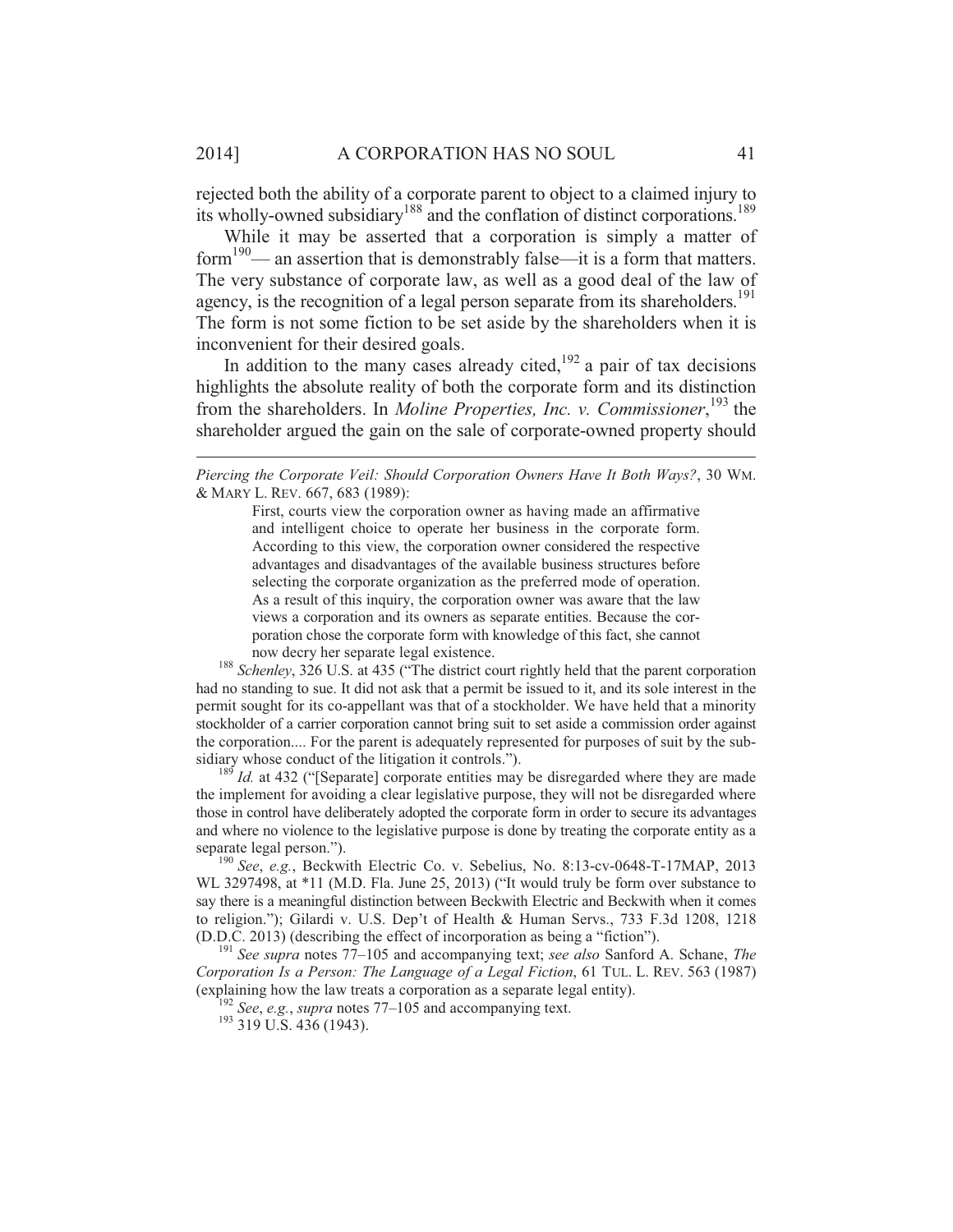be attributed not to the corporation but to its sole shareholder.<sup>194</sup> The Supreme Court rejected this effort to disregard the corporate form.<sup>195</sup> In contrast, in United States v. Cumberland Public Service Co.,<sup>196</sup> the Court rejected the government's argument to treat what was structured as a sale of assets made by the shareholders, to whom the assets had been distributed by the corporation, as the sale of assets directly by the corporation. When *Cumberland* was decided, "[a] corporation selling its physical properties [was] taxed on capital gains resulting from the sale. There [was] no corporate tax, however, on distribution of assets in kind to shareholders as part of a genuine liquidation."197 The IRS sought to collapse the transaction's steps,<sup>198</sup> but the Supreme Court respected the separateness of the corporation and its shareholders.

The separate legal personhood of the corporation may be set aside in exceptional circumstances<sup>199</sup> under the equitable doctrine known as "piercing the veil." In the classic "veil piercing" case, a corporation's creditor demonstrates that the liability shield normally afforded the shareholders should be set aside on one of several grounds.<sup>200</sup> As such, piercing is a remedy that

assessed and collected a \$17,000 tax from the corporation on the theory that the shareholders

had been used as a mere conduit for effectuating what was really a corporate sale."). <sup>199</sup> *E.g.*, CNH Capital Am. LLC v. Hunt Tractor, Inc., No. 3:10-CV-350, 2013 WL 1310878, at \*17 (W.D. Ky. Mar. 26, 2013) (quoting Schultz v. Gen. Electric Healthcare Fin. Servs., Inc., 360 S.W.3d 171, 174 (Ky. 2012)) ("Generally, a corporation is viewed as a separate legal entity, and a court should disturb the notion of corporate separateness 'only in the rarest of circumstances.'").<br><sup>200</sup> *E.g.*, *In re* Blatstein, 192 F.3d 88, 100 (3d Cir. 1999) ("The 'classical' piercing of

the corporate veil is an equitable remedy whereby a court disregards 'the existence of the corporation to make the corporation's individual principals and their personal assets liable for the debts of the corporation.'"); STEPHEN B. PRESSER, PIERCING THE CORPORATE VEIL § 1:1 (2012) ("The 'veil' of the 'corporate fiction,' or the 'artificial personality' of the corporation, is 'pierced,' and the individual or corporate shareholder exposed to personal or corporate liability, as the case may be, when a court determines that the debt in question is not really a debt of the corporation, but ought, in fairness, to be viewed as a debt of the individual or corporate shareholder or shareholders." (emphasis omitted) (citations omitted)); I. Maurice Wormser, *Piercing the Veil of Corporate Entity*, 12 COLUM. L. REV. 496, 517 (1912) ("When the conception of corporate entity is employed to defraud creditors, to evade

<sup>&</sup>lt;sup>194</sup> *Id.* at 436 ("Petitioner [the corporation] seeks to have the gain on sales of its rental property treated as the gain of its sole stockholder and its corporate existence ignored as merely fictitious.").<br><sup>195</sup> *Id.* at 440.<br><sup>196</sup> 338 U.S. 451 (1950).<br><sup>197</sup> *Id.* at 452 (footnotes omitted). This rule, commonly known as the General Utilities

Doctrine, was repealed in 1986. *See*, *e.g*., 1 BORIS I. BITTKER AND JAMES S. EUSTICE, FEDERAL INCOME TAXATION OF CORPORATIONS AND SHAREHOLDERS ¶ 8.20 (7th ed. 2006). 198 *Cumberland*, 338 U.S. at 453 ("Upon this sale by the shareholders, the Commissioner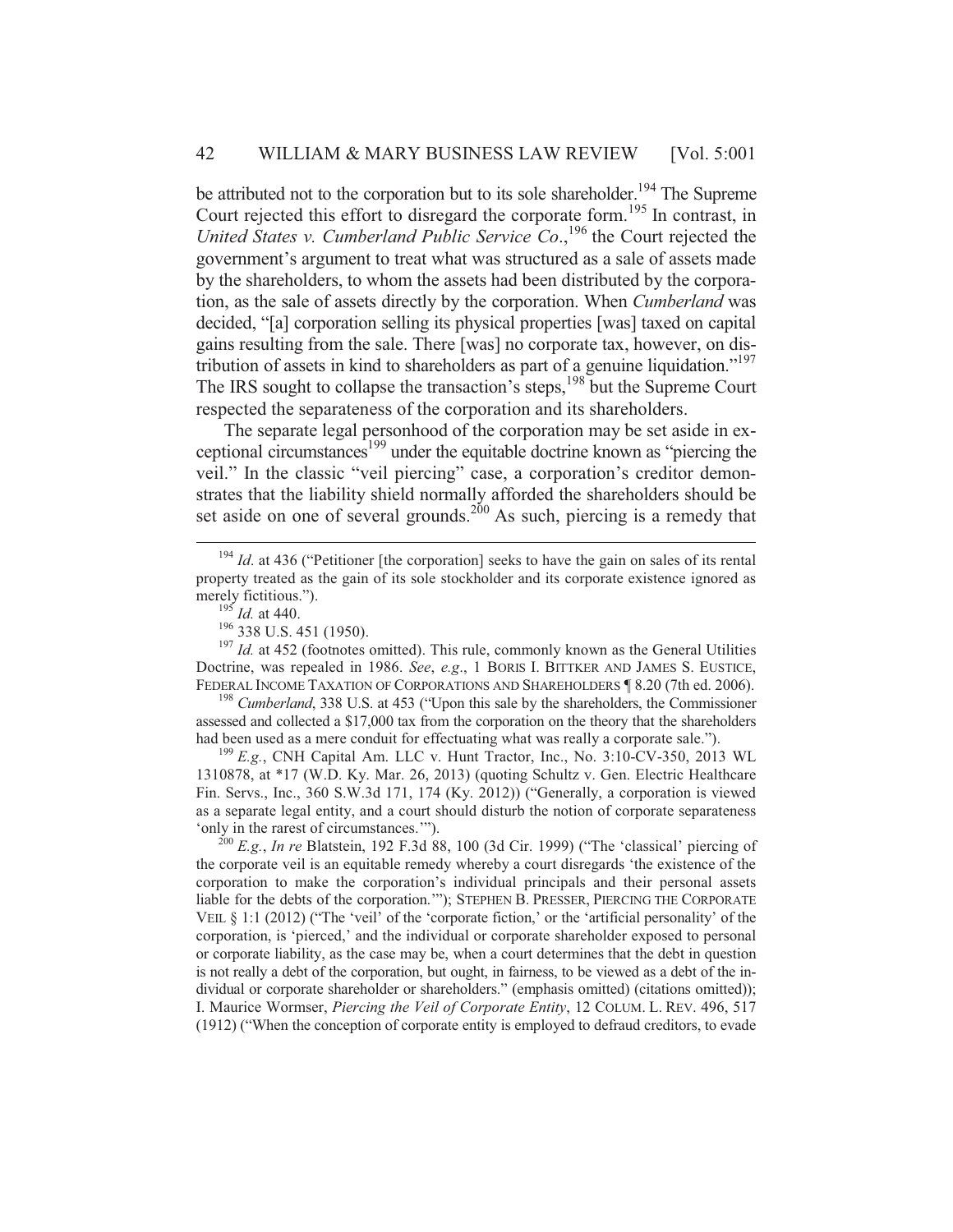permits a corporation's judgment-creditor to reach shareholder assets that have not been devoted to the corporate enterprise.<sup>201</sup> In a typical reverse pierce—coined by Gregory Crespi and commonly referred to as an outsider reverse pierce—a shareholder's creditor seeks to access corporate assets to satisfy the shareholder's debt.<sup>202</sup> In an insider reverse pierce, the shareholder seeks to set aside the partition between the shareholder and the assets devoted to the corporate enterprise in order to regain personal ownership of those assets. $203$ 

Professor Stephen Bainbridge has proposed an analytic framework for the inside reverse pierce as a means of identifying which corporations may assert the shareholders' religious beliefs in opposition to the Mandate.<sup>204</sup> While recognizing the conceptual problems with reverse veil piercing,  $^{205}$  his analysis fails to acknowledge the fact that courts have rejected most efforts at reverse veil piercing and that insider reverse piercing is an abuse of the veil piercing doctrine.

As to the many rejections of reverse veil piercing, courts almost always respect the distinction between, on one hand, the owner and, on the other hand, the legal entity and its assets.<sup>206</sup> Regarding the abuse of the concept of veil

do justice between real persons.").<br><sup>201</sup> PRESSER, *supra* note 200, § 1:1.<br><sup>202</sup> Gregory S. Crespi, *The Reverse Pierce Doctrine: Applying Appropriate Standards*,<br>16 J. CORP. L. 33, 57 n.111 (1990).

 $\overline{a}$ 

an existing obligation, to circumvent a statute, to achieve or perpetuate monopoly, or to protect knavery or crime, the courts will draw aside the web of entity, will regard to corporate company as an association of live, up-and-doing, men and women shareholders, and will

<sup>&</sup>lt;sup>203</sup> *Id.* at 37.<br><sup>204</sup> Bainbridge, *supra* note 183, at 246–49.<br><sup>205</sup> *Id.* at 245–46.<br><sup>205</sup> *See*, *e.g.*, Lattanzio v. COMTA, 481 F.3d 137, 138 (2d Cir. 2007) (per curiam) (declaring that a sole member of an LLC, who is not an attorney, may not represent the LLC in court); Terry v. Yancey, 344 F.2d 789, 790–91 (4th Cir. 1965) ("[W]here an individual creates a corporation as a means of carrying out [the individual's] business purposes [the individual] may not ignore the existence of the corporation in order to avoid its disadvantages."); NAF Holdings, LLC v. Li & Fung (Trading) Ltd., No. 10 Civ. 5762(PAE), 2013 WL 489020, at \*7 (S.D.N.Y. Feb. 8, 2013) (determining that a parent company as a sole corporate shareholder may not directly bring suit to vindicate a claim of its wholly owned subsidiary); Finley v. Takisaki, No. C05-1118JLR, 2006 WL 1169794, at \*2 (W.D. Wash. Apr. 28, 2006) (finding that members of an LLC lacked standing to assert a claim for injury to the LLC); Carey v. Howard, 950 So. 2d 1131, 1136-37 (Ala. 2006) (finding that members of an LLC lacked standing to sue for declaratory relief with respect to an option agreement between the LLC and a third party); Zipp v. Florian, No. CVN03101980, 2006 WL 3719373, at \*4 (Conn. Super. Ct. Nov. 13, 2006) (finding that a member of an LLC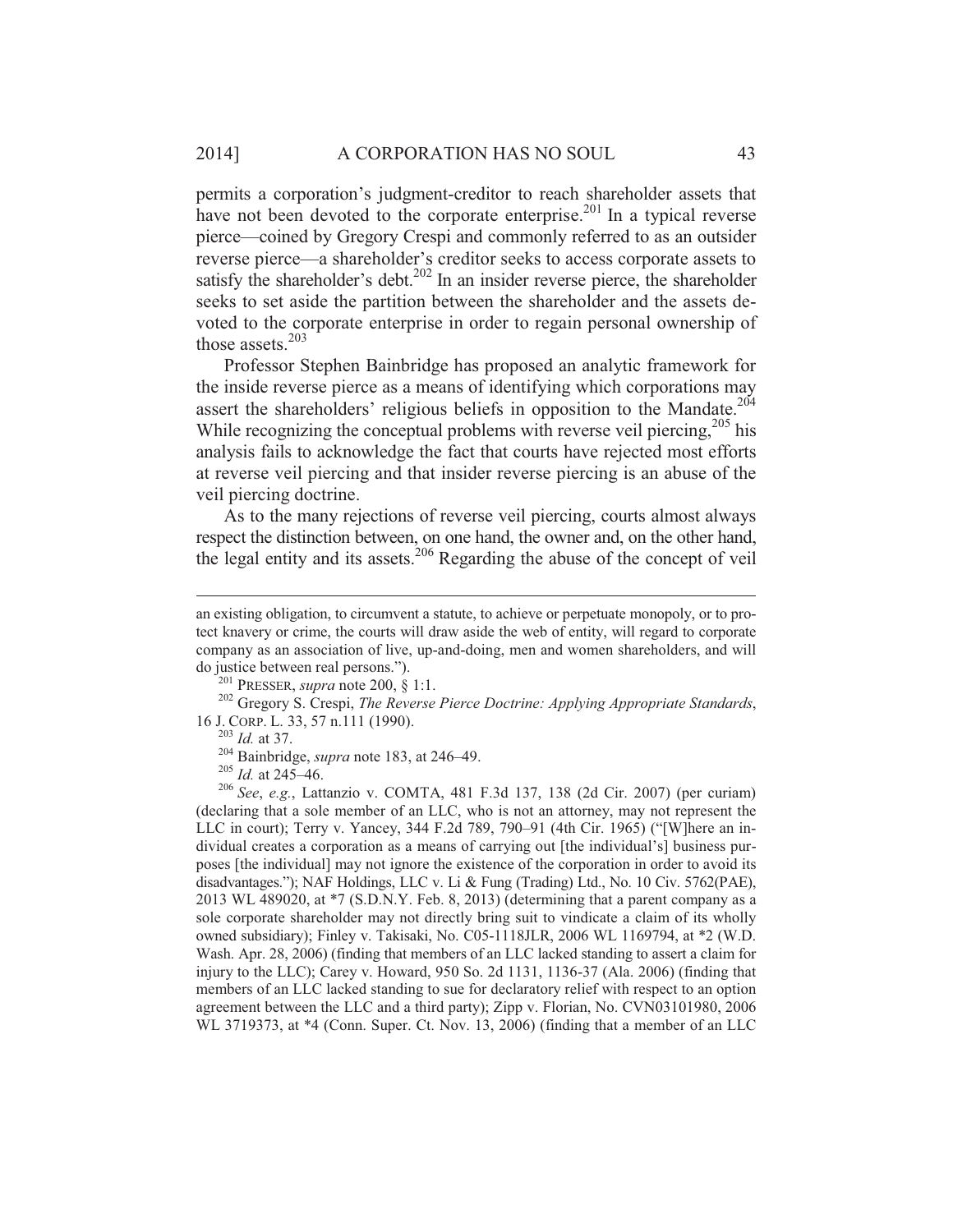piercing, veil piercing itself is not a cause of action, but rather a remedy; $^{207}$ it is not a mechanism for a shareholder to access corporate assets for personal utilization outside of an interim or liquidating distribution from the venture.<sup>208</sup> Further, in the few cases in which insider reverse piercing has been permitted, it was permitted to allow an entity's owner to take on the benefit of an asset owned by the entity.<sup>209</sup> Those challenging the Mandate seek to effect an

 $\overline{a}$ 

The traditional judicial response to the reverse pierce is an absolute refusal to pierce the corporate veil in favor of those who created it, the corporation owners. Courts base their refusal to reverse pierce on a strict adherence to the separate personality doctrine embodied in traditional corporate law. The "separate personality" approach enjoys widespread support and is

clearly the majority view. 207 *See*, *e.g.*, Green v. Freeman, 749 S.E.2d 262, 271 (N.C. 2013) ("The doctrine of piercing the corporate veil is not a theory of liability. Rather, it provides an avenue to pursue legal claims against corporate officers or directors who would otherwise be shielded by the corporate form."); Inter-Tel Techs., Inc. v. Linn Station Props*.*, LLC, 360 S.W.3d 152, 155 (Ky. 2012); PRESSER, *supra* note 200, § 3:2 (quoting Peacock v. Thomas, 516 U.S. 349 (1996)) ("'Even if ERISA permits a plaintiff to pierce the corporate veil, such piercing is not itself an independent ERISA cause of action and cannot independently support federal jurisdiction.'"). A similar holding was recently issued by the Supreme Court in a CERCLA contest. *See* U.S. v. Bestfoods, 524 U.S. 51, 118 S. Ct. 1876, 141 L. Ed. 2d 43, 46 Env't. Rep. Cas. (BNA) 1673, 28 Envtl. L. Rep. 21225, 157 A.L.R. Fed. 735 (1998)."); Stephen M. Bainbridge, *Abolishing LLC Veil Piercing*, 2005 U. ILL. L. REV. 77, 79 n.14. 208 For that reason, namely the bastardization of a remedy into a cause of action, the very

concept of inside reverse piercing should be entirely rejected. That is a discussion, however, for another day. 209 Professor Bainbridge utilizes as the archetype of insider reverse piercing *Cargill,* 

*Inc. v. Hedge*, 375 N.W.2d 477, 478 (Minn. 1985), a case in which the shareholder successfully sought a homestead exemption for a home she had transferred to her wholly owned corporation. It needs to be recognized that numerous other cases have rejected efforts by owners to reverse pierce in order to claim the homestead exemption. *E.g.*, *In re* Breece, 487 B.R. 599 (B.A.P. 6th Cir. Jan. 18, 2013) (refusing to allow a sole member of an LLC to reverse pierce the LLC holding title to the house in which she resided); *In re* Hecker, 414 B.R. 499 (Bankr. D. Minn. 2009) (rejecting insider reverse piercing to claim homestead exemption); Ala. Op. Att'y Gen., No. 2007-043, 2007 WL 505806 (Feb. 9, 2007) (stating

lacked standing to bring suit based upon damage to property owned by the LLC); Smith v. Bear, Inc., No. 2010-CA-001803-MR, 2013 WL 1352148, at \*3 (Ky. Ct. App. Apr. 5, 2013) (stating that a sole shareholder of a corporation, who is not an attorney, may not represent the corporation in court); Ne. Realty, L.L.C. v. Misty Bayou, L.L.C., 920 So. 2d 938, 939, 941 (La. Ct. App. 2006) (finding that members of an LLC lacked standing to intervene in an action against an LLC to quiet tax title); Cortellesso v. Town of Smithfield Zoning Bd. of Review, 888 A.2d 979, 981 (R.I. 2005) (finding that a sole member of an LLC lacked standing to appeal a zoning decision on the LLC's property); *see also* Gaertner, *supra* note 187, at 682: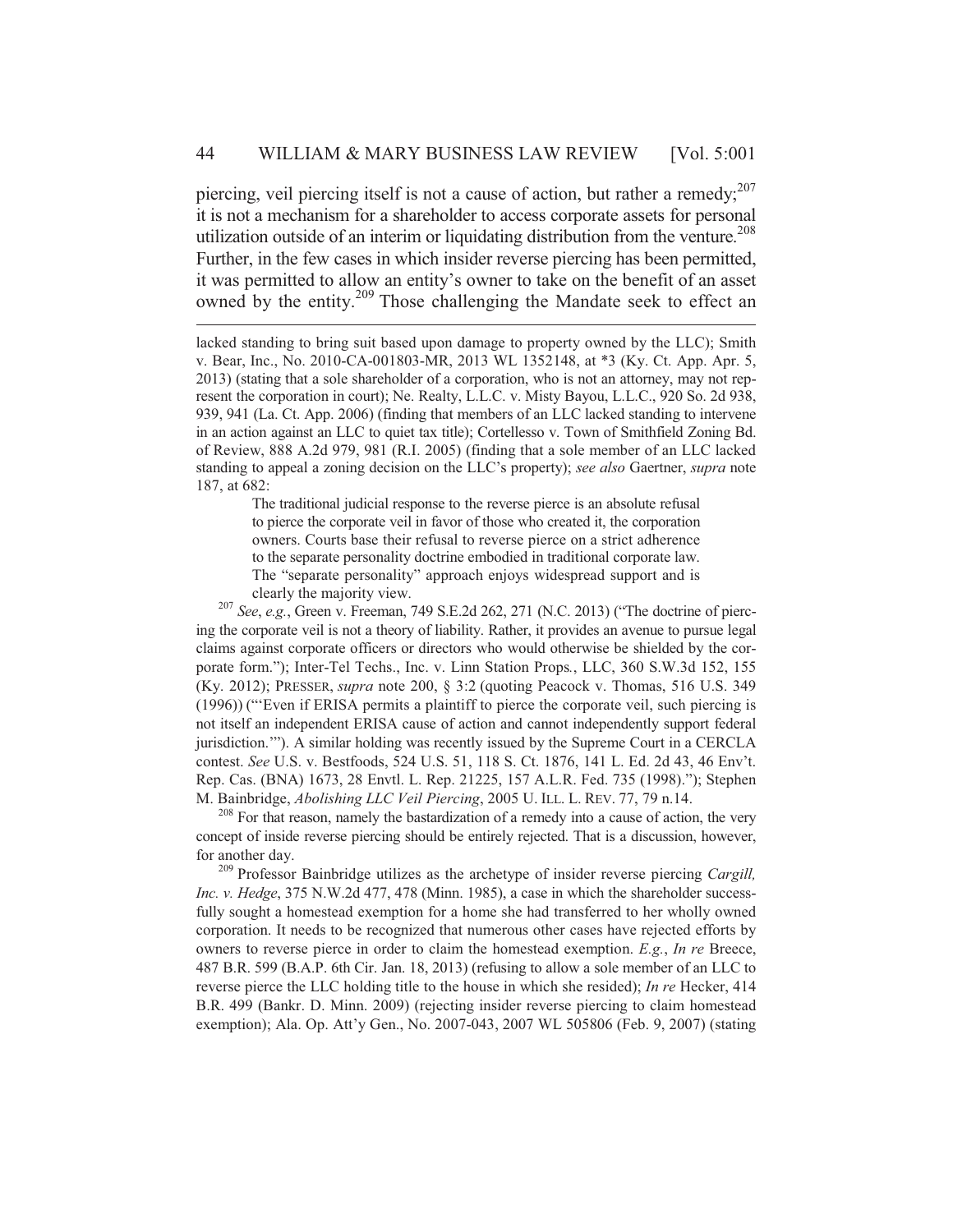insider reverse pierce not to take on a benefit of the entity but rather a burden, and then to object to the "imposition" of that burden. $210$ 

Even as courts are exceptionally reluctant to set aside the veil in order to permit the owners to enjoy the benefit of entity assets, courts should categorically reject an effort to reverse pierce for the purpose of claiming personal liability on an entity obligation and then asserting the now assumed obligation infringes on the owners' Free Exercise rights. One is reminded of the classic description of chutzpah, namely killing your parents and then throwing yourself on the mercy of the court because you are an orphan. $211$ Similarly, a shareholder may not engage the extraordinary remedy of an insider reverse pierce and then object to the consequences thereof.

# *F. The Burdens Imposed Upon a Corporation by the Mandate Are Not Imposed on the Owners Thereof*

Up to this point, the focus of the discussion has been upon standing. The corporation does not have standing to object to a legal obligation under either the Free Exercise Clause or the RFRA and the shareholders do not have standing to object to the corporation's legal obligations based on their personal religious beliefs. There is also the point that shareholder standing is

 $\overline{a}$ 

that a homestead exemption is not available for property owned by an LLC)*; see also In re* Stella, 470 B.R. 1, 13–16 (Bankr. D. Mass. 2012) (precluding the claiming of a homestead exemption in property held in trust); 3519-3513 Realty, LLC v. Law, 967 A.2d 954, 955–56 (N.J. Super. Ct. App. Div. 2009) (holding the member of an LLC could not utilize the statutory right of property owner to "personally occupy a unit" in a multi-unit dwelling when the LLC, and not the member, was the owner of the property).<br><sup>210</sup> It is beyond the scope of this discussion, but there is a question as to whether Hobby

Lobby and/or the Green family may challenge the Mandate when they failed to utilize an available regulatory exemption. Plans that are "grandfathered" are exempt from the Mandate, and Hobby Lobby failed to grandfather its plans. Complaint at ¶ 59, Hobby Lobby Stores, Inc. v. Sebelius, 870 F. Supp. 2d 1278 (W.D. Okla. 2012) (No. Civ-12-1000-HE) ("Before the Mandate was issued, Hobby Lobby made the decision not to retain grandfathered status under the Affordable Care Act. Neither its 2011 nor its 2012 plan materials included a notice of grandfather status. Therefore Hobby Lobby's insurance plan is not grandfathered."). *See* 45 C.F.R. § 147.140(a)(1)(i); 26 C.F.R. § 54.9815-1251T(a)(1)(i); 29 C.F.R. § 2590.715-  $1251(a)(1)(i)$ ."). Having apparently intentionally forsaken protection from the Mandate's requirements, it is uncertain whether Hobby Lobby or the Greens may now legitimately claim the Mandate imposes an unjust burden. 211 *See*, *e.g.*, Wingate v. Celebrity Cruises, Ltd., 79 So. 3d 180, 183 n.5 (Fla. Dist. Ct.

App. 2012); Steven B. Spector, *Chutzpah and the Law*, 87 LAW LIBR. J. 357, 357 (1995); *see also* J.A. SIMPSON & E.S.C. WEINER, 3 THE OXFORD ENGLISH DICTIONARY 209 (2d ed. 1991) (defining the term "chutzpah").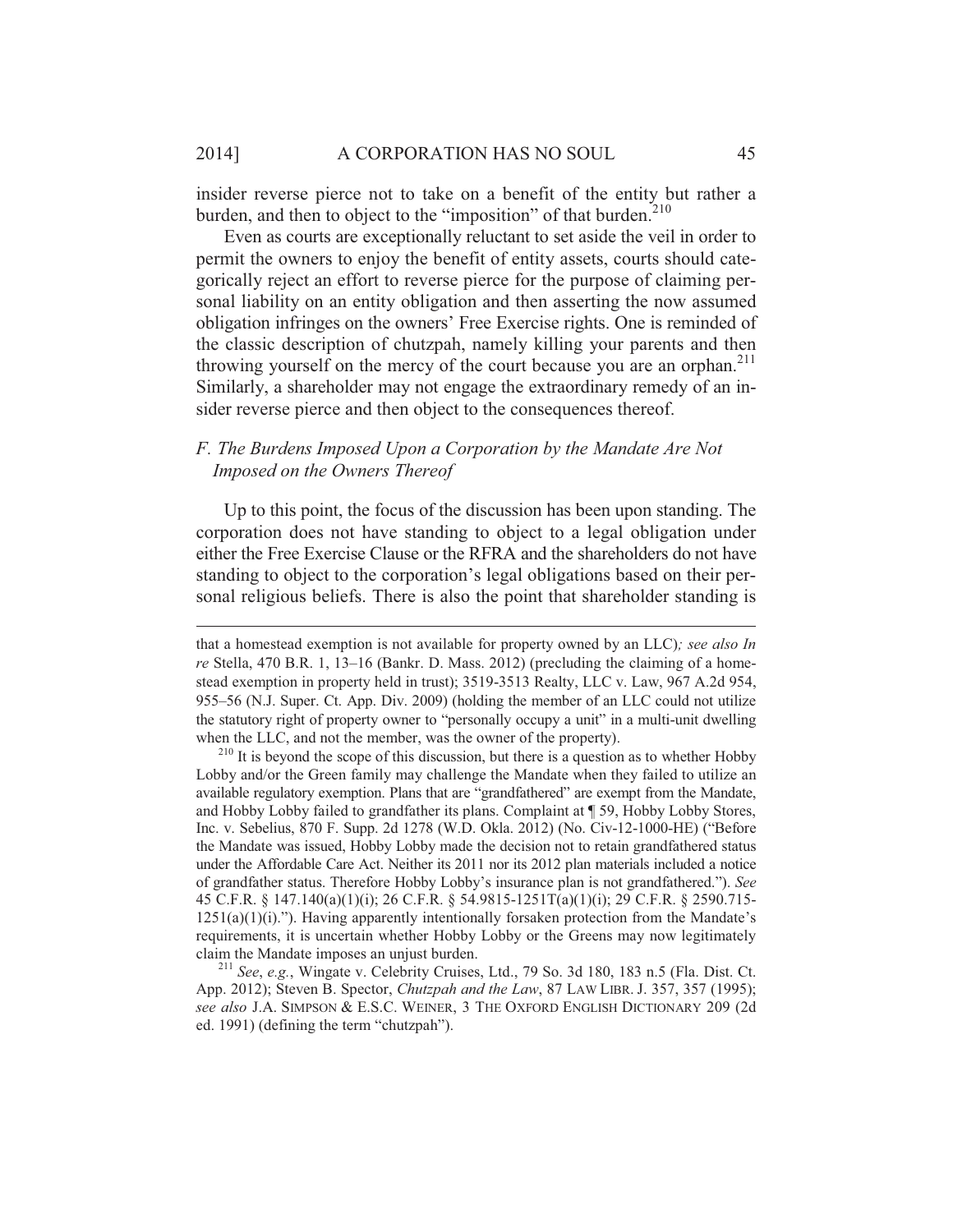lacking due to the attenuated link between a shareholder and the conduct that gives rise to the asserted religious objections.

Even assuming all shareholders of the various corporations that have brought suits challenging the Mandate object to all or some aspects thereof,<sup>212</sup> it does not follow that the shareholders are burdened by the Mandate.<sup>213</sup> Rather, the shareholders are so distant from the Mandate that they have no standing to object thereto.

The burden of the Mandate is not imposed upon employers, but rather initially upon the group insurance  $plan^{214}$  and only secondarily upon the

plans to contain provisions satisfying the terms of the Mandate).

<sup>&</sup>lt;sup>212</sup> To date, the courts have not considered how an objection to the Mandate by some, but fewer than all, shareholders would be addressed. If some but not all shareholders hold beliefs, and if the religious beliefs of the shareholders can be attributed to the corporation (a position rejected by this analysis), is it only the beliefs of the majority shareholder block? Consider a corporation with two classes of stock, Class A (voting) and Class B (non-voting). The Class A stock represents twenty percent of the total equity, but it alone elects the board of directors. If the sole shareholder of the Class A stock holds religious beliefs in opposition to the Mandate, but the holders of the Class B stock do not hold those views or even support the Mandate, is the examination of the "corporation's religious views" based upon those of the shareholder empowered to elect the board of directors or upon those of all shareholders irrespective of their capacity to elect directors? Alternatively, assume the reverse: the holders of the Class A stock have no objection to the Mandate. There is then a change of control, and the new sole holder of the Class A stock has strong and sincere objections to the Mandate. May that view be newly ascribed to the corporation, giving it the opportunity to require its employee group insurance plan to exclude, based upon the Free Exercise and RFRA rights of the new Class A shareholder, the coverage required by the Mandate? If the shares are held in trust, would it be appropriate to examine the views of the trustees, as the title owners of the shares (*see*, *e.g.*, 1 RESTATEMENT (THIRD) OF TRUSTS § 2 (2003); *id.* § 3(3); RESTATEMENT (SECOND) OF TRUSTS  $\S 2$  (1959); *id.*  $\S 2$ , cmts. d, h; *id.*  $\S 3(3)$ ), or the views

of the trust's beneficiaries? 213 Even if The Blunt Amendment had passed, *see supra* notes 67–68 and accompanying text, it would not follow that the religious beliefs of the shareholders would be controlling as to the availability of a conscience objection from the requirements of the Mandate. Under the language proposed by The Blunt Amendment, coverage could be declined on the basis of the "religious beliefs or moral convictions of the sponsor, issuer or other entity offering the plan" or on the basis it "is contrary to the religious beliefs or moral convictions of the purchaser or beneficiary of the coverage." With respect to a for-profit business venture, the terms "sponsor," "issuer," "other entity offering the plan," and "purchaser" would refer to the corporation or similar business entity, not to its constituent owners. Admittedly, under any fair reading of The Blunt Amendment, Senator Blunt assumed the business entity would constitute the "purchaser" of the plan, and the religious and moral views of its owners would be ascribed to the entity. That is not, however, what The Blunt Amendment said. Regardless, that analytic path is structurally flawed for the reasons demonstrated herein. 214 *See* 42 U.S.C.A. § 300gg-13(a)(4) (West 2013) (requiring group health insurance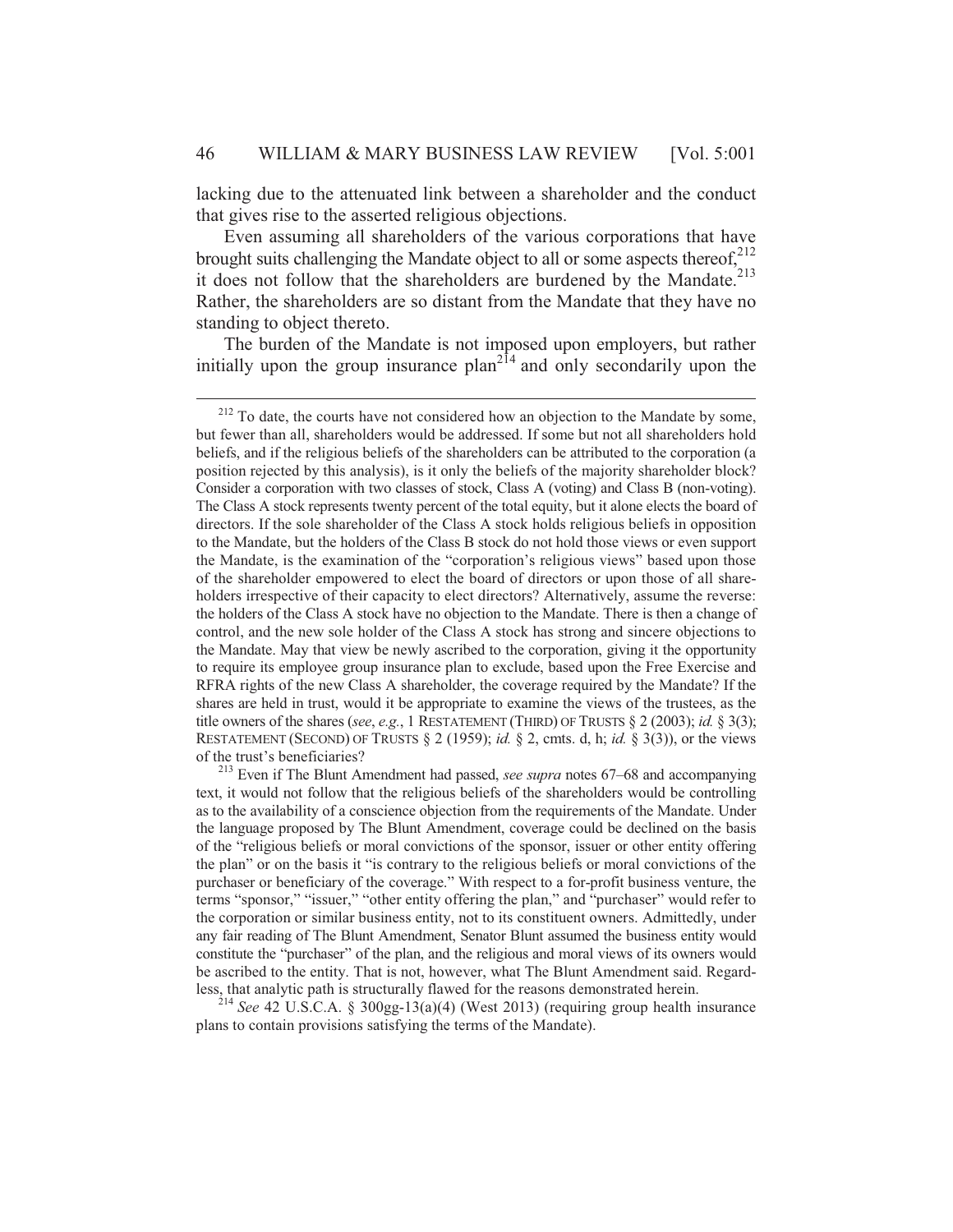employer that purchases the plan for the benefit of its employees. No burden is imposed directly upon the owners of the employer.<sup>215</sup> Between the shareholders and the corporation's purchase of a group health insurance plan complying with the Mandate is the election of the board of directors, the board's decision to maintain an employee group health insurance plan, the board's designation of corporate officers, an officer executing the group health plan agreement on behalf of the corporation, and the corporation paying for the plan with its funds and perhaps with contributions from the employee-participants. At this juncture there has been no conduct that can conceivably give rise to a shareholder complaint; no shareholder has been involved in any action, no shareholder assets have been expended,  $2^{16}$  and no person has acquired any contraceptive drug, device, or procedure through the

 <sup>215</sup> *See*, *e.g.*, Korte v. Sebelius, 735 F.3d 654, 715 (7th Cir. 2013) (Rovner, J., dissenting) ("[T]he Kortes and the Grotes bear no personal obligation to pay for the coverage."); Conestoga Wood Specialties Corp. v. Sec'y of U.S. Dep't of Health & Human Servs., 724 F.3d 377, 409 (3d Cir. 2013) ("Since Conestoga is distinct from the Hahns, the Mandate does not actually require *the Hahns* to do anything."), *cert. granted*, 134 S. Ct. 678 (2013); Eden Foods, Inc. v. Sebelius, No. 13-1677, 2013 U.S. App. LEXIS 15807 (6th Cir. June 28, 2013) ("Moreover, the burden Potter claims is too attenuated. The contraceptive mandate is imposed on Eden Foods, not Potter."); Mersino Mgmt. Co. v. Sebelius, No. 13-cv-11296, 2013 WL 3546702, at \*11 (E.D. Mich. July 11, 2013) ("Karen and Rodney Mersino, who are not required individually to comply with the regulations, do not suffer actual injury (they incur no out of pocket costs as individuals) from the contraceptive coverage mandate that would imbue them with Article III standing to challenge the regulations separate and apart from the corporate entity that is required to comply with the regulations."); Eden Foods, Inc. v. Sebelius, 733 F.3d 626, 632 (6th Cir. 2013) ("The Affordable Care Act's contraceptive mandate imposes duties and potential penalties upon Eden Foods only, not upon Potter, despite his status as the sole shareholder of the corporation."). When the employer is self-insured, the attenuation between the shareholder and the insurance provider is reduced by one degree, but the fact remains that it is the corporation—a jural entity separate and distinct from the shareholders—that shoulders the burden. *See* Gilardi v. Sebelius, 926 F. Supp.2d 273, 283-84 (D.D.C. 2013). *See also* Oral Argument, Gilardi v. U.S. Dep't of Health & Human Servs., 733 F.3d 1208 (D.C. Cir. 2013) (No. 13–1144) ("[F]or 200 years no corporation or sole shareholder has ever obtained an exemption from any form of regulation on the theory that's being urged here, which is that you pass through the corporation and treat corporate regulations as if it were regulation of the CEO or controlling shareholder."). *But see* Gilardi v. U.S. Dep't of Health & Human Servs., 733 F.3d 1208, 1217 (D.C. Cir. 2013) ("The burden on religious exercise does not occur at the point of contraceptive purchase; instead, it occurs when a company's owners fill the basket of goods

and services that constitute a healthcare plan."). 216 *See also Conestoga Wood*, 724 F.3d at 388 ("[I]t is Conestoga that must provide the funds to comply with the Mandate—not the Hahns.").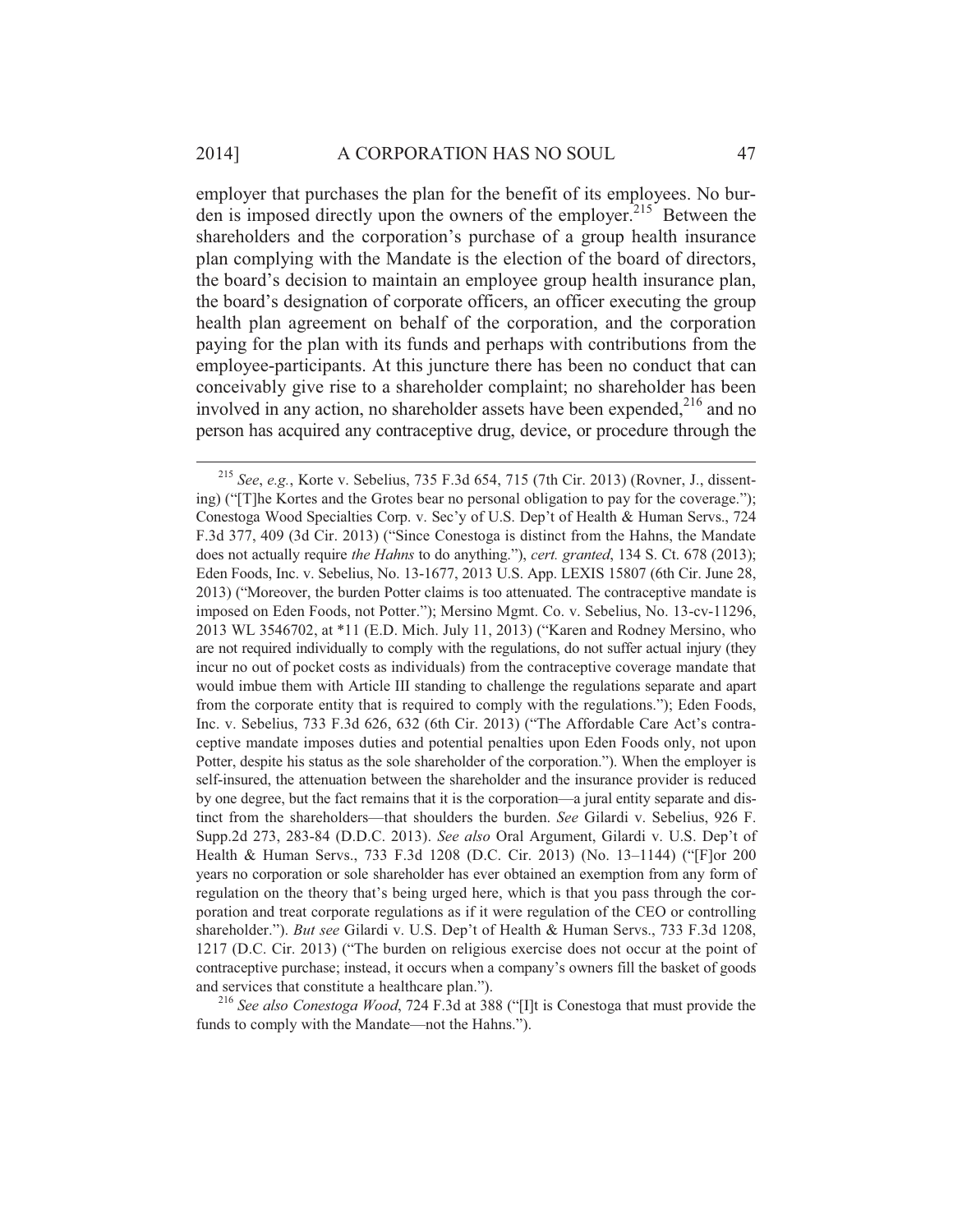corporate-maintained health insurance plan. Rather, it will not be until a beneficiary of the plan (who may not be an employee of the plan sponsor and may not share the religious beliefs of the corporation's shareholders)<sup>217</sup> purchases the contraceptive drug, device, or procedure, often in consultation with a physician,218 and either submits the invoice or seeks reimbursement from the insurer that there will be even a tenuous relationship between the shareholder and the asserted sinful conduct.

The attenuated connection between a shareholder's religious views and the act of a plan beneficiary engaging in entirely legal conduct precludes both standing to assert a Free Exercise right and showing a significant burden.<sup>219</sup> Nothing done by the shareholders is implicated in the decision to provide an

[i]t takes obtuse reasoning to inject any issue of the 'free exercise' of religion into the present case. No one is forced to go to the religious classroom and no religious exercise or instruction is brought to the classrooms of the public schools. A student need not take religious instruction. He is left to his own desires as to the manner or time of his religious devotions, if any.

*Id.* at 311.

 <sup>217</sup> The Peace of Augsburg's principle *cuius regio, eius religio* does not apply in American corporate law to bind the employees to the religious views of the corporation's shareholders. *See Germany, Religious War and the Power of Augsburg*, ENCYCLOPAEDIA BRITANNICA, *available at* http://www.britannica.com/EBchecked/topic/231186/Germany (last visited Jan. 12, 2014). <sup>218</sup> For example, Plan B is available without a physician's involvement, but daily birth

control pills require a prescription. 219 *See* Religious Freedom Restoration Act, 42 U.S.C.A. § 2000bb-1(a) (West 2013)

<sup>(&</sup>quot;Government shall not substantially burden a person's exercise of religion ...."); O'Brien v. U.S. Dep't of Health & Human Servs., 894 F. Supp. 2d 1149, 1159 (E.D. Mo. 2012) ("RFRA does not protect against the slight burden on religious exercise that arises when one's money circuitously flows to support the conduct of other free-exercise-wielding individuals who hold religious beliefs that differ from one's own."); Coverage of Certain Preventive Services Under the Affordable Care Act, 78 Fed. Reg. 39,870, 39,887 (July 2, 2013) ("And even if the accommodations were found to impose some minimal burden on eligible organizations, any such burden would not be substantial for the purposes of RFRA because a third party pays for the contraceptive services and there are multiple degrees of separation between the eligible organization and any individual's choice to use contraceptive services. ... [W]hether such services will be utilized is the result of independent choices by employees or students and their dependents, who have distinct interests and may have their own religious views that differ from those of the eligible organization."). *See also* Corbin, *The Contraception Mandate*, *supra* note 128, at 157–60. In this respect, the Mandate resembles the "released time" program considered and approved over a Free Exercise challenge in *Zorach v. Clauson*, 343 U.S. 306, 306, 308 (1952). Under this program, public school students were permitted to leave the school premises to attend religious instruction during the school day. In response to a Free Exercise challenge, the Court wrote: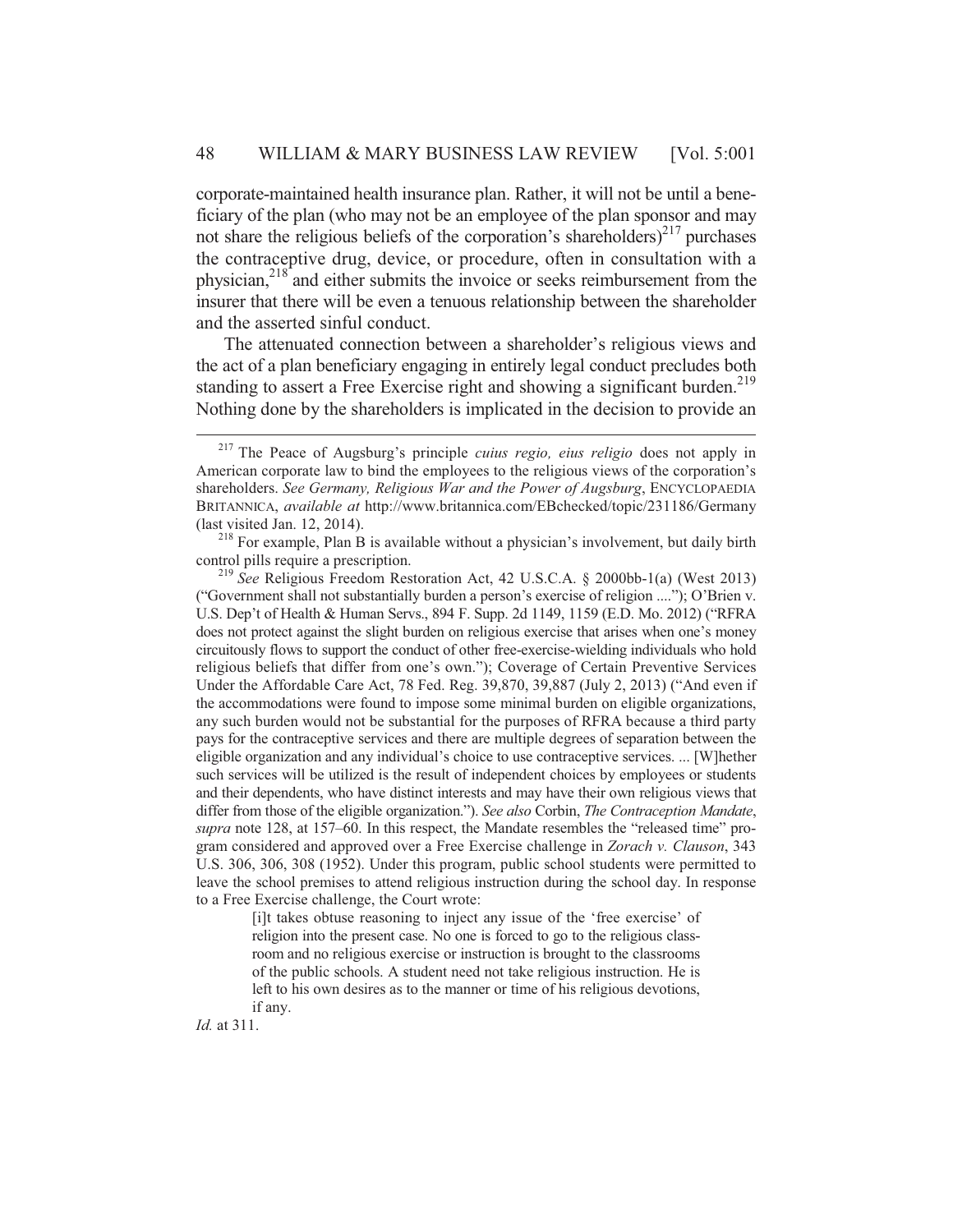employee health insurance plan that complies with the Mandate or in the decision by someone to utilize Mandate-covered goods or services.<sup>220</sup>

Further, these shareholders profess that merely permitting the corporation to provide insurance coverage for contraception, they are forced to facilitate conduct they believe to be sinful and proscribed.<sup>221</sup> This position is without merit. Illustrative for these purposes is the Supreme Court's decision in Zelman v. Simmons-Harris,<sup>222</sup> wherein a challenge was brought to certain government funded school vouchers that were applied almost exclusively to religious schools.<sup>223</sup> The opponents of the program argued that the voucher program violated the Establishment Clause<sup>224</sup> by signaling governmental endorsement of religion<sup>225</sup> in facilitating religious teaching by

If shareholders are permitted to object to the corporate group health insurance plan's coverage of goods and services they consider sinful, there is no clear reason those same shareholders cannot prevent the employees from using other compensation (hourly wages, salary, and bonuses) to pay directly for contraceptives, alcoholic beverages (*see Global Survey of Evangelical Protestant Leaders*, PEW RESEARCH CENTER 45 (June 22, 2011)), or tobacco. *See also* Corbin, *Debate*, *supra* note 128, at 271. The plurality in *Hobby Lobby* indicated that such conduct would not amount to a violation of the government's compelling interest in the uniform enforcement of labor laws. Hobby Lobby Stores, Inc. v. Sebelius, 723 F.3d 1114, 1141 n.16. (10th Cir.), *cert. granted*, 134 S. Ct. 678 (2013). This assertion begs the question of why is the uniform application of the Mandate to all for-

profit ventures with fifty or more employees not a compelling government interest?<br><sup>221</sup> *See Korte*, Oral Argument, *supra* note 220; *Newland*, Complaint, *supra* note 220, at ¶ 32.

 $\frac{1222}{222}$  536 U.S. 639 (2002).<br><sup>223</sup> *Id.* at 647 (stating that ninety-six percent of voucher recipients utilized them at religious schools). 224 *Id.* at 648. 225 *Id.* at 654.

<sup>&</sup>lt;sup>220</sup> Some of those objecting to the Mandate have sought to shorten the chain of attenuation by focusing not upon the ultimate utilization of the benefit but rather upon its prior funding. *See*, *e.g.*, Oral Argument at 6:58, 7:23, Korte v. Sebelius, 735 F.3d 654 (7th Cir. 2013), *available at* http://media.ca7.uscourts.gov/sound/2013/lj.12-3841.12-3841\_05\_22\_2013.mp3 ("Here, the Kortes' specific objection is not just the facilitation. It's the arranging for, paying for, subsidizing, providing and facilitating.... It's having to pick up the phone and call the insurance company to say, 'Send us a policy and a contract that provides this coverage.'"); Complaint ¶ 10, Newland v. Sebelius, 881 F. Supp. 2d 1287 (D. Colo. April 30, 2012) (No. 1:12-cv-1123). *See also* Gilardi v. U.S. Dep't of Health & Human Servs., 733 F.3d 1208, 1217 ("The burden on religious exercise does not occur at the point of contraceptive purchase; instead, it occurs when a company's owners fill the basket of goods and services that constitute a healthcare plan."). These efforts fail to account for the numerous stillextant steps between the shareholders and the action of the corporation's officers to implement a group health care policy.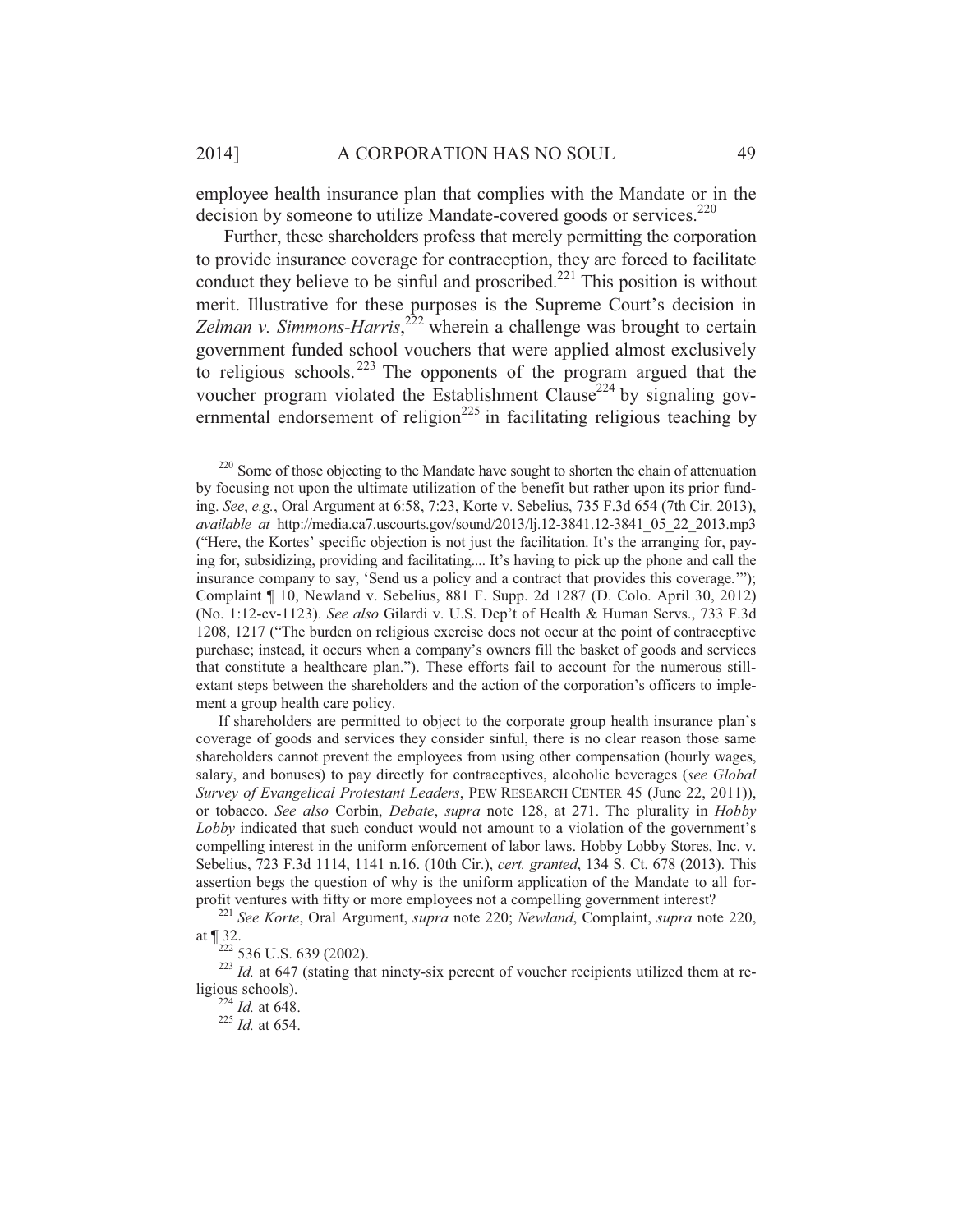funding proselytization.<sup>226</sup> Rejecting both of these claims, the Court held that any religious conduct could not be attributed to the state consequent to the attenuated link between funding the venture and the ultimate disbursement of the related funds. Rather, there were intervening independent acts, namely the decision by a voucher-holder to utilize it at a religious institution.<sup>227</sup> Therefore, it was not the state that decided to fund and endorse a religious institution, but rather individuals making a free decision with the voucher provided to them. That intervening individual election broke any linkage between state action and religious conduct for purposes of the Establishment Clause.228 Admittedly this analysis concerns rights guaranteed by the Free Exercise Clause rather than the Establishment Clause, but there is no analytic basis for a distinction. A Free Exercise "burden" may be used as a proxy for an Establishment "excessive entanglement."229 More directly on point, and squarely acknowledging that attenuation invalidates a claim of Free Exercise burden, is *Goehring v. Brophy*, 230 in which certain students objected, on Free Exercise grounds, to a university registration fee utilized in part to fund student health insurance that covered abortion.<sup>231</sup> That claim was rejected on the basis that, due to attenuation, there was no burden on Free Exercise.<sup>232</sup>

of money and the subsidy, taken from registration fees, is distributed only for those students

<sup>&</sup>lt;sup>226</sup> *Id.* at 649.<br><sup>227</sup> *Id.* at 649–53.<br><sup>228</sup> *See* Mitchell v. Helms, 530 U.S. 793 (2000); City of Boerne v. Flores, 521 U.S. 507, 508–09 (1997) (finding the RFRA unconstitutional as applied to state action); Zobrest v. Catalina Foothills Sch. Dist., 509 U.S. 1, 9 (1993); Witters v. Wash. Dep't of Servs. for the Blind, 474 U.S. 481, 487 (1986) ("[A]ny aid provided under Washington's program that ultimately flows to religious institutions does so only as a result of the genuinely independent and private choices of aid recipients."); Mueller v. Allen, 463 U.S. 388, 399 (1983) ("It is true, of course, that financial assistance provided to parents ultimately has an economic effect comparable to that of aid given directly to the schools attended by their children. It is also true, however, that under Minnesota's arrangement public funds become available only

as a result of numerous private choices of individual parents of school-age children.").<br>
<sup>229</sup> See Lemon v. Kurtzman, 403 U.S. 602, 612–13 (1971).<br>
<sup>230</sup> 94 F.3d 1294 (9th Cir. 1996), *overruled on other grounds by* City

<sup>&</sup>lt;sup>231</sup> See id. at 1298 ("The plaintiffs in the present case, undergraduate and graduate students, object to subsidizing the cost of abortions through their student registration fee subsidy. The plaintiffs allege that their sincerely held religious beliefs prevent them from financially contributing to abortions, and therefore, the student subsidy violates their right to free exercise of religion under the First Amendment.").<br><sup>232</sup> *Id.* at 1300 ("Moreover, the student health insurance subsidy is not a substantial sum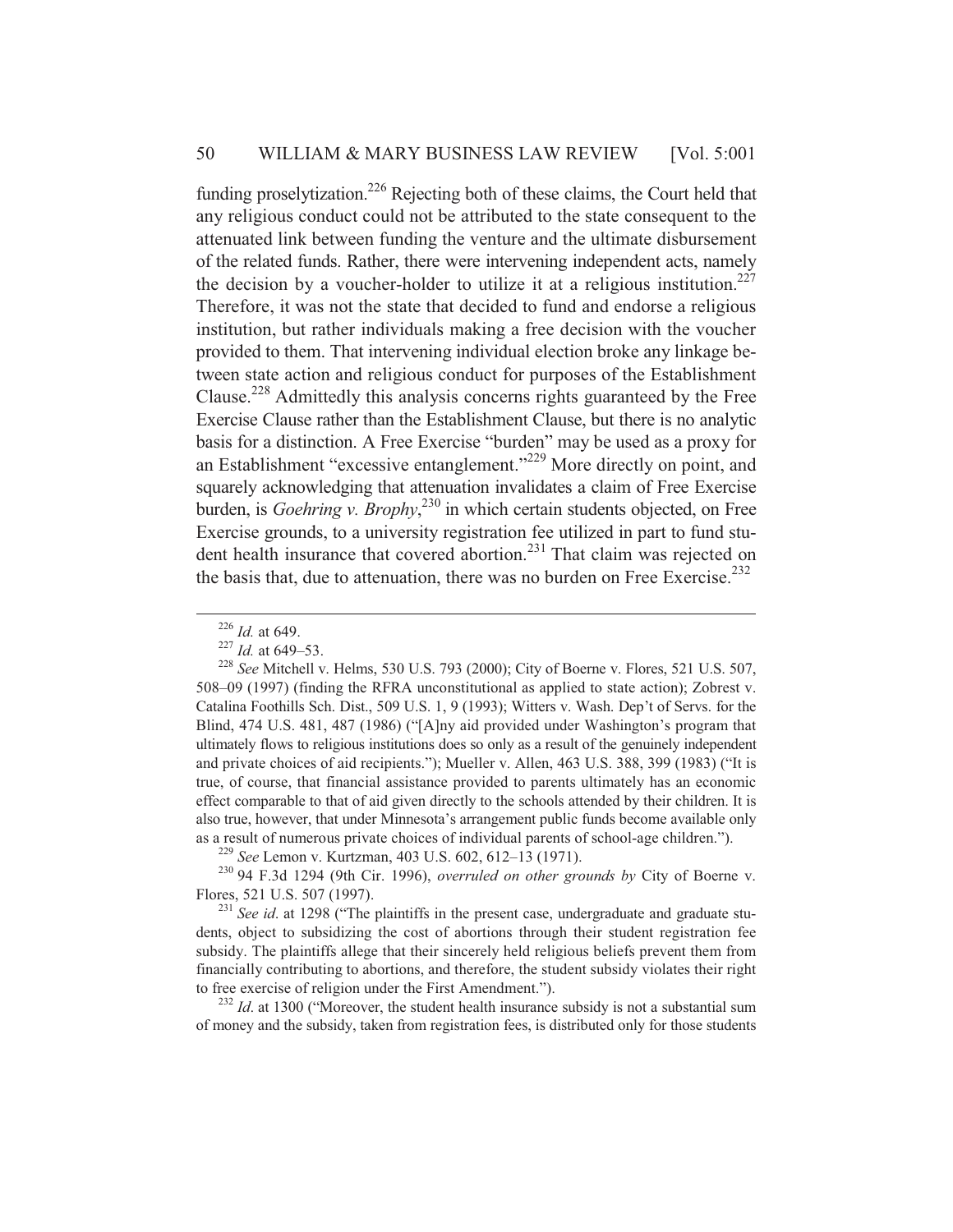#### 2014] A CORPORATION HAS NO SOUL 51

Suggestions that either (1) shareholder funds pay for a Mandatecompliant insurance policy or (2) the penalties imposed for non-compliance with the Mandate<sup>233</sup> are extracted from shareholders are without merit. Both plan costs and penalties are liabilities of the corporation; no shareholder is liable thereon. The funds used to satisfy those obligations are corporate property, not assets of the shareholders.<sup>234</sup> These facts are not altered if the corporation elects to be a Small Business Corporation (S-corp).<sup>235</sup> The same principles apply as well to  $LLCs$ <sup>236</sup>

#### **CONCLUSION**

"I DIDN'T APPROVE ANY SHIPMENT." "THEN YOUR COMPANY DID." "I'M NOT MY COMPANY."<sup>237</sup>

While drawn from a movie about a comic book character, these words sum up a crucial dogma of the law of business organizations, namely that the corporation and its owners are legally distinct from one another. It is not doubted that the shareholders, most often Roman Catholic, of the various forprofit business ventures that have brought challenges to the Mandate have sincerely held religious based objections to the goods and services that the Mandate requires as benefits under group insurance plans. Those same shareholders have failed, however, to understand that they are not the corporation and the corporation is not them. Rather, the shareholders are legally distinct persons, and the corporation, as a legal person, has of itself no religious faith

who elect to purchase University insurance. Furthermore, the plaintiffs are not required to accept, participate in, or advocate in any manner for the provision of abortion services.").<br>
<sup>233</sup> See supra notes 36–39 and accompanying text.<br>
<sup>234</sup> See supra notes 86, 92 and accompanying text.<br>
<sup>235</sup> Under the S-corp

 $\overline{a}$ 

the shareholders. It remains, however, that S-corp shareholders enjoy limited liability, the usual rules of agency control, the determination of corporate policy remains with the board of directors, and the corporation's assets remain its own. *See also* Korte v. U.S. Dep't of Health & Human Servs., 912 F. Supp. 2d 735, 742 n.11 (S.D. Ill. 2012) (quoting ROBERT R. KEATINGE & ANN E. CONAWAY, KEATINGE AND CONAWAY ON CHOICE OF BUSINESS ENTITY: SELECTING FORM AND STRUCTURE OF THE CLOSELY HELD BUSINESS § 14:2 (2012)); *supra* notes 77–105 and accompanying text. *But see* Gilardi v. U.S. Dep't of Health & Human Servs., 733 F.3d 1208, 1225 (D.C. Cir. 2013) (Randolph, J. concurring) (noting that "Subchapter S disregards the corporate form for purposes of the corporate income tax" and arguing that as the Mandate is enforced by means of the tax code, its impositions should be considered as being imposed upon the shareholders).<br><sup>236</sup> *See, e.g., supra* notes 84, 86.<br><sup>237</sup> IRON MAN (Paramount Pictures 2008).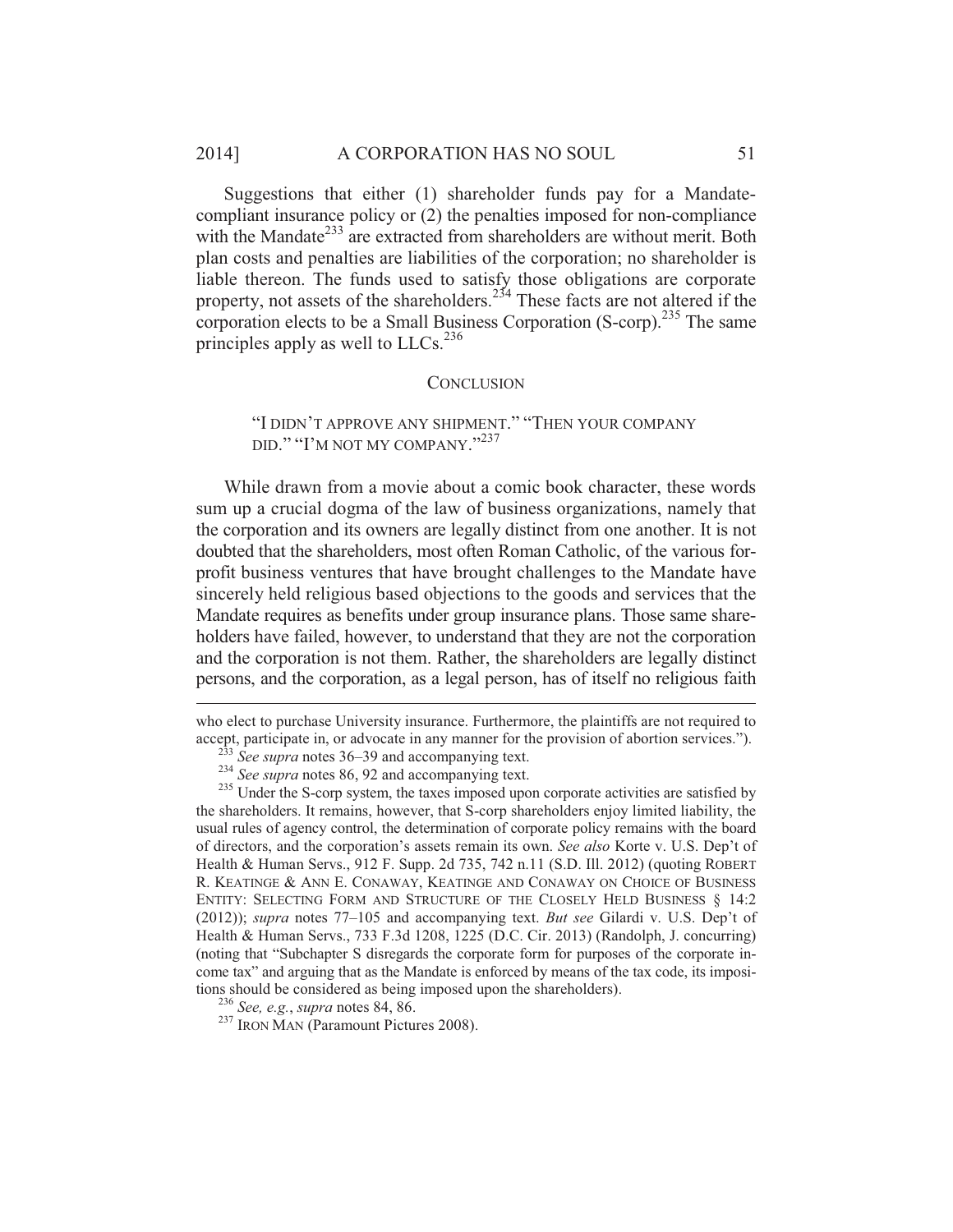or beliefs.238 Although a court may not second-guess an individual's assessment of what is required of them by sincerely held religious beliefs, $2^{39}$  a court may look to a religion's objective faith pronouncements to assess whether a corporation or other legal construct can practice that religion on its own account.240 On that basis, a court should conclude that a corporation has no Free Exercise rights and, therefore, no rights under RFRA. It necessarily follows that the Mandate does not violate the corporation's religious views.

As to the religious beliefs of the shareholders, while they may personally determine to avoid the drugs and procedures required to be covered by the Mandate, their personal views in no manner inform the corporation's obligation to comply with applicable law. The legal reality is that the Mandate imposes no obligation upon the shareholders of these ventures. For any number of reasons, the owners of the corporations now challenging the Mandate chose to organize business ventures in the corporate form. There resulted from that election a wide variety of consequences, including the rule that the actions of the corporation are those of a legally recognized person distinct from the shareholders either individually or collectively. Those legal consequences cannot be selectively ignored to create an objection to the Mandate where one would otherwise not exist.

The venerable principle *damnum absque injuria*<sup>241</sup> is applicable here. The Mandate imposes no obligation that of itself gives rise to a legally cognizable injury to any of the plaintiffs objecting to the Mandate; the

(citation omitted).

 <sup>238</sup> *See* Conestoga Wood Specialties Corp. v. Sec'y of U.S. Dep't of Health & Human Servs., 724 F.3d 377, 388 (3d Cir.) ("[A] for-profit, secular corporation cannot engage in the exercise of religion."), *cert. granted*, 134 S. Ct. 678 (2013). *But see* Hobby Lobby Stores, Inc. v. Sebelius, 723 F.3d 1114, at \*1135 (10th Cir.) (stating that Hobby Lobby, as a corporation, exercises its religion through proselytizing), *cert. granted*, 134 S. Ct. 678 (2013).<br><sup>239</sup> Conestoga, 724 F.3d at 408.<br><sup>240</sup> Id.<br><sup>241</sup> In *Ala. Power Co. v. Ickes*, 302 U.S. 464, 479 (1938), the U.S. Supreme Cou

The term "direct injury" is there used in its legal sense, as meaning a wrong which directly results in the violation of a legal right. "An injury, legally speaking, consists of a wrong done to a person, or, in other words, a violation of his right. It is an ancient maxim, that a damage to one, without an injury in this sense (*damnum absque injuria*), does not lay the foundation of an action; because, if the act complained of does not violate any of his legal rights, it is obvious, that he has no cause to complain.... Want of right and want of remedy are justly said to be reciprocal. Where therefore there has been a violation of a right, the person injured is entitled to an action." The converse is equally true, that where, although there is damage, there is no violation of a right no action can be maintained.